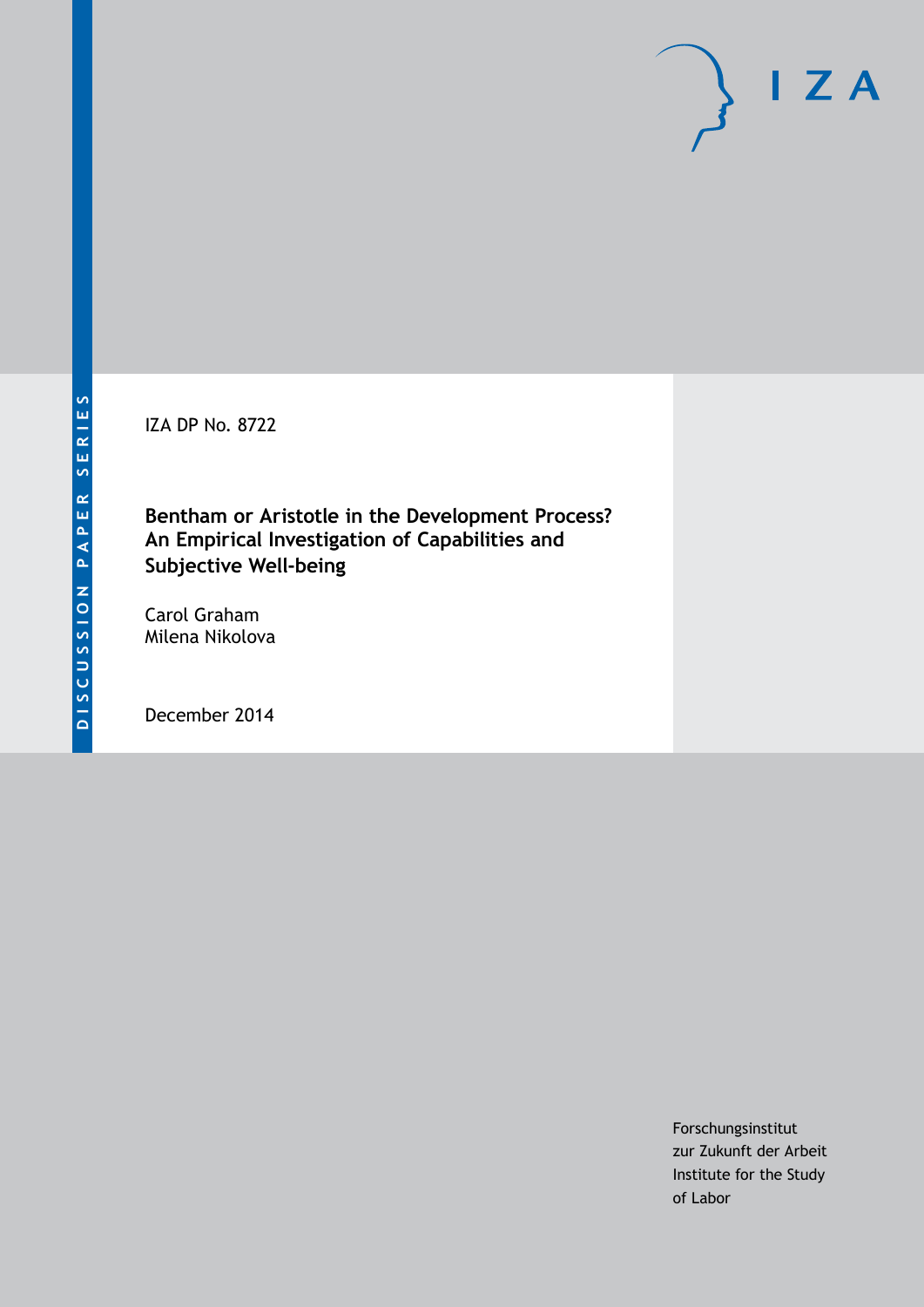# **Bentham or Aristotle in the Development Process? An Empirical Investigation of Capabilities and Subjective Well-being**

### **Carol Graham**

*Brookings Institution, University of Maryland and IZA*

#### **Milena Nikolova**

*IZA and Brookings Institution*

Discussion Paper No. 8722 December 2014

IZA

P.O. Box 7240 53072 Bonn Germany

Phone: +49-228-3894-0 Fax: +49-228-3894-180 E-mail: [iza@iza.org](mailto:iza@iza.org)

Any opinions expressed here are those of the author(s) and not those of IZA. Research published in this series may include views on policy, but the institute itself takes no institutional policy positions. The IZA research network is committed to the IZA Guiding Principles of Research Integrity.

The Institute for the Study of Labor (IZA) in Bonn is a local and virtual international research center and a place of communication between science, politics and business. IZA is an independent nonprofit organization supported by Deutsche Post Foundation. The center is associated with the University of Bonn and offers a stimulating research environment through its international network, workshops and conferences, data service, project support, research visits and doctoral program. IZA engages in (i) original and internationally competitive research in all fields of labor economics, (ii) development of policy concepts, and (iii) dissemination of research results and concepts to the interested public.

<span id="page-1-0"></span>IZA Discussion Papers often represent preliminary work and are circulated to encourage discussion. Citation of such a paper should account for its provisional character. A revised version may be available directly from the author.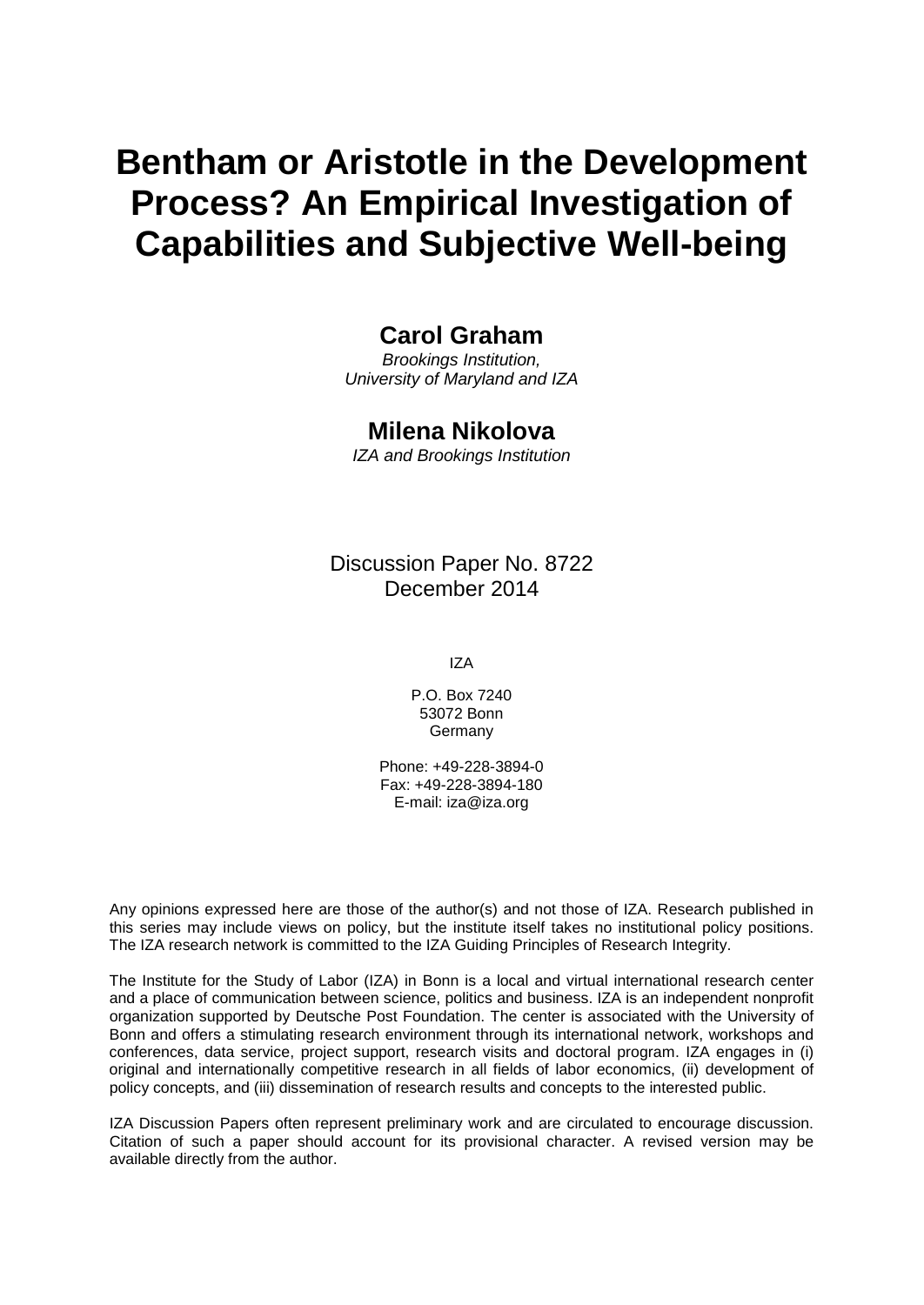IZA Discussion Paper No. 8722 December 2014

# **ABSTRACT**

# **Bentham or Aristotle in the Development Process? An Empirical Investigation of Capabilities and Subjective Well-being[1](#page-1-0)**

*Life evaluations* and *emotional states* are distinct subjective well-being (SWB) components. We explore the relationship between opportunities and SWB dimensions, distinguishing between *actual* capabilities and means (education, employment, and income) and *perceived* opportunities (autonomy and health perceptions and belief in hard work). We find a link between capabilities and SWB (particularly, life evaluations), which varies across world regions. Capabilities can also be associated with stress and anger and seem to matter the least for the happiest respondents. We also explore the determinants of the least studied well-being dimension: eudaimonia, or life purpose, which is an underlying objective of the development process.

JEL Classification: I31, I39

Keywords: well-being, capabilities, freedoms, variance decompositions

Corresponding author:

Milena Nikolova IZA P.O. Box 7240 53072 Bonn Germany E-mail: [nikolova@iza.org](mailto:nikolova@iza.org)

 $^1$  Graham serves as an academic advisor to the Gallup polls and, as such, has access to the data. The authors would like to thank Peter Murrell, Madiha Afzal, David Crocker, Clifford Gaddy, Matt Adler, Ed Diener, Jan-Emmanuel De Neve, Richard Florida, Eduardo Lora, and participants at a Duke University workshop on well-being for encouraging comments and helpful suggestions. Derek Stemple provided excellent proofreading and editing help. All remaining errors are ours.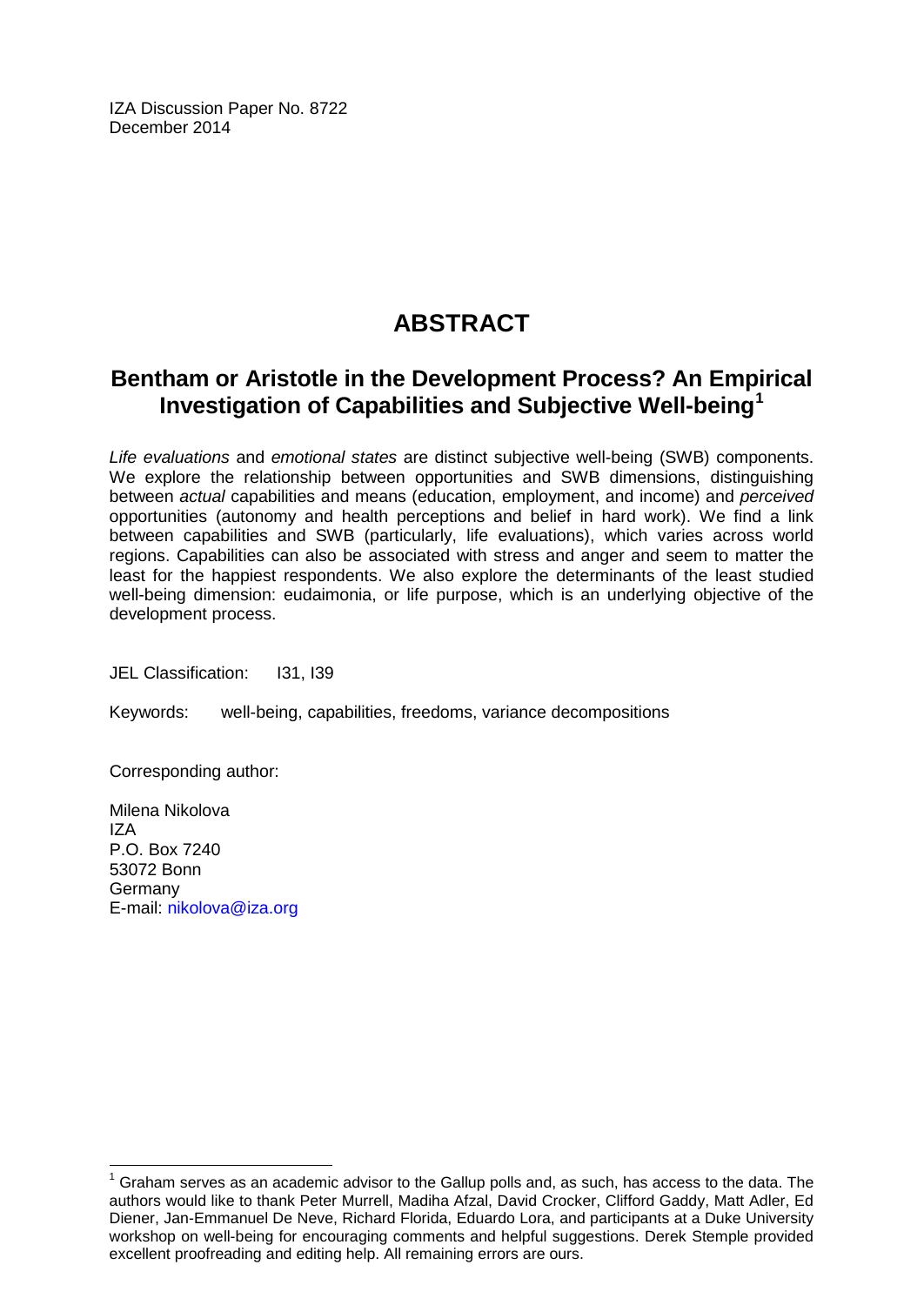#### **1. Introduction and Theory 1.1. Human Well-being and Capabilities**

Human well-being is a multidimensional concept, and defining and measuring the distinct wellbeing elements can broaden and deepen our understanding of social welfare. Subjective well-being (SWB) metrics complement income-based indicators, such as Gross Domestic Product (GDP), to furnish a more comprehensive view of the human condition. Moreover, a fundamental well-being component, which is the focus of this study, is the individual capacity to make autonomous choices and pursue a fulfilling life. The purpose of this paper is to contribute to our understanding of actual and perceived aspects of this capacity and their empirical relationship with SWB dimensions (i.e., *hedonic*, *evaluative*, and *eudaimonic*, which are defined below). We implicitly argue that human development and well-being are ultimately about enlarging individual choices and opportunities so that people can pursue the kinds of lives they choose and value (Sen, 1999). $<sup>1</sup>$ </sup>

Adapting concepts from the human development approach, we define "agency" as the capacity to pursue a purposeful and fulfilling life (Graham, 2011) and "capability" as "the freedom to achieve various lifestyles" (Sen, 1999).<sup>2</sup> Furthermore, the human development approach distinguishes between *functionings* – which are acts and expressions of being and doing – such as being fed, being hungry, being sheltered – and *capabilities –*which comprise the freedoms and opportunities to act to achieve desirable functionings (Hall, 2013). Agency is the capacity to choose among different opportunities to achieve valuable states of being and doing.

Recognizing that there are alternative perspectives and approaches, in this paper, we conceptualize of capabilities as manifestations of the capacity to live a purposeful life and are interested in how different capabilities relate to SWB dimensions. As in other quantitative studies on capabilities and SWB, in our analysis, capabilities are social indicators related to people"s quality of life (Robeyns, 2005). Assuming that SWB is a function of capabilities, the goal is to identify and measure a set of such capabilities.<sup>3</sup> Currently, no procedural method exists for selecting capability metrics (Robeyns, 2005), and scholars use different approximations. There are several attempts to measure capability indicators based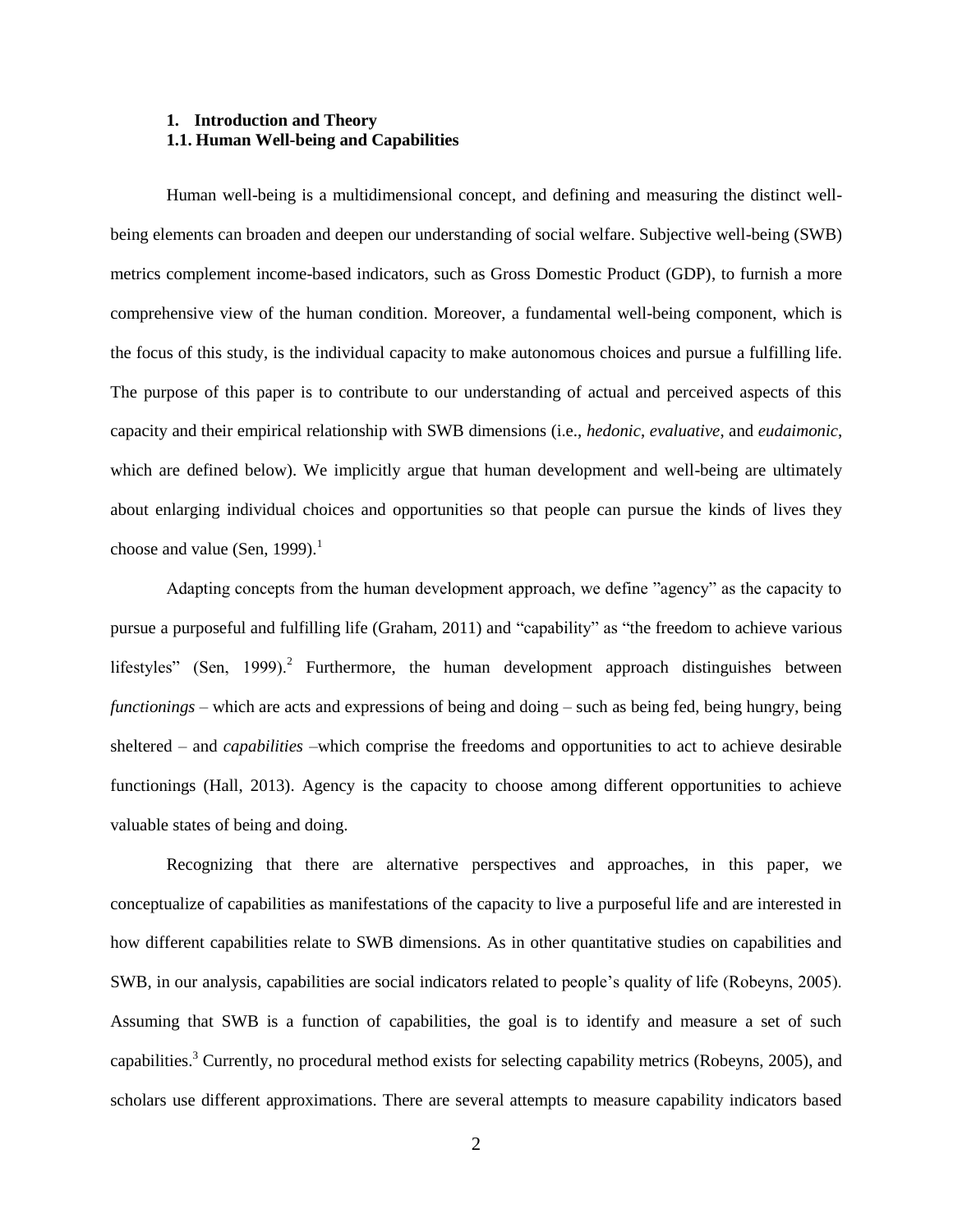on questions in existing surveys (Anand et al., 2005; Ramos & Silber, 2005; Veenhoven, 2010) and specially designed questionnaires (Anand & van Hees, 2006; Anand et al., 2009; Anand et al., 2011; Simon et al., 2013). Anand and van Hees (2006) argue that survey questions about the "scope to achieve things" and "limitation of opportunities" can capture capabilities (p. 279).

Building on these studies, we use self-reported measures available in the Gallup World Poll (GWP) as proxies for capabilities and means. Our goal is to select variables that capture whether respondents have the opportunities, tools, and means to live the kinds of lives they have reasons to value. In the absence of a set list of capabilities and consensus on how to measure them, the selection of capability proxies based on existing data is subject to epistemological errors. Because these debates are still ongoing, we include variables that have been used in previous studies and attempt to capture a range of capability concepts. We further distinguish between *objective* and *perceived* opportunities and means to achieve things in life. The perceptions variables include: (i) perceptions of health; (ii) belief in hard work as a means of getting ahead; and (iii) satisfaction with freedom to choose in life. The objective metrics are: (i) household income (a proxy for means); (ii) education; and (iii) employment status. Ideally, we would like to measure all capability variables using objective indicators (as opposed to self-reported subjective metrics) but are constrained by the question availability in GWP (Table A.1).

#### **1.2. Subjective Well-being Metrics**

As noted above, SWB has three dimensions: *hedonic*, *evaluative*, and *eudaimonic* (Figure 1) (Durand & Smith, 2013; OECD, 2013; Stone & Mackie, 2014). First, *evaluative* well-being is a reflective assessment of one"s life as a whole rather than a description of an emotional state. Judgments about life satisfaction could also be applied to specific life domains such as work, health, community, and relationships (Stone & Mackie, 2014). This SWB dimension is measured through survey questions about satisfaction with life as a whole and the Cantril ladder of life question (which asks respondents to rank their current life relative to their best possible life) (Cantril, 1965), among others.

[Figure 1 here]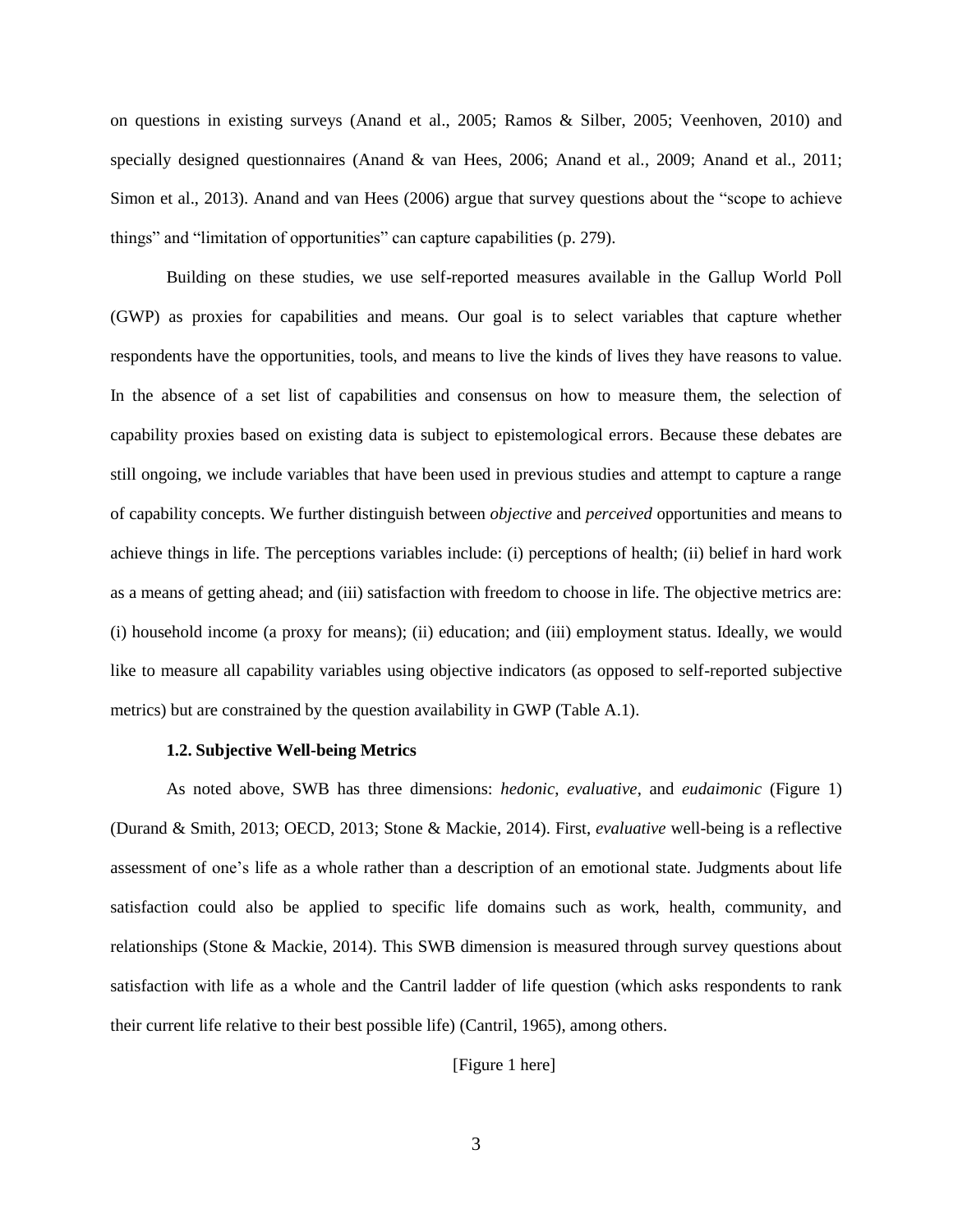Second, the *hedonic* subjective well-being dimension, or affect, reflects affective states and emotional experiences related to people"s job quality, their immediate health conditions, daily work commutes, and social networks at a particular point in time.<sup>4</sup> Hedonic well-being (which some scholars call "Benthamite") is about how people experience their lives rather than how they assess them more generally (Kahneman & Krueger, 2006). This dimension encompasses negative emotions, such as worry and stress (i.e., negative affect), and positive emotions of pleasure, enjoyment, and happiness at the moment (i.e., positive affect). It is measured through survey questions about experiencing positive and negative feelings (e.g., "Were you happy yesterday?" and/or "Did you experience stress yesterday?"). It is important to distinguish between positive and negative affect (Figure 1) as one is not the inverse of the other, and they track differently from evaluative well-being and from one another (Stone & Mackie,  $2014$ ).<sup>5</sup>

Research shows that respondents clearly distinguish between affect and life evaluations and answer these questions differently. For example, a very destitute person might report to be happy in the hedonic sense while also indicating low life satisfaction (Helliwell et al., 2013). From a public policy perspective, this distinction matters and can allow policymakers to better target poverty and destitution.<sup>6</sup> In this paper, we propose that and test whether evaluative well-being is better related than hedonic wellbeing to the opportunities that people have to exercise choice and to pursue fulfilling lives (i.e., their capabilities and autonomy).

*Eudaimonic* well-being captures people"s perceptions of meaning and purpose in their lives and reflects the Aristotelian notion of happiness as life purpose, challenges, and growth (Stone & Mackie, 2014). This concept goes beyond reflections of life as a whole and experienced emotions and focuses on flourishing and the realization of human potential (OECD, 2013). While this is the least well-researched SWB dimension, it is arguably the most important from a development perspective. Eudaimonic wellbeing is about living well in terms of realizing one's human potential (Deci & Ryan, 2008), which implies having the means and freedoms to fulfill one's true life purpose. While it is intuitively best captured in evaluative assessments, it may also be reflected in hedonic constructs, as there are discrepancies between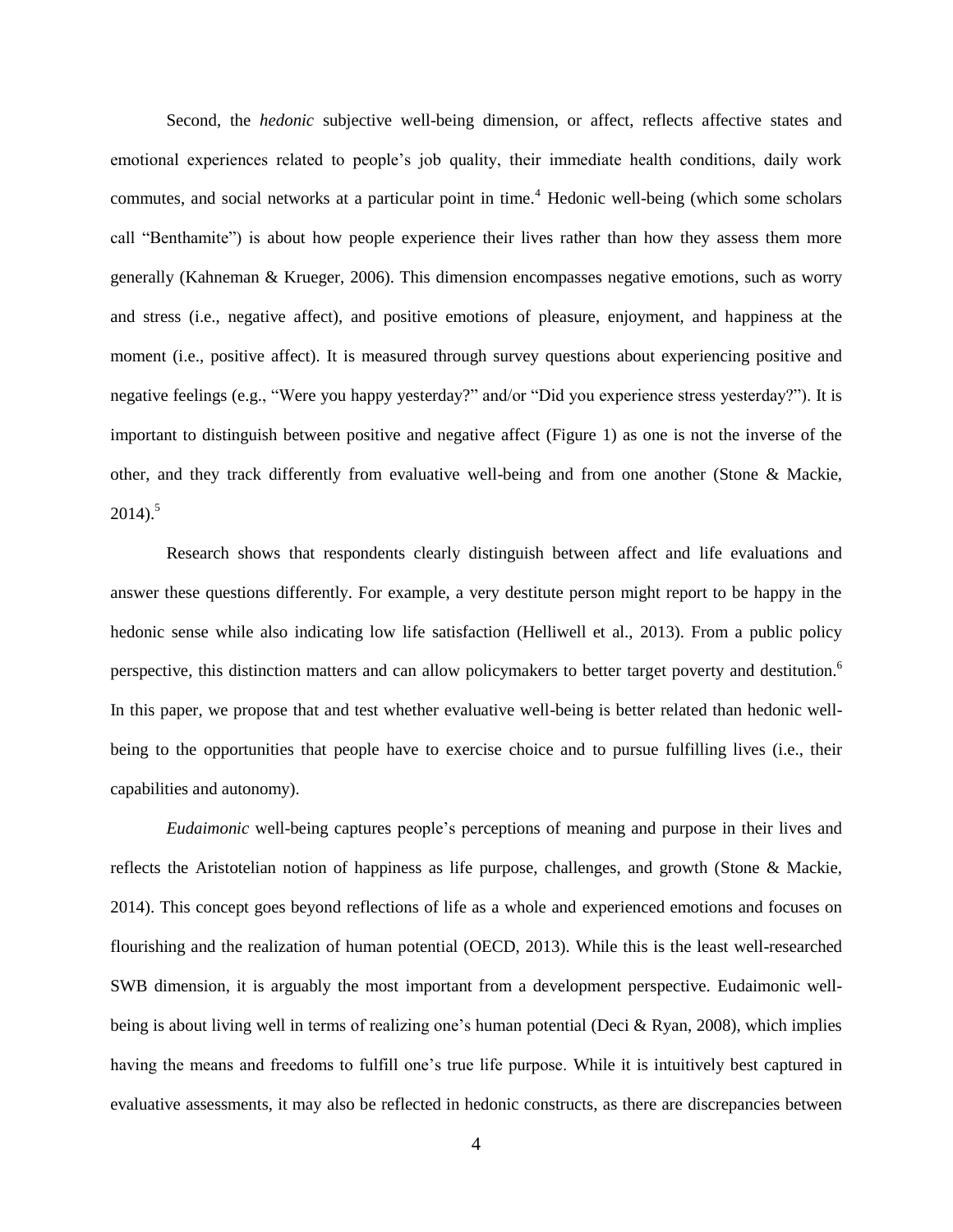what people find pleasurable and enjoyable – such as watching television – as opposed to what they find rewarding or meaningful – such as reading the same story repeatedly to a child (White & Dolan, 2009; Adler et al., 2014). While there is a general consensus about the measurement, validity, and reliability of evaluative and hedonic well-being, the conceptual framework for eudaimonic well-being is less wellestablished (OECD, 2013).

Evaluative and hedonic SWB metrics are valid and reliable, psychometrically sound, internally consistent and comparable across individuals, different levels of development, and over time (Diener et al., 1999; Diener et al., 2013; Helliwell et al., 2010; Krueger & Schkade, 2008). Furthermore, they are increasingly used in public policy and economic analyses and have become a part of official statistical gathering efforts in countries such as the United Kingdom (Diener et al., 2009; Di Tella & MacCulloch, 2006; O'Donnell, 2013; Stone & Mackie, 2014).<sup>7</sup> The growing SWB literature indicates that SWB determinants are consistent across different societies and levels of development. In particular, unemployment, divorce, and economic volatility are negatively associated with SWB, while health and stable partnerships have a positive association with it (Graham, 2011; Kahneman & Krueger, 2006). Furthermore, women have a higher average life satisfaction than men (OECD, 2011), except in lowincome countries (Graham and Chattopadhyay, 2013). Age has a U-shaped relationship with SWB, with the turning point occurring around age 40 (Frey & Stutzer, 2002), and both absolute and relative income matter for SWB (Clark et al., 2008; Easterlin, 1995; Senik, 2009). There are two main challenges related to the use of subjective well-being scores (OECD, 2011). First, people may adapt to bad circumstances and learn to be happy or take pleasure in immoral behavior. As a result, SWB metrics should complement rather than substitute objective metrics. Second, SWB indicators may be non-comparable across individuals and may be affected by transient external factors (OECD, 2011). The literature shows, however, that the latter concern is largely unjustified and that SWB metrics are comparable across individuals, countries, and time and predict behavior reasonably well (OECD, 2011).

The literature shows that evaluative and hedonic well-being have different correlates. Kahneman and Deaton (2010) find that health, caregiving, loneliness, and smoking better predict hedonic well-being,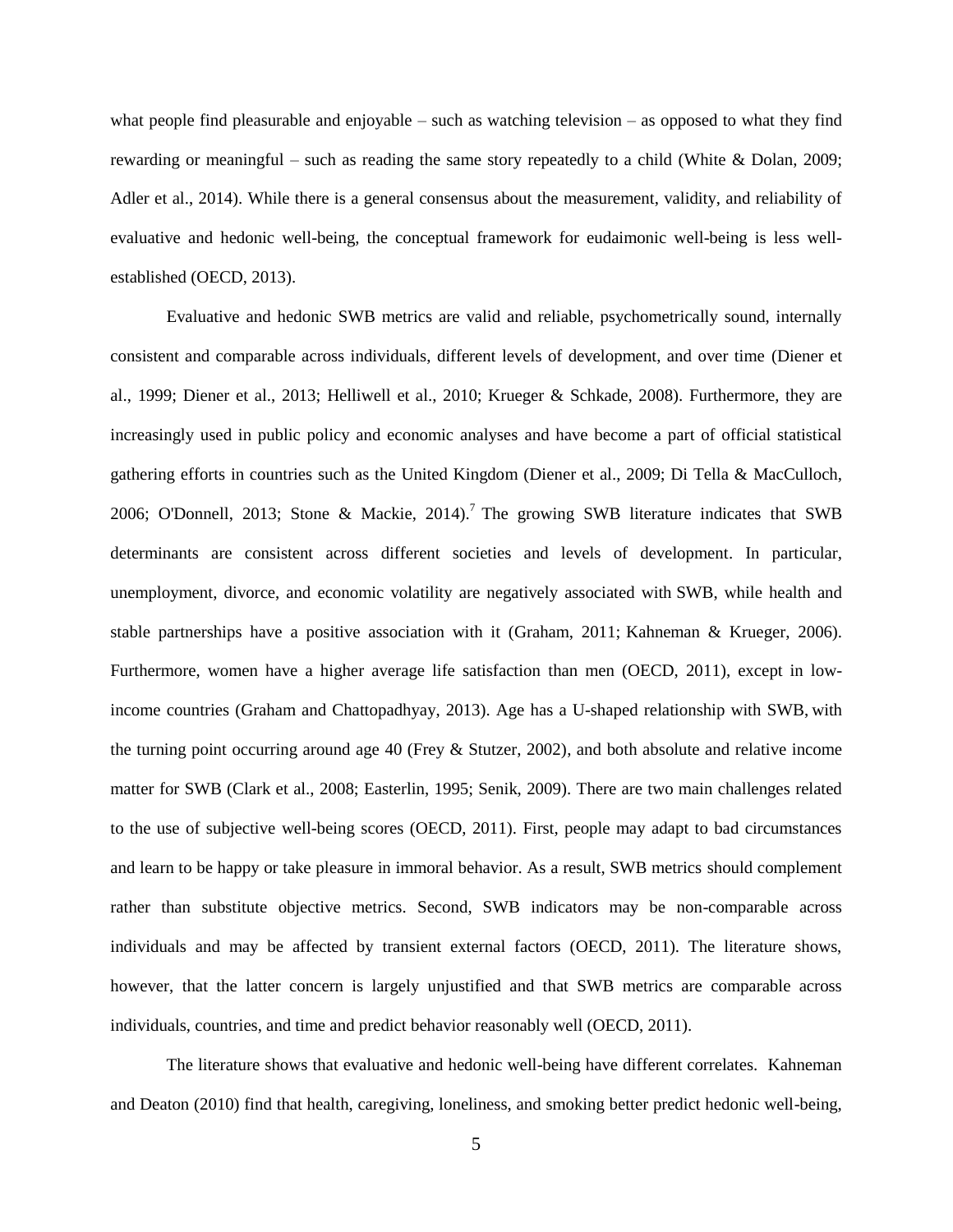while income and education (which are objective capabilities and means) have a greater association with evaluative well-being. The positive correlation between hedonic well-being and income ends at about \$75,000, but the association between income and evaluative well-being (i.e., best possible life) continues linearly. This suggests that beyond a certain threshold, additional income cannot enhance daily emotions (although insufficient income is clearly linked to suffering and negative moods), but higher levels of income offer more choices and opportunities. Similarly, Tay and Diener (2011) find that life evaluation is more closely associated with basic needs fulfillment and country-level economic conditions, while positive and negative affect are more closely linked with individual-level conditions (social ties, respect, and autonomy).

Graham and Lora (2009) show that the most pertinent variables for the reported life satisfaction of the Latin American poor (i.e., those with incomes below the median), after having enough food to eat, are friends and family on whom to rely in times of need. In contrast, the most important factors for the life satisfaction of the rich (i.e., those with incomes above the median) are work and health. Friends and family are likely the vital safety nets that make daily life tolerable for the poor in the hedonic sense, while work and health provide respondents means to make life choices.

Another manifestation of the different SWB dimensions that individuals emphasize is the "happy peasant and frustrated achiever" paradox, whereby very poor people state that they are happy at the same time that cohorts experiencing positive income change and mobility report deep frustration (Graham and Pettinato, 2002). It is likely that low-income respondents, who have adapted to adversity, emphasize positive hedonic well-being (e.g., happiness), while those with raised expectations in the process of acquiring means and capabilities are thinking about their lives as a whole (i.e., evaluative well-being). In addition, the process of acquiring capabilities is unpleasant (especially in terms of hedonic well-being) as it is paved with uncertainty, rapid change, and altered norms and reference groups (Graham & Lora, 2009).

The latter statement hinges on the unanswered question of whether some unhappiness necessarily underlies the search for opportunity and progress or whether the associated changes reduce subjective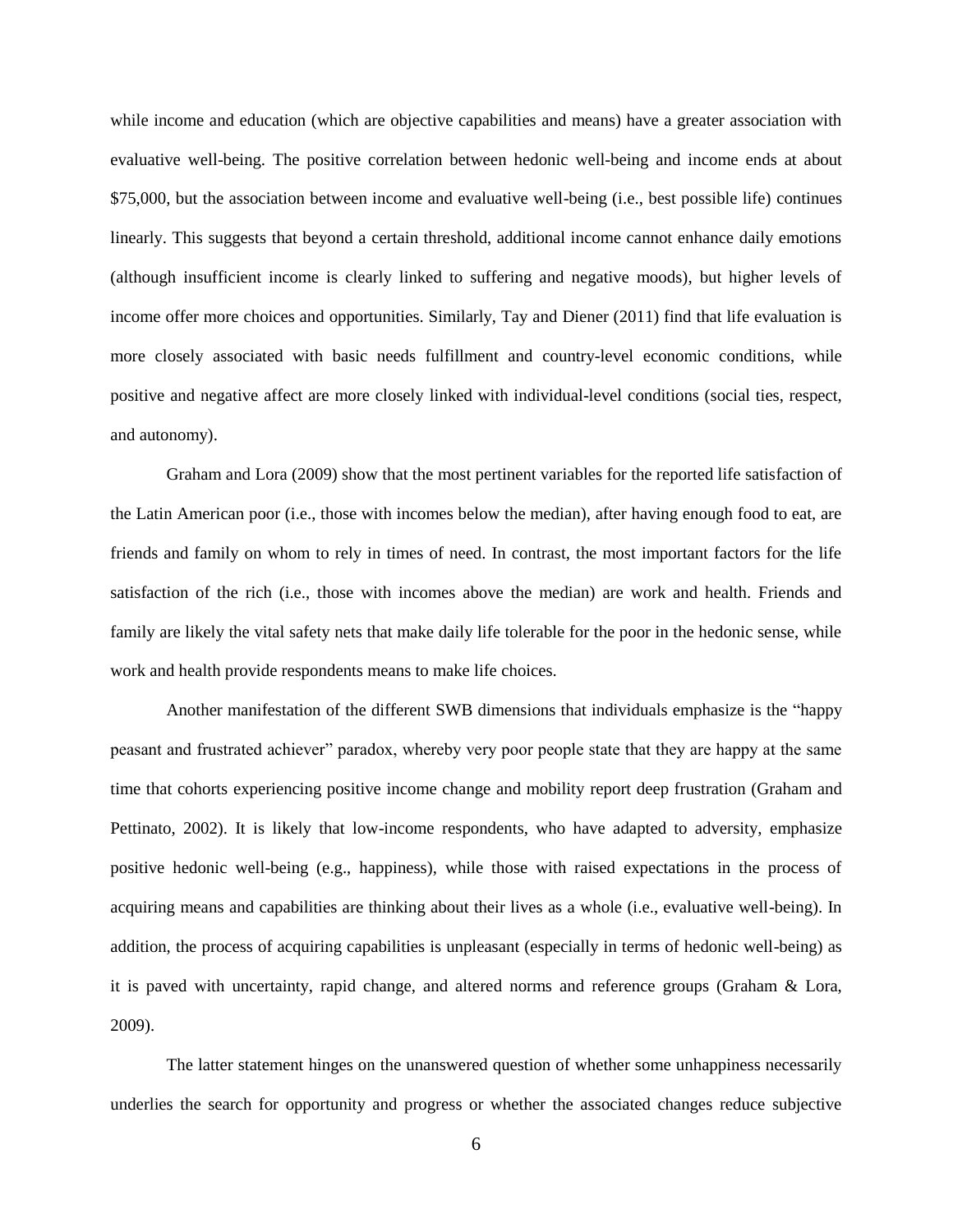well-being (in all its dimensions), at least in the short-term. Individuals who focus primarily on daily (i.e., hedonic) experiences – due to low expectations, lack of autonomy, or imposed social norms – may have less incentive to invest in the future. In contrast, those who are forward-looking and goal-oriented may at times sacrifice daily experiences for longer-term objectives and anticipated well-being in the future. Unfortunately, because our dataset is a pooled cross-section rather than a panel, we cannot explore dynamics over time and the possibility of sacrificing hedonic well-being for long-term gains, nor can we address issues of causality.

#### **1.3 Research Questions and Contributions**

Empirical research has established the correlation between capabilities and SWB (Anand & van Hees, 2006; Anand et al., 2005, 2009; Van Ootegem & Spillemaeckers, 2010; Veenhoven, 2010) and the link between freedom of choice/locus of control and well-being (Becker et al., 2012; Veenhoven, 2000; Verme,  $2009$ ).<sup>8</sup> In this paper, we build on research suggesting that which subjective well-being dimension individuals emphasize may be mediated by their capacity to control their lives (Graham & Lora, 2009; Graham & Pettinato, 2002; Kahneman & Deaton, 2010). We test the relationship between subjective wellbeing and objective and perceived freedoms and opportunities in three world regions representing different levels of development – the EU-15, Latin America and the Caribbean (LAC), and transition economies. Our main goal is to discern the relative importance of objective vs. perceived opportunities for different subjective well-being dimensions.

Our study asks the following questions: (i) Are *perceived* or *actual* opportunities and means more important for evaluative or hedonic well-being? (ii) Does the well-being-opportunities link differ across world regions at different levels of development? (iii) Does a given set of tools and capabilities have the same association with evaluative well-being for the happiest and unhappiest respondents?

We find that the same set of capabilities and means is more important for life evaluations (i.e., evaluative well-being) than for experienced happiness (i.e., hedonic well-being). Second, the regional comparisons indicate a pattern across development levels, with respondents in the wealthier EU-15 countries putting a smaller emphasis on income but a higher emphasis on freedom than respondents in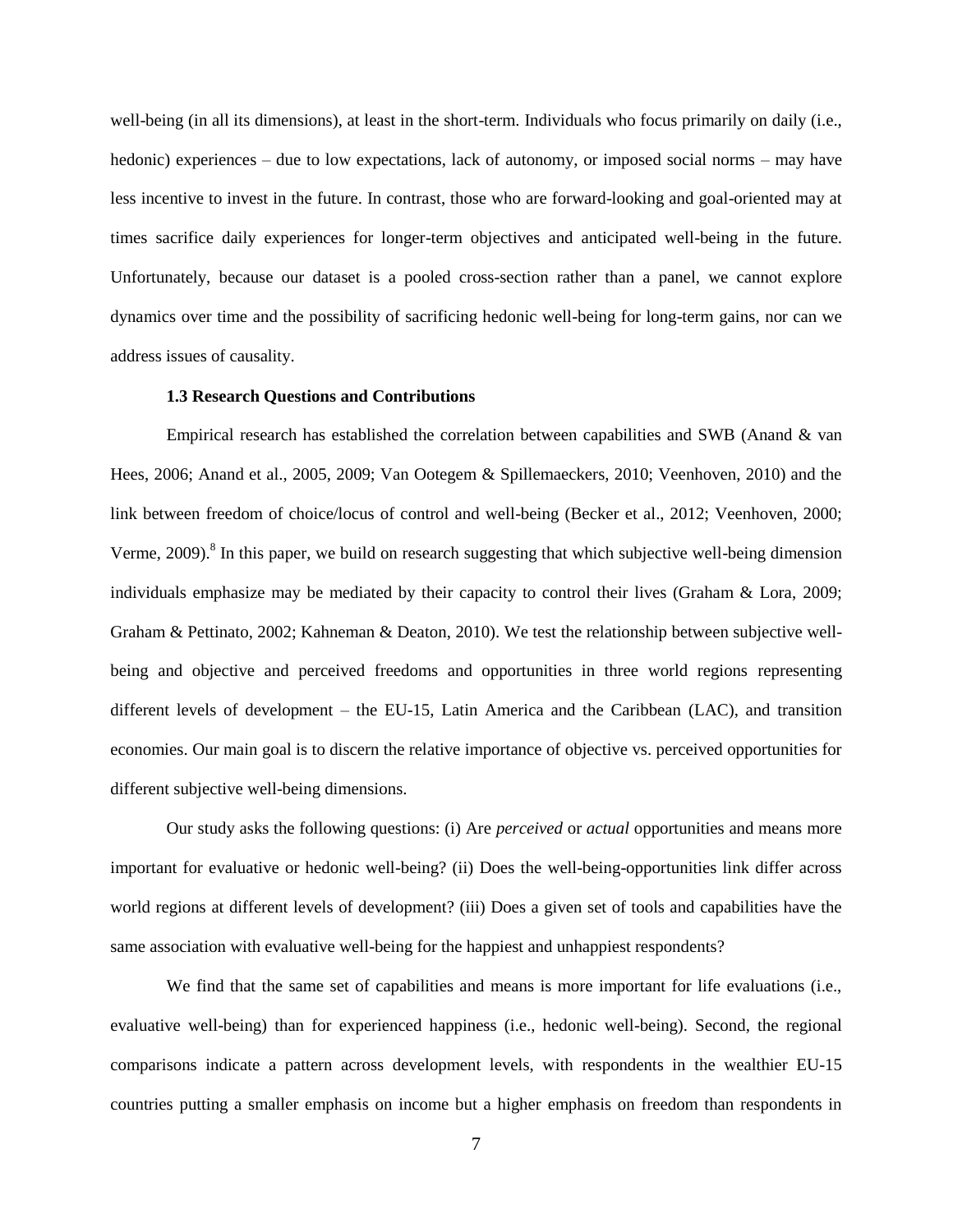transition economies and Latin America and the Caribbean (LAC), which corroborates previous research findings (Inglehart et al., 2008). Smiling and personal characteristics are particularly important for the emotional states (i.e., experienced happiness) of respondents in poorer regions.<sup>9</sup>

Third, we find that citizens in the former socialist countries in Central and Eastern Europe and Central Asia value belief in hard work when they think about their lives as a whole, as much as those in the rich EU-15 countries, and value freedom more than their counterparts in the less-developed LAC context. Fourth, we provide novel evidence about eudaimonic well-being (meaning and purpose in life). We find that perceived capabilities, personal and family traits, hedonic affect, and between-country differences are the biggest predictors of meaning and purpose in life worldwide. Fifth, we show that most perceived and actual capabilities and means are less important to SWB at the highest levels of the SWB distribution. Finally, our findings suggest that while employment can promote hedonic and evaluative well-being, it can also contribute to stress and anger.

#### **2. Methods**

#### **2.1 Main Model**

We explored the subjective well-being dimension *Y* of individual *i*, in year *t*, residing in country *c*, conditioned on the standard socioeconomic and demographic traits:

$$
Y_{itc}\!\!=X'\,{}_{itc}\alpha+T'\,{}_{itc}\beta+Z'\,{}_{itc}\gamma+\kappa_c+\tau_t+\epsilon_{itc,}
$$

where *X* is a vector of self-reported objective and perceived capabilities and means (the absence of a health problem, belief in hard work, perceptions of autonomy, and income, education, and employment); *T* is a vector of observed individual-level variables such as gender, age, marital status, and others; *Z* is a vector of person-specific observed household-level variables such as household size, household location (i.e., rural or urban), and others;  $\alpha$ ,  $\beta$ , and  $\gamma$  are coefficient vectors;  $\kappa_c$  represents country dummies;  $\tau_t$ represents controls for time (year of survey); and  $\varepsilon_{ic}$  is the stochastic error term. For ease of interpretation, all baseline regression equations are estimated using Ordinary Least Squares (OLS) as ignoring the ordinality of subjective well-being data has little effect on the results (Ferrer-i-Carbonell & Frijters, 2004).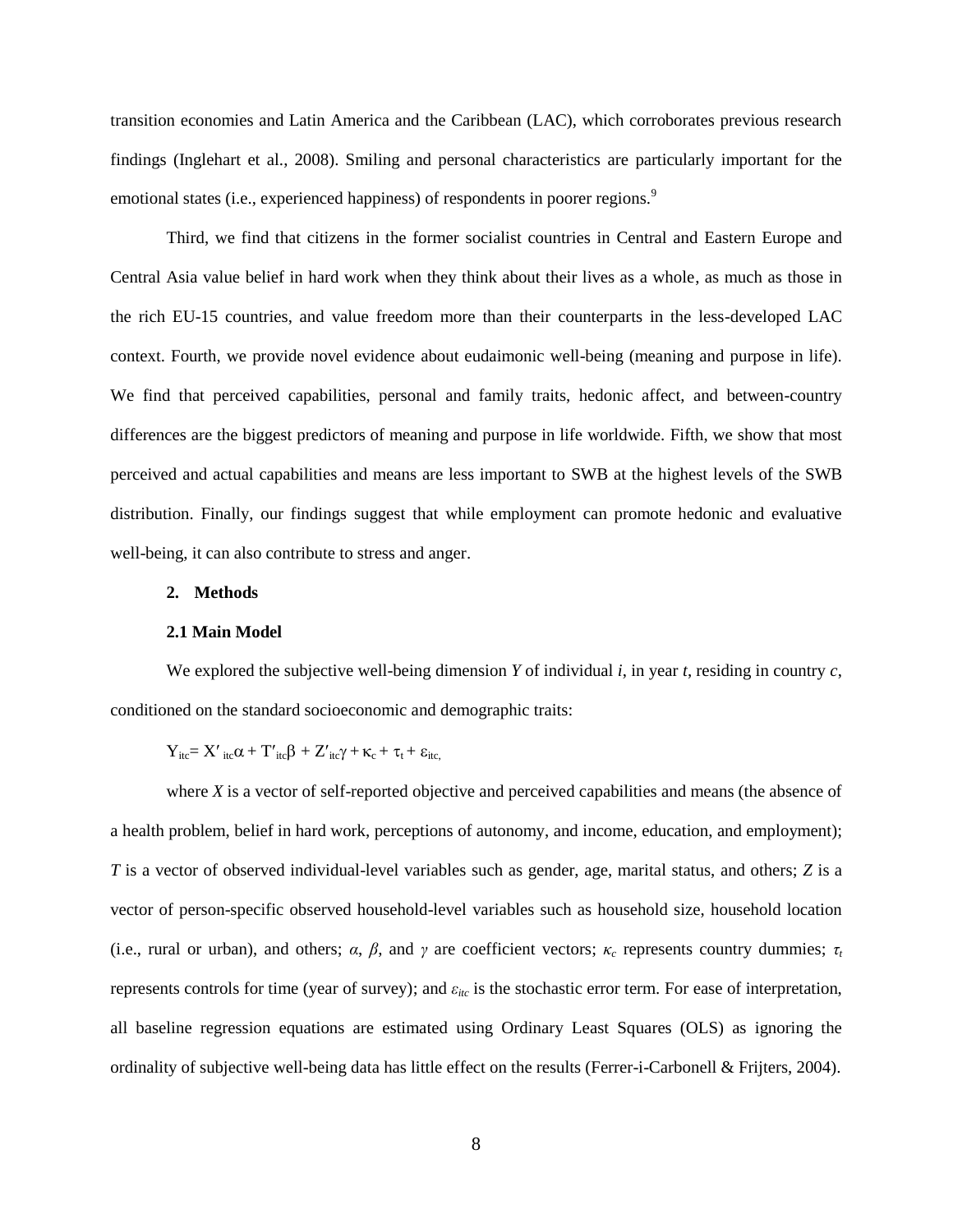#### **2.2. Variance Decompositions and Standardized Coefficient Estimates**<sup>10</sup>

To discern whether *perceived* or *actual* opportunities and means are relatively more important for evaluative *or* hedonic well-being, we rely on variance decompositions methods and standardized coefficient estimates. Standardized coefficient estimates measure the *relative influence* in the statistical sense while variance decompositions allow us to discern the *relative importance* of a variable based on its share of the variance (Menard, 2004). It is well-known that OLS results demonstrate the effect of a oneunit change in the independent variable on the dependent variable, holding constant the other included variables in the model, and the  $R^2$  measures how much of the variance in the dependent variable is explained by the included independent variables. When the independent variables are not measured on the same scale, however, standardized coefficient estimates provide a measure of their relative influence (Fields, 2004).

In addition to the standardized coefficient estimates, we provide variance decomposition results. In a method proposed by Fields (2003), the variation in the dependent variable is decomposed so that the total variance is equal to the sum of the variances explained by each variable. If the standard regression equation is: $11$ 

$$
Y = \beta^{0} + \sum_{k=1}^{K} X^{k} \beta^{k} + \varepsilon, K = 1,...n,
$$

the variance of Y can be decomposed as:

$$
var(Y) = \sum_{k=1}^{K} cov[X^{k} \beta^{k}, Y] + cov[\hat{\varepsilon}, Y].
$$

The share of the variance of *Y* attributable to the *k-*th explanatory variable is given by:

and the share of the residual is:

$$
s(X^{k}) = \frac{\text{cov}[X^{k} \beta^{k}, Y]}{\text{var}(Y)}.
$$

Expressing  $s(X^k)$  in terms of percentage contribution to  $R^2$  (whereby each share sums to 100 percent) results in: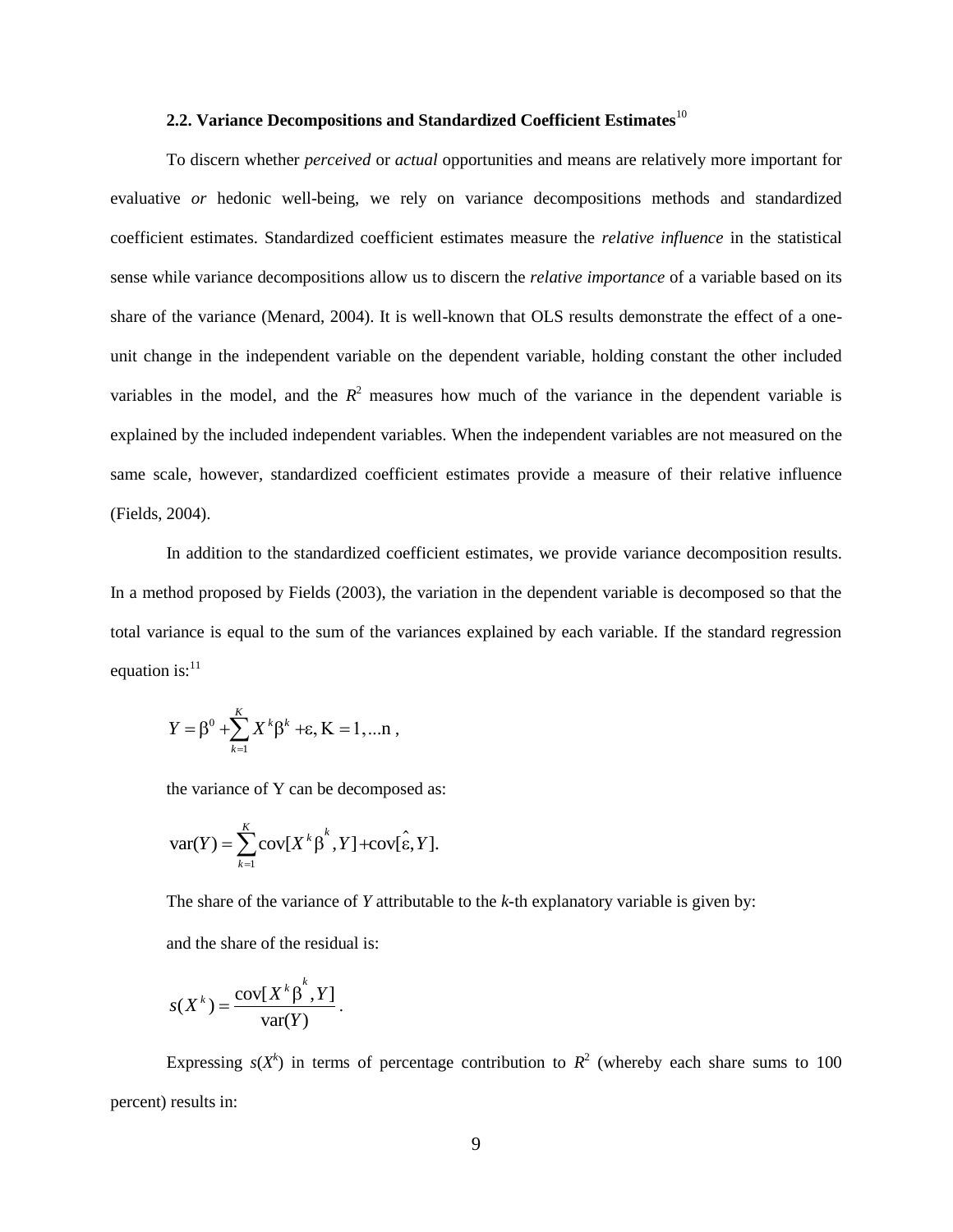$$
p(X^k) = \frac{s(X^k)}{\text{var}(Y)}.
$$

Negative values for  $p(X^k)$  are possible when the multiple regression coefficient on  $(X^k)$  and the simple correlation coefficient on  $(X^k)$  have the opposite signs.

#### **2.3 Quantile Regressions**

 $(X^k) = \frac{s(X^k)}{\text{var}(Y)}$ .<br>
egative values for  $p(X^k)$  are possible when<br>
relation coefficient on  $(X^k)$  have the opposite<br> **30 Quantile Regressions**<br>
or the quantile regressions, we follow a metl<br>
and Bassett (1978). While s For the quantile regressions, we follow a method described by Binder and Coad (2011) based on Koenker and Bassett (1978). While standard regressions describe the conditional mean, quantile regressions allow us to explore the entire conditional distribution by analyzing the effects of the covariates at different points of the well-being distribution. Rather than splitting the sample into segments based on values of the dependent variable (and thus losing statistical validity), quantile regressions weigh data points depending on whether they are above or below the best fit line. In essence, quantile regressions work like OLS, but instead of minimizing the sum of squared residuals, they minimize the sum of equally weighted absolute residuals (for the median) and the sum of differentially weighted residuals for the other quantiles (Neumayer et al., 2014). For example, if regressions are estimated at the 75th percentile, then observations above the best fit line are given weights that are 7.5 times higher than those below the best fit line (Binder & Coad, 2011).

Quantile regressions have several informational and methodological advantages. First, from a policy perspective, it may be important to understand the distribution"s extremes in order to know whether particular policies (e.g., enhancing capabilities through universal education) are equally relevant for the happiest and unhappiest individuals. Second, from a normative point of view, some policies may have a small positive effect on the majority but still be morally problematic if they create disproportionate gains or losses for a minority. Quantile regressions allow us to explore such dynamics. Third, methodologically, estimating means across heterogeneous populations may seriously under- or over-estimate the impacts or even fail to identify some effects. Quantile regressions do not assume that the error terms are identically distributed at all points of the conditional distribution, which allows for individual heterogeneity as the slope parameters differ along the quantiles (Binder & Coad, 2011).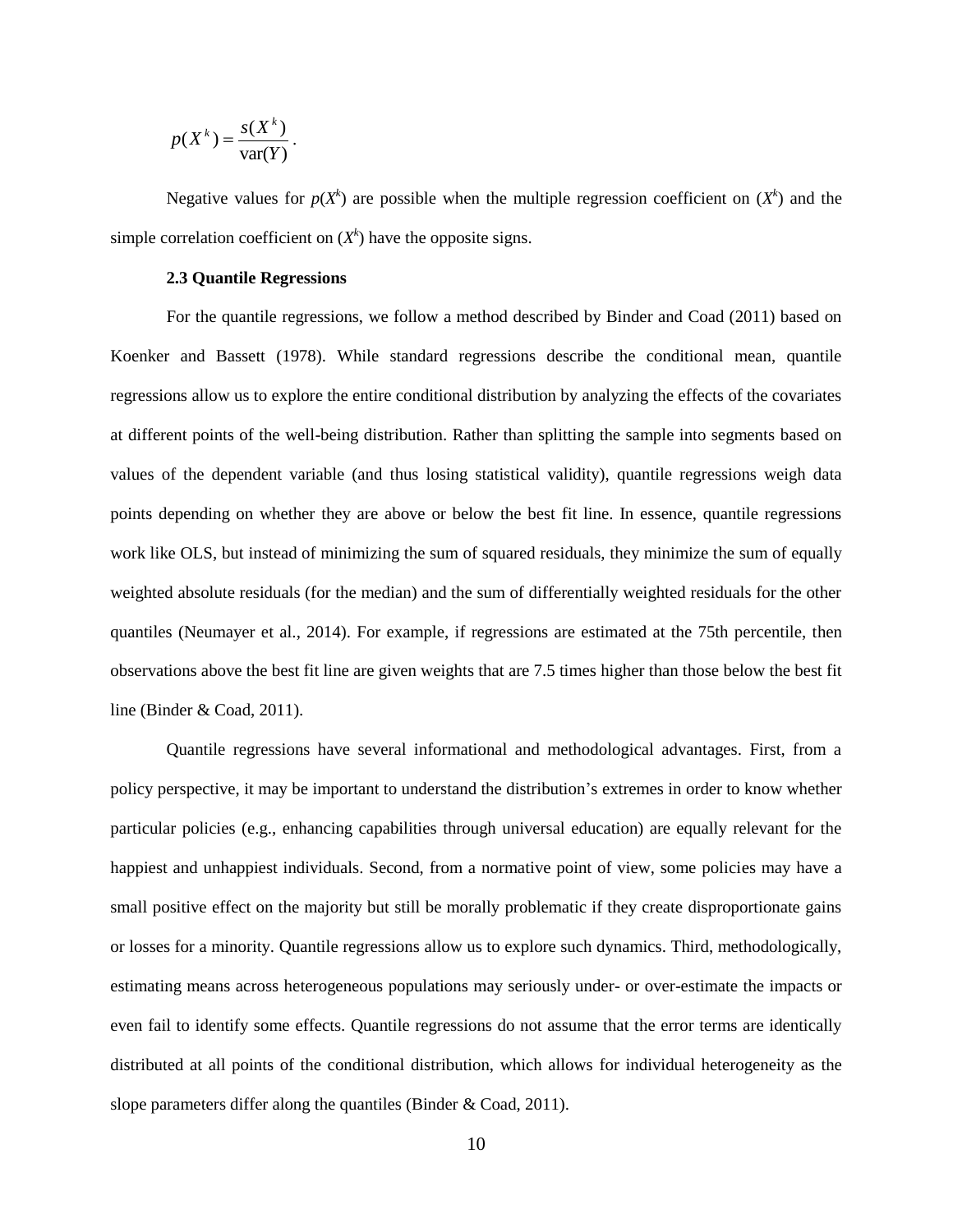The quantile equations are operationalized using Stata's -sqreg- command (with bootstrapped standard errors with 20 replications).<sup>12</sup> Binder and Coad's work (2011; 2014) highlights the differential importance of education, social factors, income, and unemployment diminishes at higher levels of the happiness distribution. For instance, while education is positive for SWB in general, it is negatively correlated with SWB at the top of the happiness distribution. This could be due to the fact that learning makes the "happy peasants" realize their absolute or relative deprivation and lack of choice and opportunities. It may also be that the most educated have unrealistic expectations and ambitions and even their autonomy and capabilities cannot make them happy (Graham, 2011). It is likely, therefore, that the same capabilities and means have different meaning and importance for people at different points of the SWB distribution.

#### **3. Data**

The data are from the Gallup World Poll (GWP), which is an annual survey run by the Gallup Organization in roughly 160 countries worldwide since 2005, with one wave per year. The survey has nationally representative coverage in most countries – Gallup weighs the data in each country to address this issue – and the sample size ranges from more than 4,000 household interviews in China every year to 500 households in Puerto Rico.<sup>13</sup> While it is remarkable that the poll covers most countries around the world, a drawback is that there are proportionately more responses for small countries than for large ones. Gallup oversampled some of the European countries and China in 2010-2012, among others, in an effort to increase the sample size for the larger countries, which mitigated but did not eliminate the problem.

Because different individuals are interviewed each year, we have pooled cross-sections – including year dummies – rather than a panel. As such, we cannot address issues of causality, but we do use several measures of capabilities and means to establish correlations (or lack thereof) with each wellbeing dimension. The surveys are completed face-to-face in countries where telephone coverage is limited and by telephone in those where it is universal (primarily the OECD countries). The difference in interview mode may introduce some biases in subjective well-being responses, and we try to control for these to the extent we can.<sup>14</sup> In addition to the wide range of questions in GWP that assess socio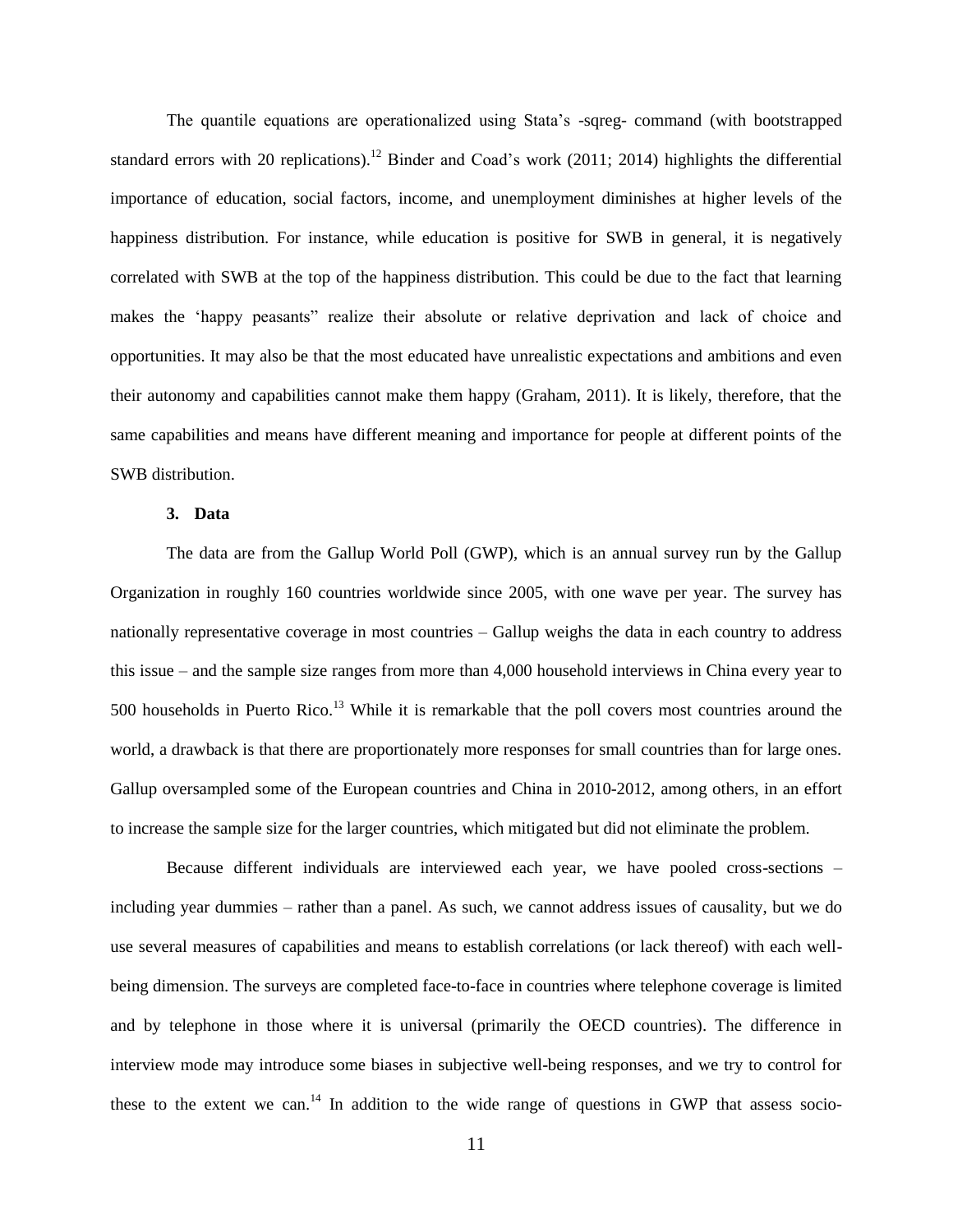demographics, macroeconomic and social conditions, and political freedom, among others, we utilize several questions which capture the three well-being dimensions (i.e., hedonic, evaluative, and eudaimonic). Table A.4 shows the countries included in this paper.

#### **3.1 Dependent Variables**

We use five dependent variables (in separate regressions) (Figure 1 and Table A.1). First, we measure evaluative well-being using the best possible life (BPL) Cantril ladder question, which asks respondents to compare their life to the best possible life they can imagine on an eleven-point scale, corresponding to the steps on the notional ladder, where zero represents the worst possible life, and ten corresponds to the best possible life (Figure 2). Because it frames the reported SWB to a notional reference norm (i.e., one's best possible life), answers to this question typically correlate more closely with income than open-ended happiness or life satisfaction questions (Graham et al., 2010)..

Second, we use one variable to assess positive hedonic well-being, namely, whether the respondent experienced happiness yesterday, and two variables for negative hedonic well-being, i.e., whether the respondent felt stress and whether he or she experienced anger yesterday. The hedonic wellbeing metrics are binary (i.e., with possible values being no or yes). Third, we also present novel evidence about the relationship between various capabilities and means and a proxy variable for *eudaimonic* wellbeing, the well-being dimension related to meaning and purpose in life. The question was asked in 2009- 2011 in several countries. $15$ 

#### [Figure 2 here]

#### **3.2 Focal Independent Variables**

We included household income, employment status, and educational attainment as proxies for *objective* capabilities and means. GWP"s employment categories distinguish between those employed fulltime, the self-employed, part-time employees (both voluntarily and involuntarily), the unemployed, and those out of the labor force. In all regressions, the reference group is "out of the labor force." In addition,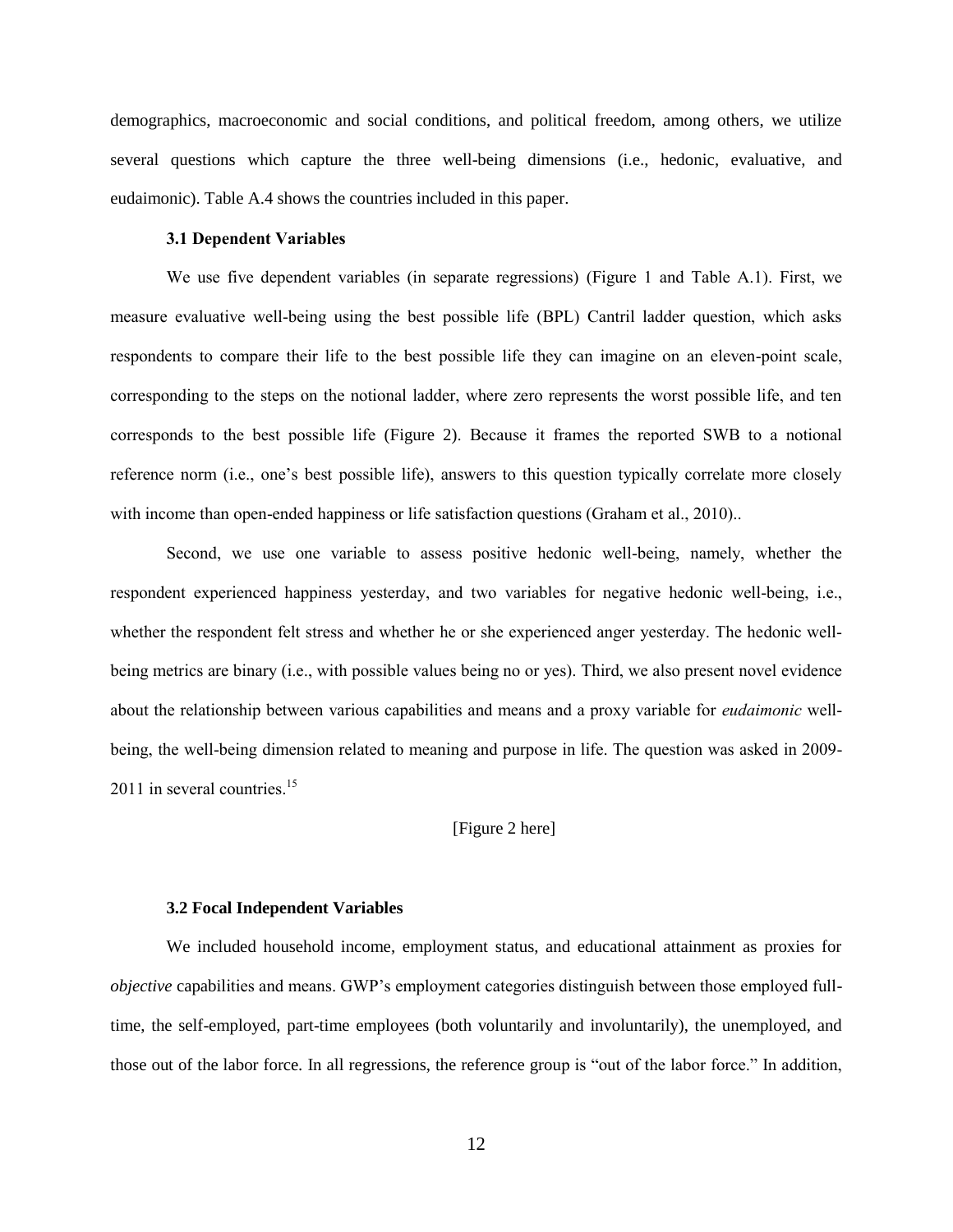we captured self-reported perceptions of capabilities and means, including perceptions of health, satisfaction with freedom to choose, and belief that hard work gets you ahead in life (Table A.1).<sup>16</sup>

First, the *health perception* variable is based on a question asking respondents whether they have health problems preventing them from doing things that other people their age normally do. We define this variable as the absence of a health problem or the capability to engage in activities. The literature shows a strong positive association between health and SWB, which is stronger than that between well-being and income, with the causality running both ways (Graham, 2008; Veenhoven, 2010). Health is important for allowing individuals to take advantage of other opportunities and is one of Nussbaum"s ten central capabilities (2011).<sup>17</sup> Second, *belief in hard work as a means of getting ahead* reflects perceptions of social mobility and fairness. For example, Americans have a lower inequality aversion than Europeans (Alesina et al., 2004), likely partly because of the belief that inequality signifies that one can get ahead through hard work. This variable therefore reflects people"s perceptions of the importance of individual effort vs. the role of luck or political connections. Third, the *satisfaction with freedom* variable relates to respondents" opportunities to choose what to do with their lives and is a proxy for autonomy (i.e., agency). Research shows that those who believe that outcomes in their lives depend on internal factors, such as effort, appreciate freedom more than those who believe in factors beyond their control, such as destiny (Verme, 2009).

#### **3.3 Other Controls**

In addition to the socio-demographic variables (age, age squared, gender, marital status, religiosity, household size, presence of children in the household, urban/rural location), we included two additional controls for whether the respondent: (i) *smiled yesterday* and (ii) *learned or did something interesting* the day before. First, those with higher levels of positive affect (i.e., smiling) may be more likely to perceive that they have capabilities and means. Because both happiness and capabilities are selfreported, unobservable personality traits likely play a big role, implying that the capabilities-well-being relationship suffers from endogeneity.<sup>18</sup>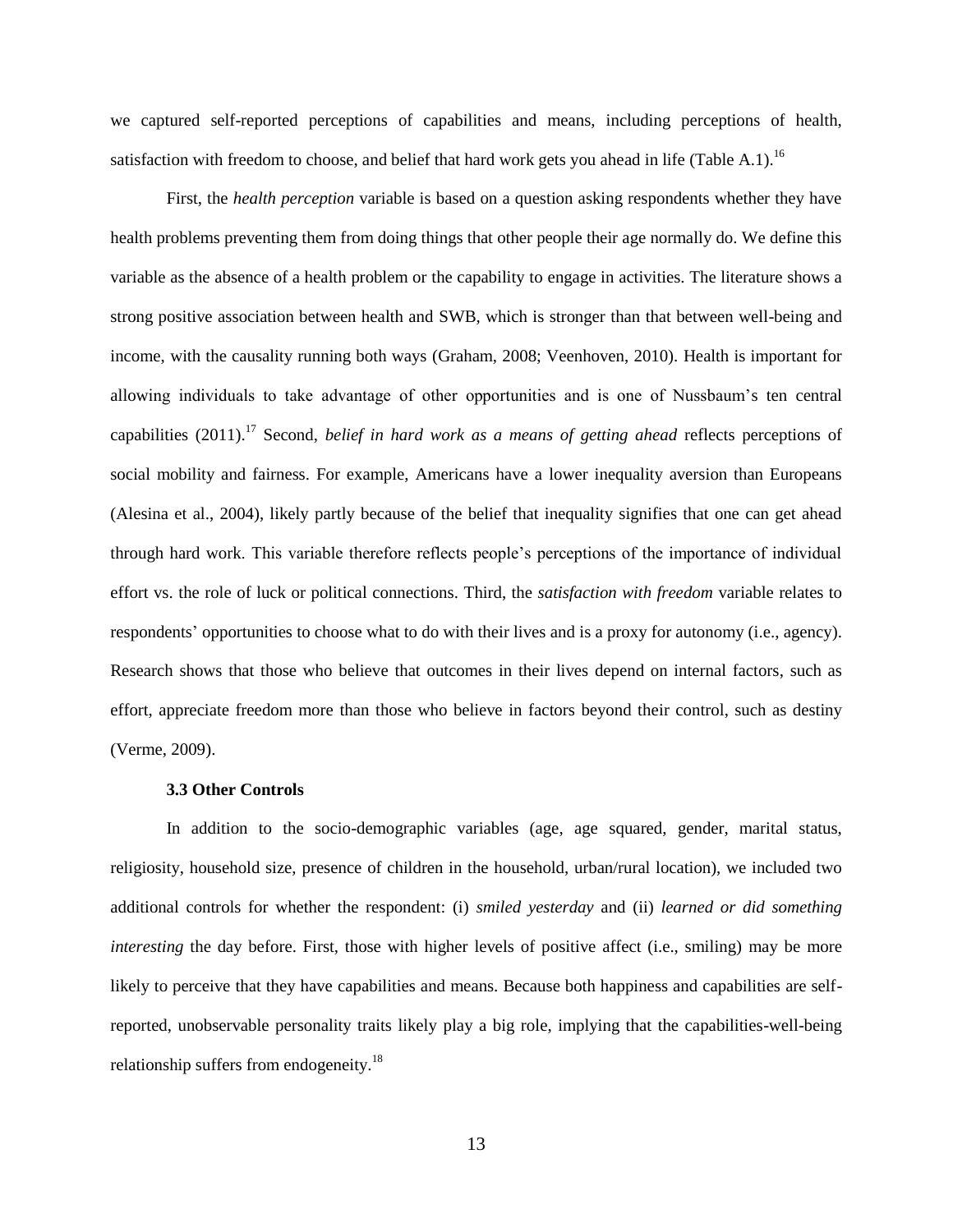There are some drawbacks to including the *smiling yesterday* variable as a control, as it is clearly correlated with *happiness yesterday*. Yet much of SWB is determined by innate character traits, and best practice is to control for these to the extent possible, even in a cross-section. *Smiling yesterday* is the available variable that most closely captures innate positive affect. Including this variable does not lead to a dominant variable effect as the rest of the regressors are statistically significant, suggesting that *smiling yesterday* serves as the intended control. As a robustness check, we ran the same regressions without *smiling yesterday* and with an alternative control for optimism – a question which asks respondents if they agree with the statement, "Even when things go wrong, you feel very optimistic." The results available in Tables A.2-A.3 are modestly different from the main results, but the substantive findings and conclusions still hold. Because the optimism question was only asked in select years and thus would limit our sample size, we have kept smiling as the control variable in the main regressions.

In addition, *learning* is likely positively correlated with SWB, especially for respondents who have means and opportunities, and is thus an important mediating variable. It may moreover decrease evaluative or hedonic well-being or add to the stress and anger of those lacking capabilities. For example, research shows that learning through information and communication technologies is positively linked to SWB, but it leads to frustration among poor cohorts, likely because of providing information about material goods or opportunities and choices they lack (Graham and Nikolova, 2013).

#### **4. Results**

#### **4.1 Summary Statistics**

Table 1 provides the summary statistics for all variables used in the analyses for the world sample as well as for transition economies, the EU-15 countries, and Latin America and the Caribbean (LAC).<sup>19</sup> Citizens in transition countries have lower evaluative and positive hedonic well-being and experience more anger than those in the EU-15 and LAC, but they report lower stress levels. Transitional citizens are also less likely to report that they are healthy, believe in hard work, and are less likely to be satisfied with their freedom than respondents in other regions. The result that the residents of ex-socialist countries report lower satisfaction with freedom than Latin Americans resonates with Inglehart et al.'s (2008)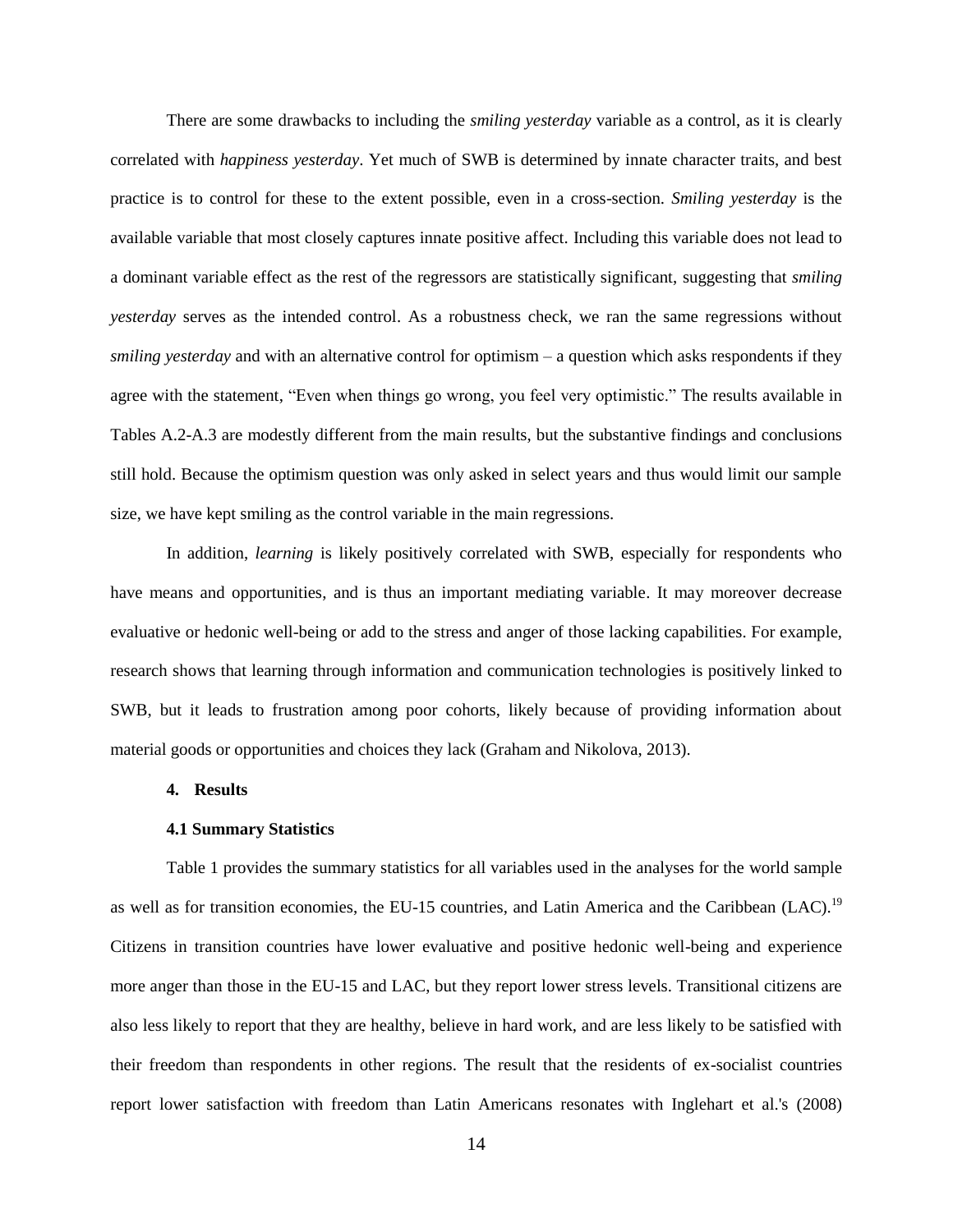finding that 21 percent of transitional citizens responded that they had a great deal of choice, compared with 45 percent of Latin Americans. In terms of objective capabilities and means, transitional citizens are slightly less educated than respondents in the EU-15 but are more educated than those in LAC. There is a big household income disparity between the EU-15 countries and the other two world regions: the purchasing-power-parity-adjusted household incomes in the EU-15 are more than three times higher than those in transition economies and more than four times higher than those in LAC.

#### [Table 1 here]

#### **4.2 Main Results: Best Possible Life and Hedonic Happiness**

Table 2 demonstrates the main findings regarding the association of the different objective and perceived capabilities with evaluative well-being (*BPL*) and positive affect (*experienced happiness yesterday*) in the worldwide sample. The table shows the unstandardized OLS coefficient estimates, the fully standardized coefficients, and the percentage contribution of each included variable to the total explained variance. This discussion will focus on the decomposition results. The interpretation of the standardized coefficients is in terms of standard deviations. For example, based on Table 2, one standard deviation increase in log income is associated with a 0.202 standard deviations increase in the predicted BPL.

The  $R<sup>2</sup>$  value indicates that the included variables explain about 30 percent of predicted BPL and about a quarter of the variation in predicted hedonic happiness.<sup>20</sup> Socio-demographic variables (age, age squared, gender, marital status, religiosity, household size, child in the household, and urban/rural location) constitute only about two percent of the explained variation in both hedonic and evaluative wellbeing. Country and year of survey explain almost half of the variation in BPL and a fifth of the variation in happiness. Table 2 demonstrates that both objective and subjective capabilities are more important for BPL than for hedonic happiness, while as expected, positive affect (i.e., *smiling yesterday*) is more relevant for hedonic happiness. Capabilities (both objective and perceived) explain about 40 percent of the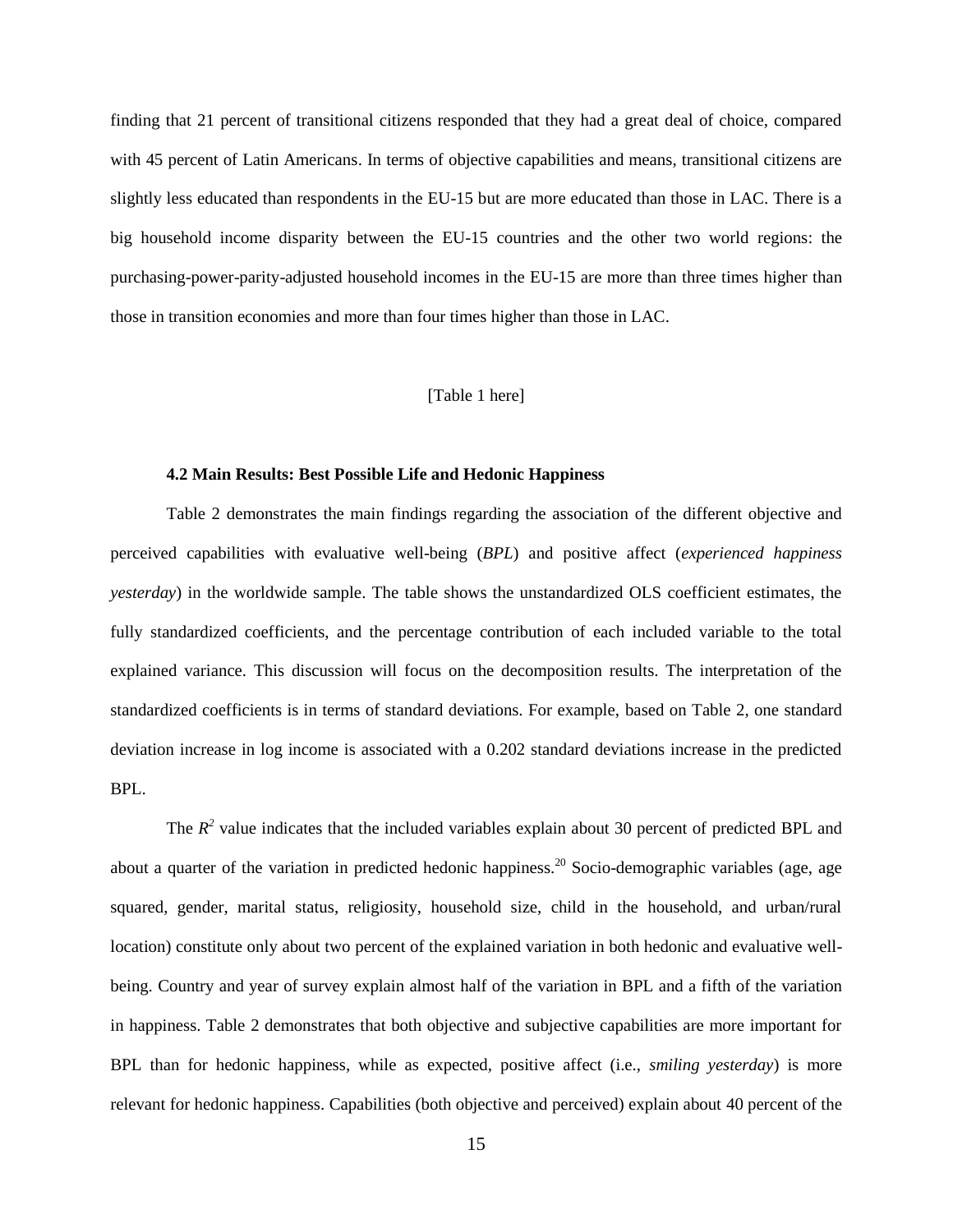variation in BPL but only 12 percent of the variation in happiness (while *smiling yesterday* explains 55 percent of the latter variation). When smiling is excluded from the analyses, capabilities account for 43 percent of the BPL variance and 26 percent of the happiness variance (Table A.2). When optimism is included instead of smiling (Table A.3), capabilities comprise 44 percent of the predicted BPL and 23 percent of the predicted happiness yesterday in the world sample.

Table 2 further demonstrates that objective capabilities (education, income, and employment) contribute to about a third of the variation in BPL, with income's share being 27 percent. While objective and subjective capabilities contribute to about 12 percent of the variation in *happiness yesterday*, perceived capabilities (health and freedom perceptions and belief in hard work) contribute to 9 percent of that variation. While in the BPL regression, household income is about three times more important than all perceived capabilities combined (health, belief in hard work, and freedom), its contribution to the variance of happiness yesterday is only a third of that of all the perceived capability variables.

Our findings thus far show evidence that evaluative well-being (BPL) is strongly correlated with both sets of capabilities, most notably income, while learning and positive affect are more relevant to hedonic well-being. This conclusion is supported by comparing both the relative influence (i.e., standardized coefficient estimates) and the relative importance (i.e., variance decompositions). These results are in line with the understanding that evaluative well-being better reflects manifestations of autonomy.

#### [Table 2 here]

Table 3 demonstrates the capabilities-well-being relationship across different world regions. Specifically, we conjecture that there may be cultural differences or regional disparities in the perceptions of opportunities and means and the rates at which people "convert" capabilities to SWB. Some of this variation may result from language and cultural disparities in the interpretation of attitudinal questions related to the importance of hard work or freedom of choice. Following a similar methodology as in Tay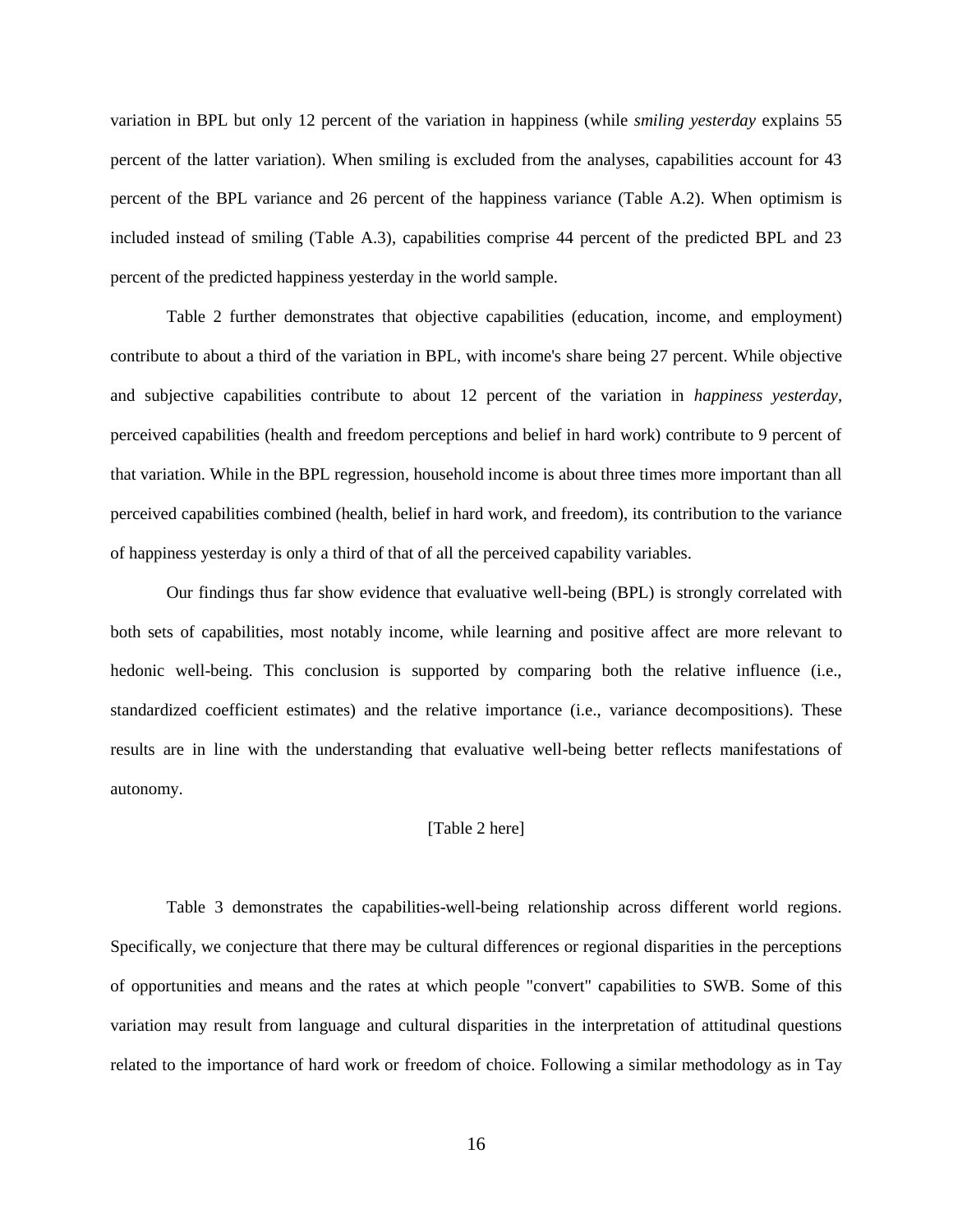and Diener (2011), to compare the relative importance of factors across regions, we exclude the country dummies (but keep a linear time trend variable).

#### [Table 3 here]

The same variables explain as much as 23 percent of the variation in BPL in the world sample and as little as 10 percent of the variation in LAC. Demographic variables contribute to about a fifth of the explained variation in BPL in LAC and as low as 6 percent of the variation in the EU-15. The most notable result relates to the relationship between income and evaluative well-being. While income is the most important predictor of BPL in all regions, it is relatively more important in the world sample (53 percent of the total explained variance) and in transition economies (35 percent) compared with EU-15 and LAC (26 and 28 percent, respectively). While respondents in LAC likely focus less on income because they have less of it to begin with, those in the wealthier EU-15 context have likely shifted their emphasis from basic needs to values related to self-expression and freedom (Inglehart et al., 2008). While health perceptions are equally important in all three regions, accounting for about 10 percent of the total variation, *belief in hard work* has a greater importance in the transition economies and in the EU-15 than in LAC. Notably, freedom is much more relevant for the evaluative well-being of the more advanced EU-15 region (16 percent) than for transition countries (8 percent) and LAC (4 percent).

The right panel of Table 3 shows the association between capabilities and means and hedonic well-being (*happiness yesterday*). It is immediately obvious that *smiling yesterday* is the most important predictor of hedonic happiness in all regions, most notably in LAC (where it predicts 72 percent of the explained variation in happiness yesterday). Capabilities of both types are most important for *happiness yesterday* in the EU-15 (17 percent) and least important in LAC (12 percent).

The regional results in Table 3 suggest a pattern across development levels, with respondents in the wealthier EU-15 countries putting a smaller emphasis on income when thinking about their best possible life but a higher emphasis on freedom than respondents in transition economies and LAC. This result is in line with research suggesting that beyond a certain level of development, income matters less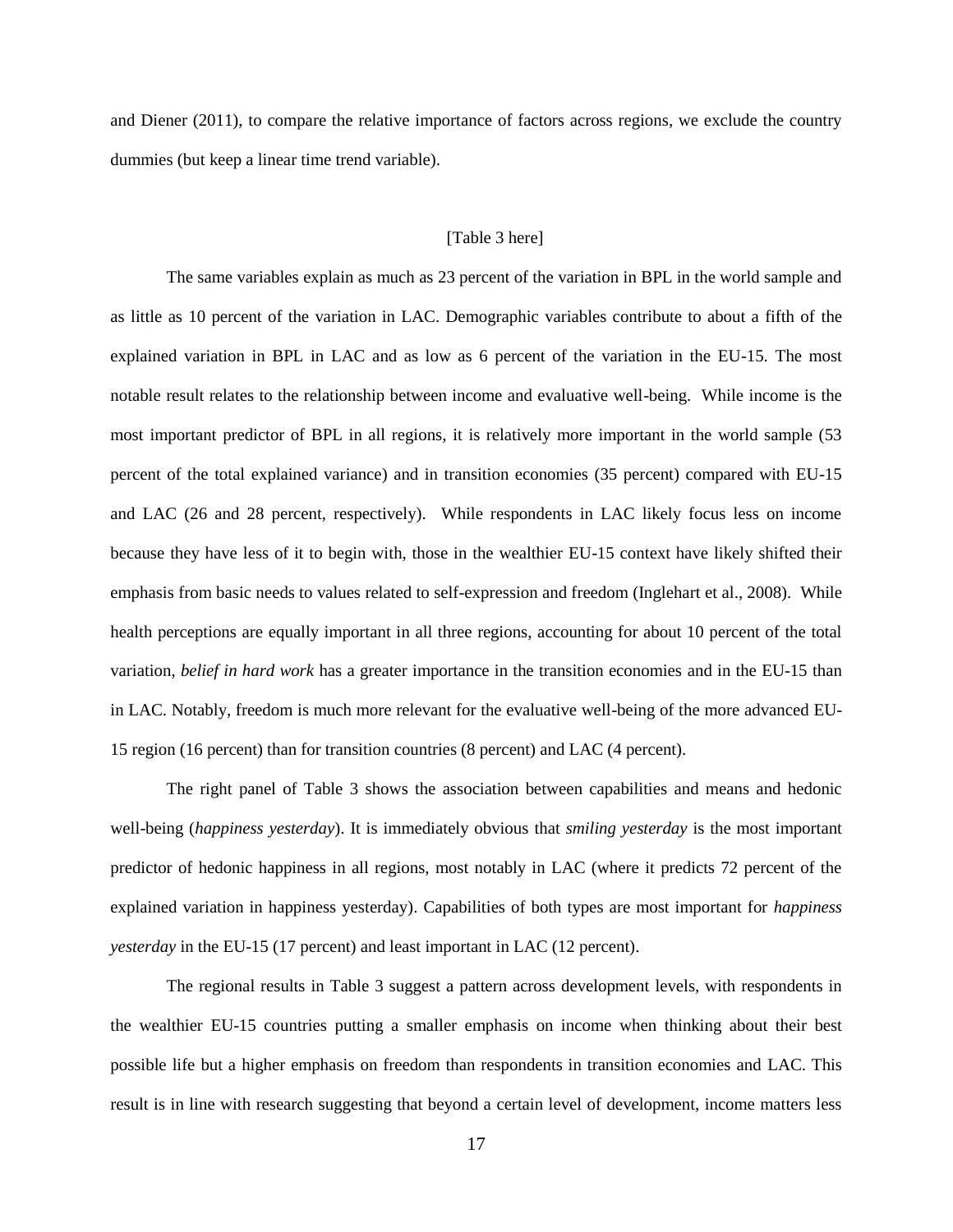to SWB, but freedom matters more (Inglehart et al., 2008). In contrast, smiling and personal characteristics have a great importance for the hedonic and evaluative well-being of respondents in poorer regions. Twenty-five years after the fall of the Berlin Wall, citizens in the ex-socialist states value belief in hard work when they think about their lives as a whole, as much as those in the rich EU-15 countries, and value freedom more than those in the less-developed LAC context.

#### **4.3 Eudaimonic Well-being**

Table 4 shows novel evidence related to the determinants of eudaimonic happiness (defined here as having meaning and purpose in life). The included variables explain only 9 percent of the total variation in eudaimonic well-being, and demographic variables account for less than a quarter (22 percent) of that variation; smiling accounts for another 11 percent. Importantly, capabilities (both objective and perceived) explain a third of the total variation in eudaimonic well-being, with perceived means and freedoms accounting for 29 percent of the total explained variance. *Belief in hard work* emerges as the most important capability relevant for eudaimonic well-being – surely an intuitive correlation. Income accounts for only two percent of the explained variation in eudaimonic well-being. Interestingly, only involuntary part-time work is statistically significant among the employment variables and is positively correlated with eudaimonic well-being (relative to being out of the labor force), which is a puzzling result worth further explorations. In short, perceived capabilities, personal and family characteristics, and between-country differences are the most important factors associated with meaning and purpose in life.

[Table 4 here]

#### **4.4 Quantile Regression Results**

To explore whether the same tools and capabilities have a different association with SWB for the happiest and unhappiest individuals, we employ quantile regressions (with BPL as the dependent variable). We report detailed results for five quantiles: 0.10, 0.25, 0.50 (median), 0.75, 0.90. We expect that individuals put different weights on the same capabilities and means depending on their position in the subjective well-being distribution. Based on prior research (Binder & Coad, 2011; 2014), we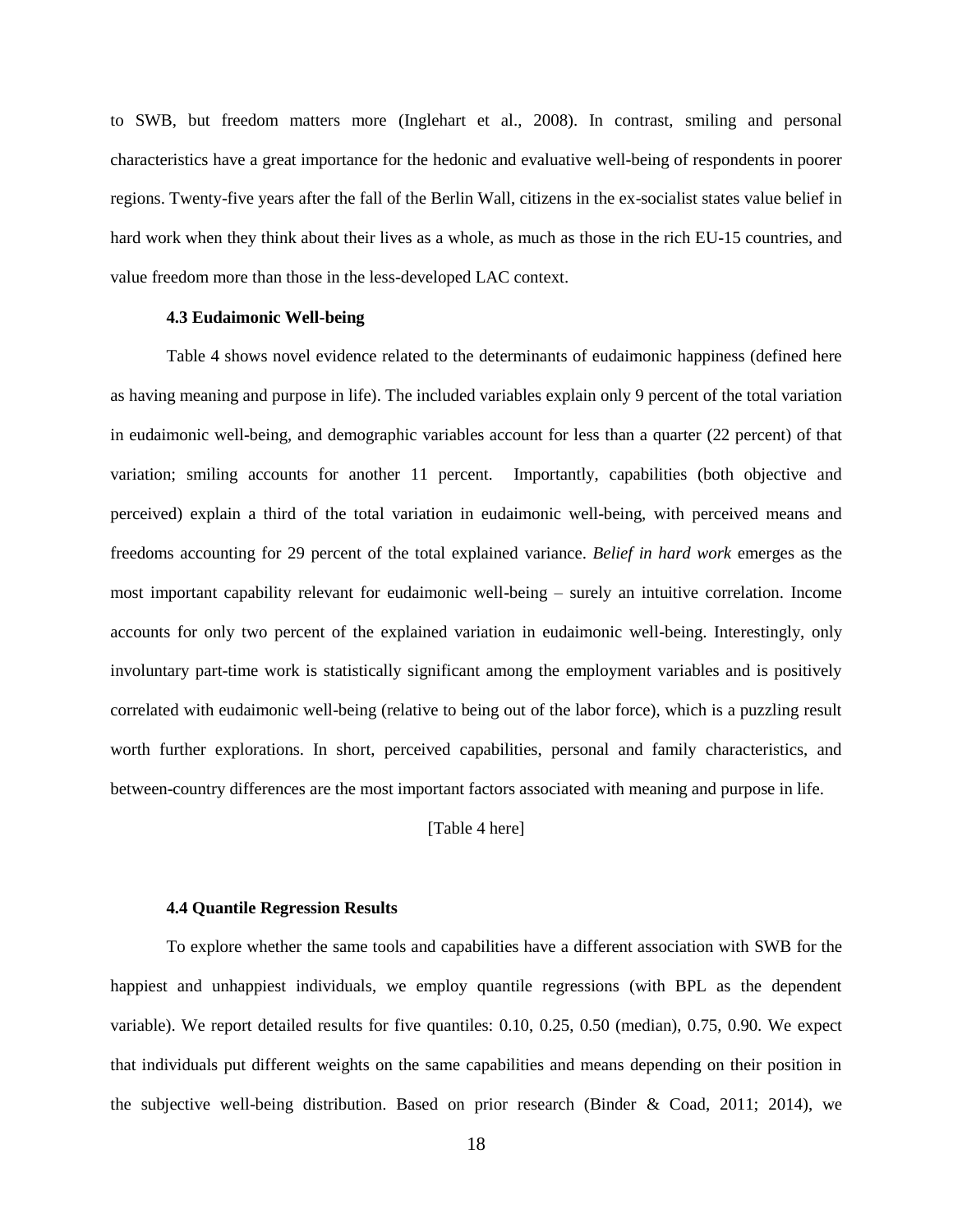conjecture that the happiest individuals are likely to have high subjective well-being regardless of factors such as income, opportunities, and autonomy and are less likely to emphasize them when they think about their lives as a whole compared with relatively unhappier respondents. We expect that individuals with high levels of SWB are resilient and maintain their SWB levels regardless of capabilities and means.

Table 5 shows that the magnitudes of the coefficient estimates decrease from the  $10<sup>th</sup>$  quantile (i.e., lowest evaluative well-being) to the  $90<sup>th</sup>$  quantile (i.e., highest evaluative well-being) for the following capabilities variables: health perceptions, belief in hard work, income, education, voluntary part-time employment, and being unemployed. These results support our conjecture. The coefficient estimate for satisfaction with freedom is highest for Q10, declines monotonically until Q75, and rises slightly in Q90.

#### [Table 5 here]

The coefficient estimates for the employment variables reveal the heterogeneity in the relationship between employment status and SWB. The estimate for full-time employment is positive for Q10, declines in magnitude until Q50, is insignificant for Q75, and then becomes *negative* and statistically significant for Q90. This suggests that while having a full-time job has strong positive effects for those at and below the median of the SWB distribution, at high SWB levels, it decreases one"s perceptions of the best possible life. Self-employment, meanwhile, is statistically insignificant below median SWB and becomes negative and statistically significant for Q50, Q75 and Q90, again supporting the hypothesis that happier individuals put a smaller weight on capabilities and means. As in Binder and Coad (2014), being unemployed has the strongest negative effect on the unhappiest quantile and the smallest impact on the happiest, likely because SWB acts as a shield for unfavorable life events, such as losing one's job.

Meanwhile, the coefficient estimate for learning is U-shaped across the quantiles, high for the  $10<sup>th</sup>$ percent quantile (Q10), decreasing until Q50, and then increasing again for Q75 and Q90, where it is the highest. This suggests that learning (and perhaps creativity), in contrast to the capability variables, is very important for the happiest people, with causality likely running in both directions. Our findings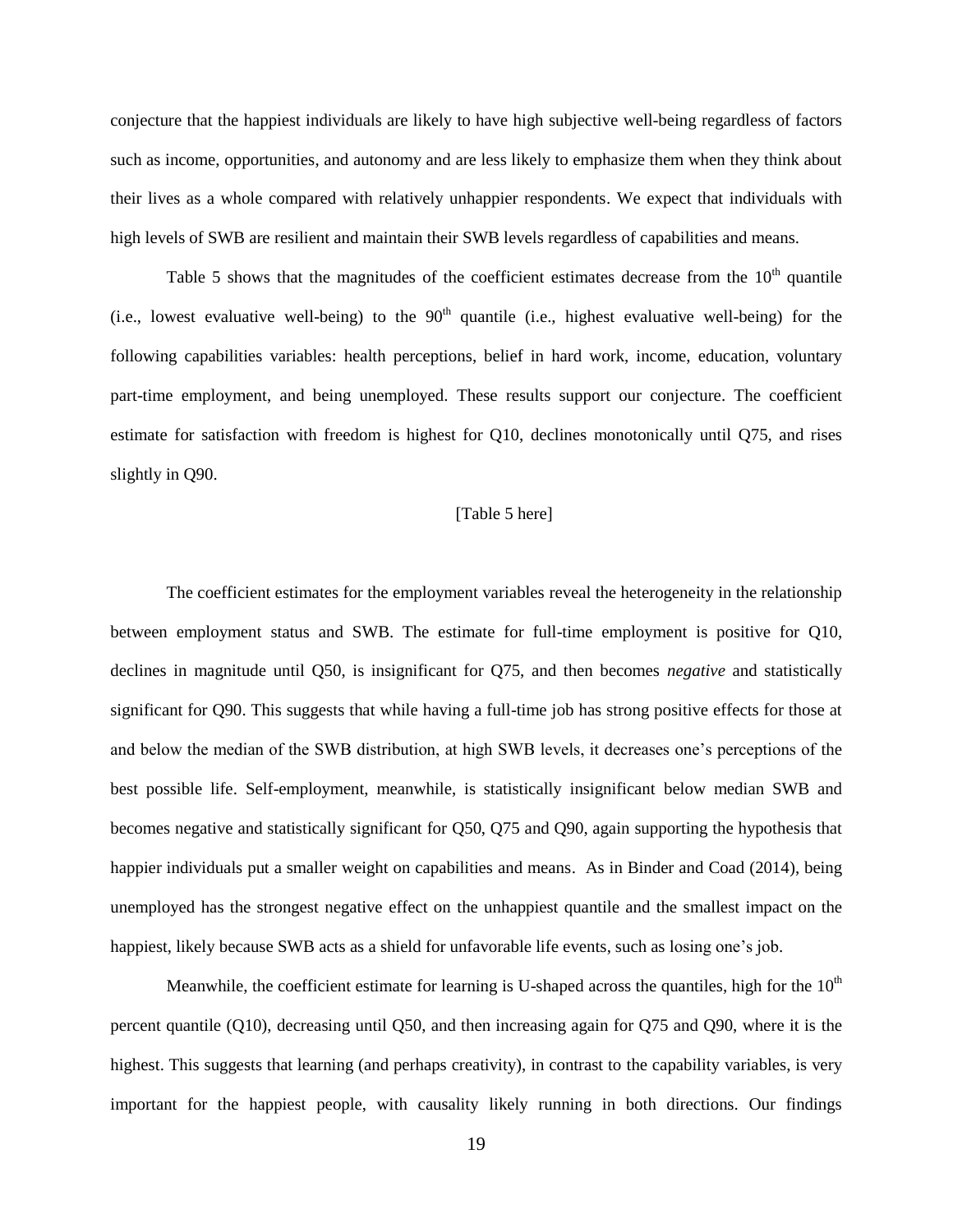corroborate Dolan and Metcalfe"s (2012) results that show a positive association between innovation and well-being. Similarly, the coefficient estimate for living in an urban (as opposed to a rural) area increases from Q25 and Q50 to Q90, which is suggestive of Florida's (2004) creative class phenomenon.

#### **4. 5 Negative Hedonic Well-Being**

Health perceptions, belief in hard work, freedom, and income are negatively correlated with stress and anger, with smiling having the greatest contribution to the variance (after country and year differences). All employment categories, including full-time employment, self-employment, and part-time work are positively correlated with stress and anger in transition economies (the reference group is "out of the labor force"). Finally, despite its negligible contribution to the total explained variance, while education is positively associated with stress, it is negatively correlated with anger. Our evidence suggests some capabilities, namely employment status, can enhance SWB in some aspects but also contribute to stress and anger, which has implications for public policy (see Table 6).

#### **5. Discussion and Conclusion**

The emerging subjective well-being science has the potential to inform about the complexities of the human condition and mechanisms to enhance it. In this paper, we focused on people's capacity to exercise choice and pursue fulfilling lives, which is an important well-being component with implications for development economics. We capture this construct through self-reported objective and perceived variables related to capabilities and means and explored their relation to SWB around the world.

This exploratory study sought answers to three separate but related questions. Are *perceived* or *actual* opportunities and means more important for life evaluations or emotional states? Does the SWBopportunities link differ across countries at different levels of development? Do the same tools and capabilities have the same association with evaluative well-being for the happiest and unhappiest citizens?

We find that, in general, capabilities and SWB are related and that both objective and subjective capabilities are relatively more important for life evaluations than positive hedonic well-being (*happiness yesterday*). This result may be due to the more framed nature of the BPL question or could be attributed to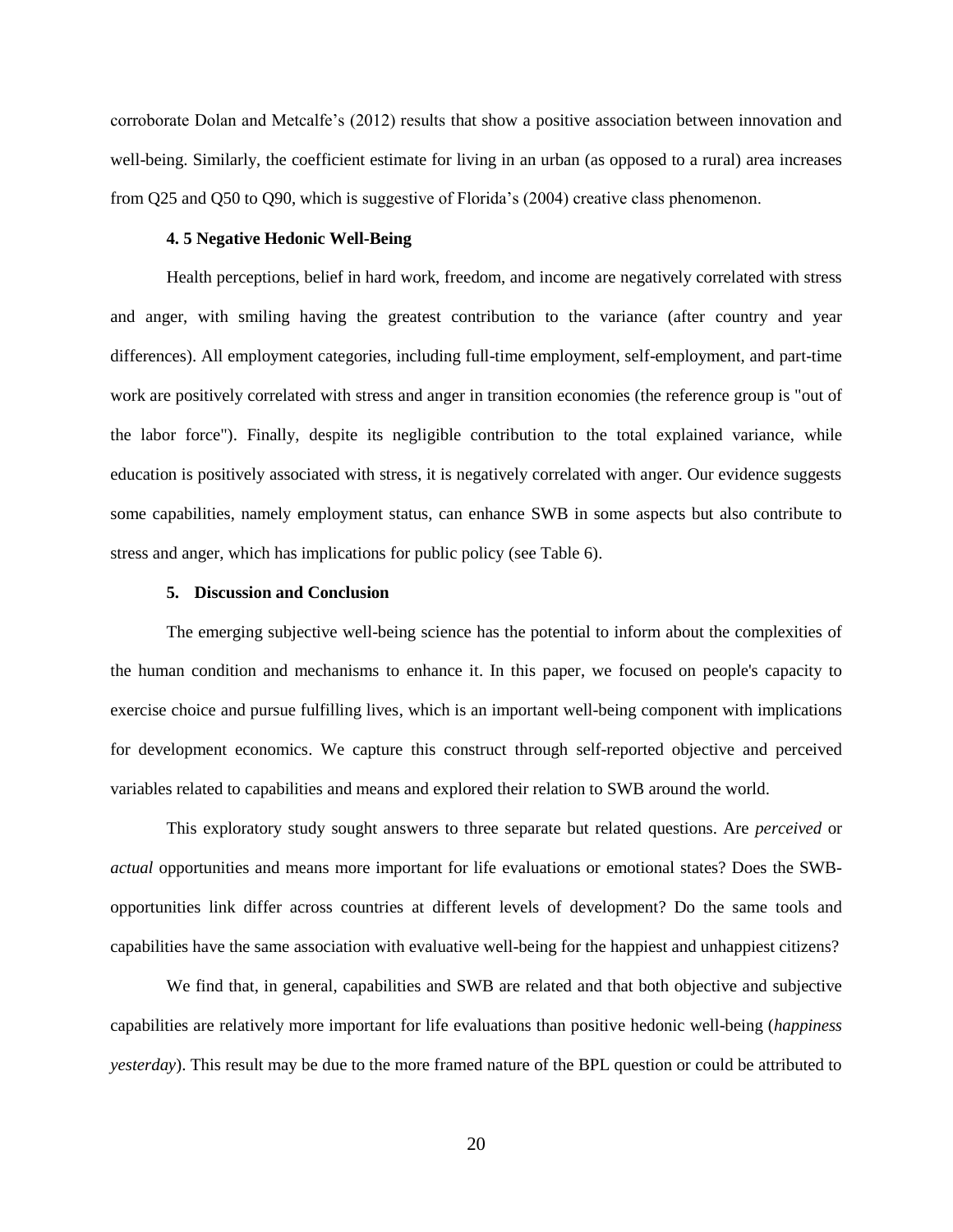unobserved heterogeneity across personalities, which may be more important to hedonic well-being. Positive affect (i.e., smiling), for example, is the most relevant predictor of hedonic happiness.

Capabilities and means have a slightly different relative importance for hedonic and evaluative well-being across different regions of different development levels. When they think about their best possible life, respondents in transition economies place a higher value on income than those in the wealthier EU-15 countries and in Latin America and the Caribbean. *Belief in hard work* is relatively more important for evaluative well-being in transition economies and the EU-15 than in other regions. Freedom is more important for the best possible life (BPL) of respondents in the most developed EU-15 region. Positive affect (smiling) is more relevant for hedonic happiness in LAC than in either the transition economies or the EU-15.

We also find that most perceived and actual capabilities and means are less important to SWB at the highest levels of the SWB distribution. Overall, respondents at the highest levels of the SWB distribution are least concerned with (or value the least) the proxies for objective capabilities, such as income and education. Full-time employment, for example, is in fact negatively correlated with SWB at the top of the distribution, while unemployment has the strongest negative correlation with BPL for the unhappiest quantile. Our findings indicate, therefore, that the happiest respondents are happy regardless of having perceived or actual capabilities. From a public policy perspective, it is informative to know that investing in the capabilities and means (e.g., health and education) for the least happy individuals can improve their SWB. Finally, our results show that while some capabilities, such as employment status, are positive for subjective well-being (in both its hedonic and evaluative dimensions), they also contribute to negative affect, such as stress and anger.

Eudaimonic well-being, which seeks to capture the extent to which people have purpose or meaning in their lives, is the least studied SWB dimension. We found that individual-level traits, such as positive affect (smiling), perceptions of health, freedom, and belief in hard work, are the most important correlates of this SWB dimension. While our results are preliminary and the direction of causality is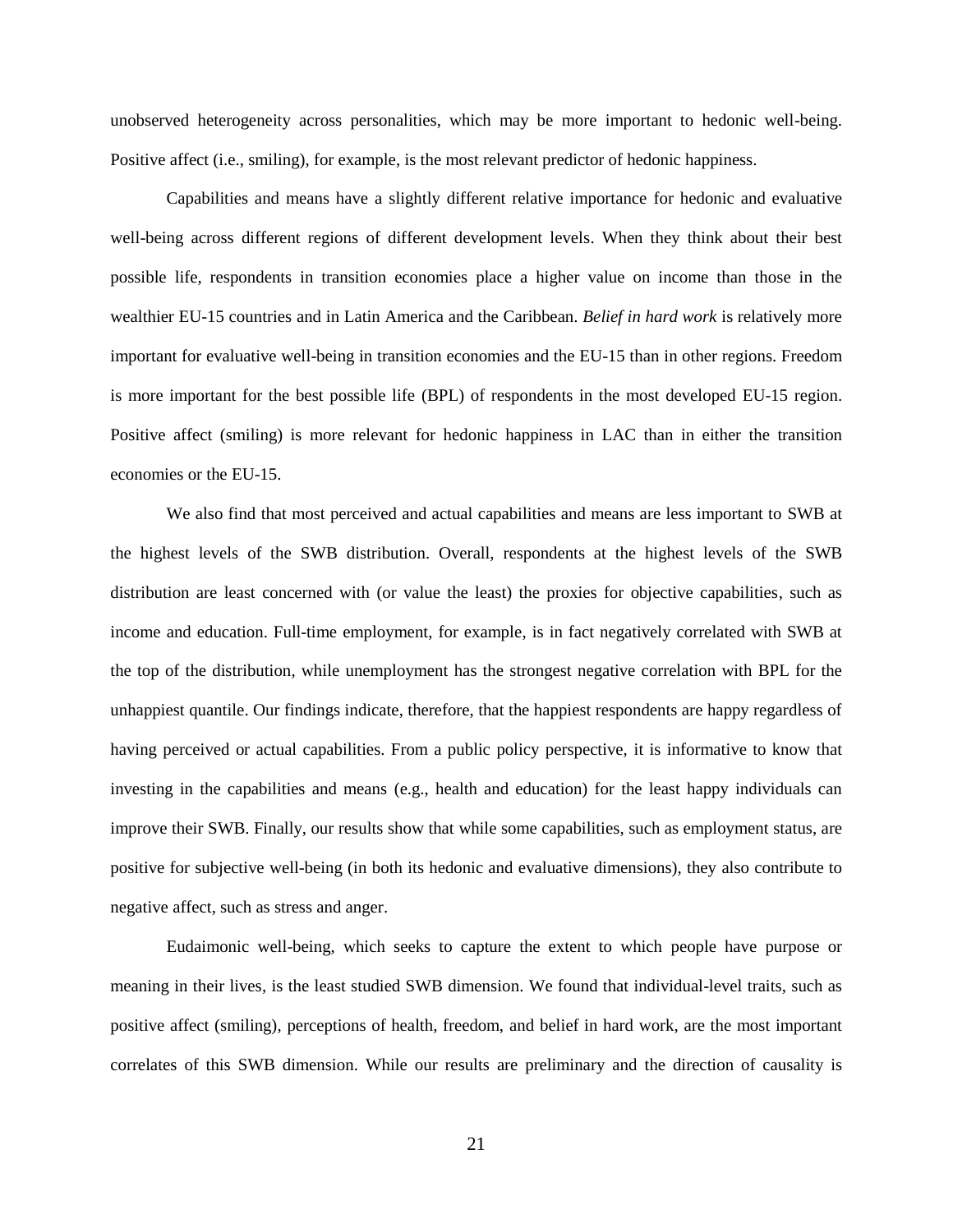unclear, there seems to be an interesting link between perceptions of freedom and belief in individual effort and feeling purpose or meaning in life.

Public policy plays an important role in assisting those lacking choice and agency through attempting to equalize opportunities. Our results suggest that what constitutes equal opportunities may have different meaning and value depending on the context, and thus policies which aim to enhance capabilities may have a differential impact on the SWB across different circumstances. Objective capabilities (such as education) are likely to improve the long-term SWB of those lacking agency and, as such, may be reasonable to promote *despite* the differential weights that different people put on them and their differential impact on subjective well-being. We should note, however, that while policymakers can create environments and institutions conducive to enhancing people"s capabilities and freedoms, individuals can choose whether and how to convert these capabilities to SWB. This paper is a first step towards understanding a complex question that is fundamental to human well-being and flourishing. Based on our findings, both Aristotle's and Bentham's conceptions of well-being and happiness help inform our understanding of the development process and enlighten our perspective of how freedoms, means, and opportunities relate to these well-being dimensions. Our results are as complex as the question, yet we hope that they are promising enough to spur further exploration.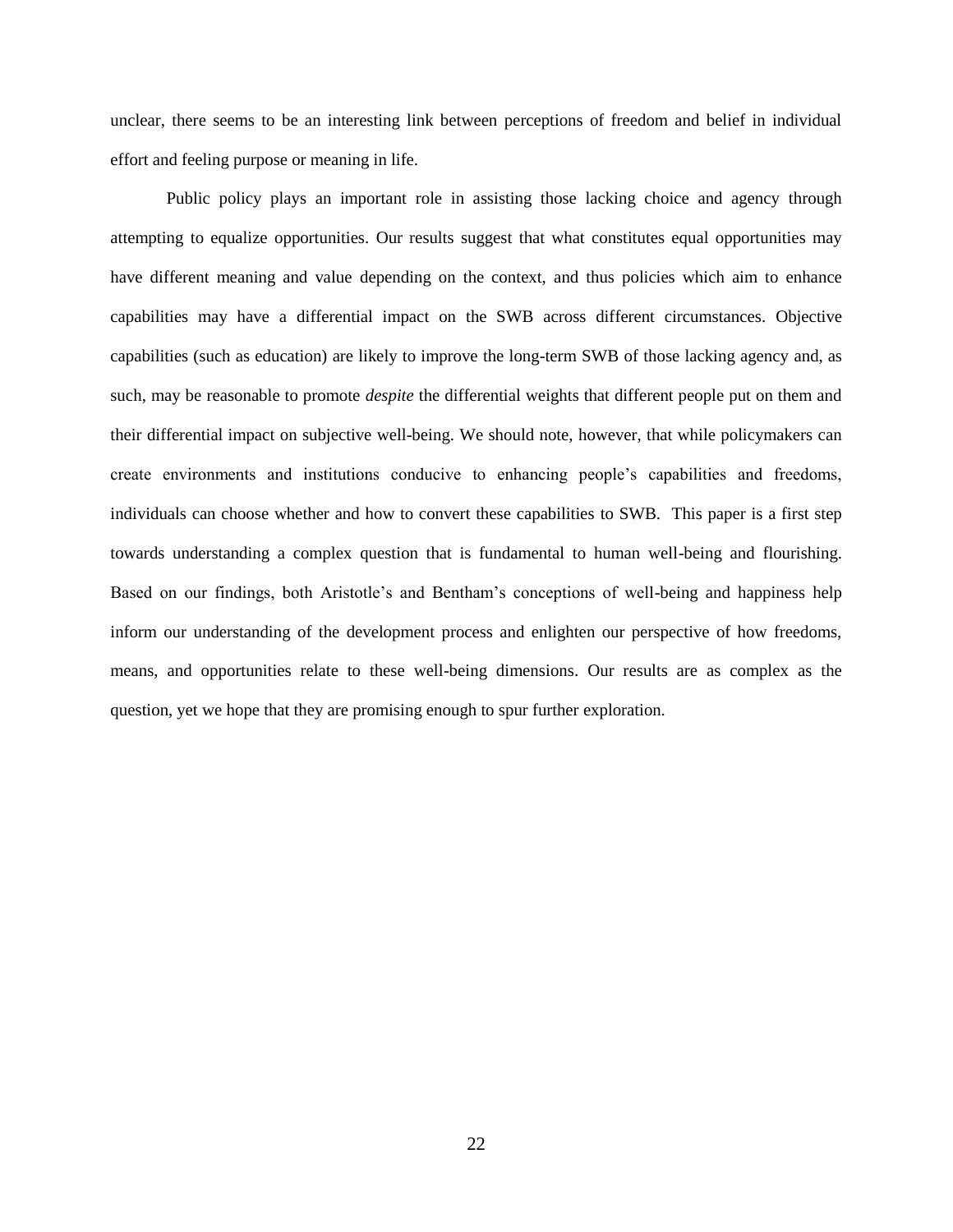#### **References**

- Adler, M., Dolan, P., & Kavetsos, G. (2014). "Understanding Life Choices: Happiness or Something Else?" *Mimeo*, London School of Economics.
- Adler, M. & Fleurbaey, M. (forthcoming). *Subjective Well-Being and Public Policy*. Oxford: Oxford University Press.
- Alesina, A., Di Tella, R., & MacCulloch, R. (2004). Inequality and Happiness: Are Europeans and Americans Different? *Journal of Public Economics, 88*(9-10), 2009-2042.
- Alkire, S. (2002). Dimensions of Human Development. *World Development*, *30*(2), 181-205.
- Alkire, S. (2005). Subjective Quantitative Studies of Human Agency. *Social Indicators Research, 74*(1), 217-260.
- Anand, P., Hunter, G., Carter, I., Dowding, K., Guala, F., & Hees, M. V. (2009). The Development of Capability Indicators. *Journal of Human Development and Capabilities, 10*(1), 125-152.
- Anand, P., Hunter, G., & Smith, R. (2005). Capabilities and Well-Being: Evidence Based on the Sen-Nussbaum Approach to Welfare. *Social Indicators Research, 74*(1), 9-55.
- Anand, P., Krishnakumar, J., & Tran, N. B. (2011). Measuring Welfare: Latent Variable Models for Happiness and Capabilities in the Presence of Unobservable Heterogeneity. *Journal of Public Economics, 95*(3-4), 205-215.
- Anand, P., & van Hees, M. (2006). Capabilities and Achievements: An Empirical Study. *The Journal of Socio-Economics, 35*(2), 268-284.
- Becker, A., Deckers, T., Dohmen, T., Falk, A., & Kosse, F. (2012). The Relationship Between Economic Preferences and Psychological Personality Measures. *Annual Review of Economics, 4*(1), 453- 478.
- Blanchflower, D., & Oswald, A. (2004). Well-being Over Time in the USA and Britain, *Journal of Public Economics* 88, 1359–87.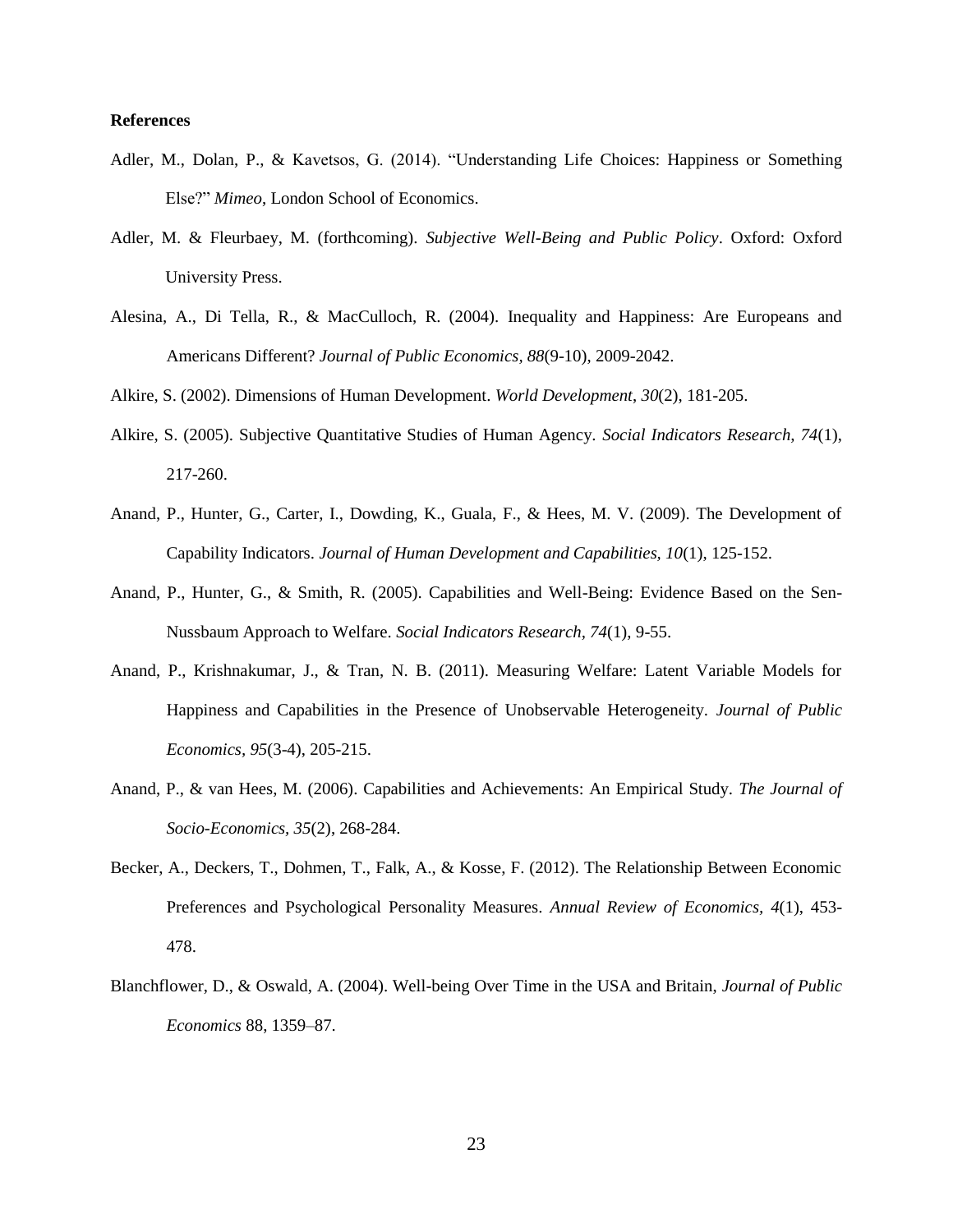- Binder, M., & Coad, A. (2011). From Average Joe's Happiness to Miserable Jane and Cheerful John: Using Quantile Regressions to Analyze the Full Subjective Well-being Distribution. *Journal of Economic Behavior & Organization, 79*(3), 275-290.
- Binder, M., & Coad, A. (2014). Heterogeneity in the Relationship between Unemployment and Subjective Well-Being: A Quantile Approach. Levy Economics Institute of Bard College Working Paper No. 808, 1-31.
- Buchinsky, M. (1998). Recent Advances in Quantile Regression Models: A Practical Guideline for Empirical Research. *The Journal of Human Resources, 33*(1), 88-126.
- Cade, B. S., & Noon, B. R. (2003). A Gentle Introduction to Quantile Regression for Ecologists. *Frontiers in Ecology and the Environment, 1*(8), 412-420.
- Clark, A. E., Frijters, P., & Shields, M. A. (2008). Relative Income, Happiness, and Utility: An Explanation for the Easterlin Paradox and Other Puzzles. *Journal of Economic Literature*, *6*(1), 95-144.
- Conti, G., & Pudney, S. (2011). Survey Design and the Analysis of Satisfaction. *Review of Economics and Statistics*, 93(3), 1087-1093.
- Crocker, D. A. (2008). *Ethics of Global Development: Agency, Capability, and Deliberative Democracy* (Kindle ed.). Cambridge: Cambridge University Press.
- Crocker, D. A. (2012). *Leadership and Global Justice*. In D. A. Hicks & T. Williamson (Eds.), (pp. 41- 58). Palgrave Macmillan.
- Crocker, D. A., & Robeyns, I. (2009). *Capability and Agency*. In C. W. Morris (Ed.), *Amartya Sen* (pp. 60-90). New York: Cambridge University Press.
- Deci, E. L., & Ryan, R. M. (2008). Hedonia, Eudaimonia, and Well-Being: An Introduction. *Journal of Happiness Studies, 9*(1), 1-11.
- Diener, E., Suh, E. M., Lucas, R. E., & Smith, H. L. (1999). Subjective Well-being: Three Decades of Progress. *Psychological Bulletin,* 125(2), 276-302.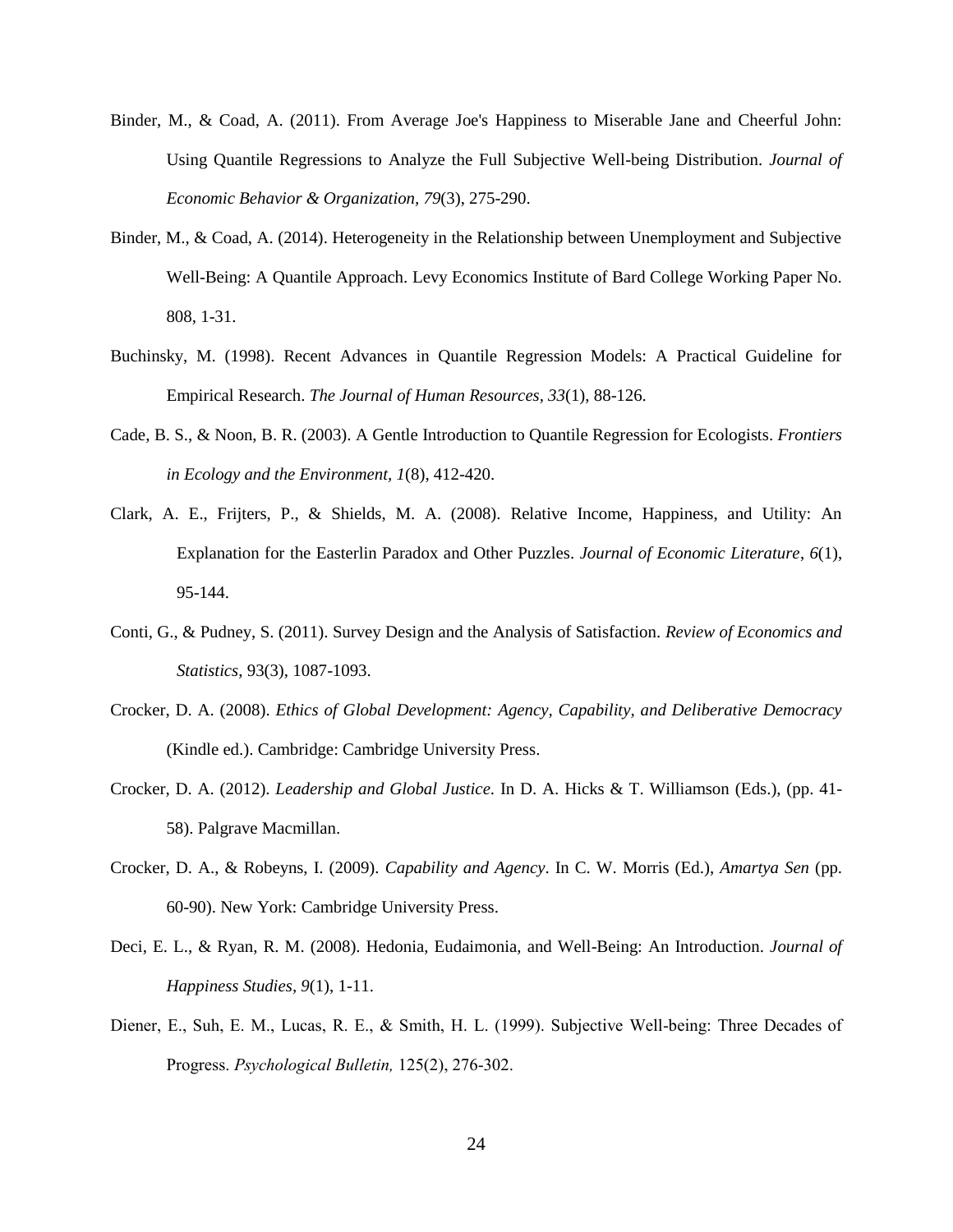- Diener, E., Lucas, R., Schimmack, U., & Helliwell, J. (2009). *Well-being for Public Policy*. New York: Oxford University Press.
- Diener, E., Inglehart, R., & Tay, L. (2013). Theory and Validity of Life Satisfaction Scales. *Social Indicators Research*, *112*(3), 497-527.
- Di Tella, R., & MacCulloch, R. (2006). Some Uses of Happiness Data in Economics. *The Journal of Economic Perspectives, 20*(1), 25-46.
- Dolan, P., & Kavetsos, G. (2012). Happy Talk: Mode of Administration Effects on Subjective Well-Being. *Centre for Economic Performance Discussion Paper No 1159*, 1-17.
- Dolan, P., & Metcalfe, R. (2012). The Relationship between Innovation and Subjective Wellbeing. *Research Policy, 41*(8), 1489-1498.
- Durand, M., & Smith, C. (2013). *The OECD Approach to Measuring Subjective Well-being*. In J. F. Helliwell, R. Layard & J. Sachs (Eds.), *World Happiness Report 2013* (pp. 112-137).
- Easterlin, R. A. (1995). Will Raising the Incomes of All Increase the Happiness of All? *Journal of Economic Behavior & Organization, 27*(1), 35-47.
- Ferrer-i-Carbonell, A., & Frijters, P. (2004). How Important Is Methodology for the Estimates of the Determinants of Happiness?. The Economic Journal, 114(497), 641-659.
- Fields, G. S. (2003). Accounting for Income Inequality and Its Change: A New Method, with Application to the Distribution of Earnings in the United States. Research in labor economics, 22, 1-38.
- Fields, G. S. (2004). Regression-Based Decompositions: A New Tool for Managerial Decision-Making. Department of Labor Economics, Cornell University, 1-41.
- Fiorio, C. V., & Jenkins, S. P. (2010). Ineqrbd: Stata Module to Calculate Regression-Based Inequality Decomposition. Statistical Software Components.
- Florida, R. (2004). *The Rise of the Creative Class: And How It's Transforming Work, Leisure, Community and Everyday Life*. New York, NY: Basic Books.
- Frey, B. S., & Stutzer, A. (2002). What Can Economists Learn from Happiness Research?. *Journal of Economic literature*, *40*(2), 402-435.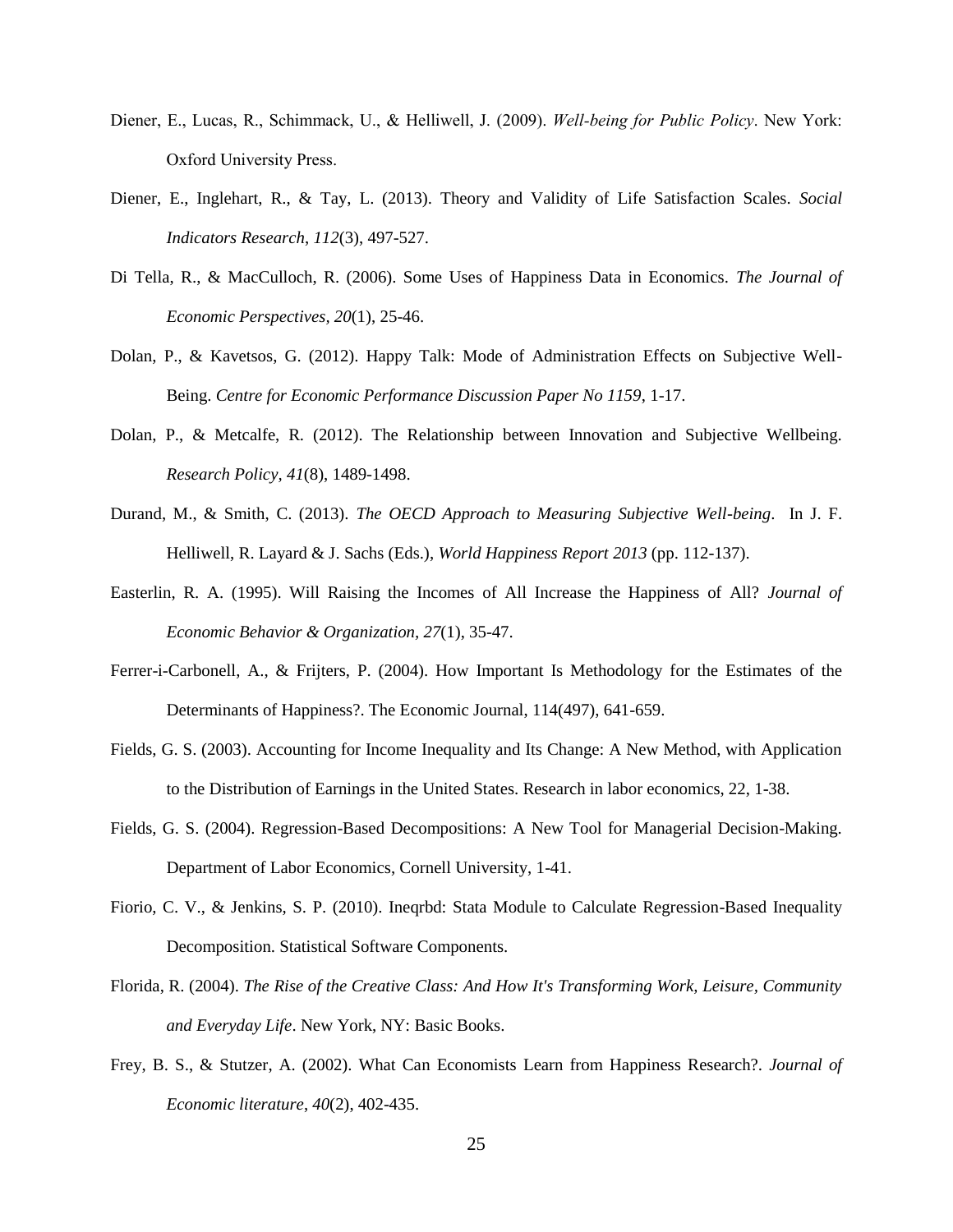- Graham, C. (2008). Happiness And Health: Lessons And Questions For Public Policy. *Health Affairs, 27*(1), 72-87.
- Graham, C. (2011). *The Pursuit of Happiness: An Economy of Well-Being*. Washington, D.C.: The Brookings Institution Press.
- Graham, C., & Pettinato, S. (2002). Frustrated Achievers: Winners, Losers and Subjective Well-Being in New Market Economies. *The Journal of Development Studies, 38*(4), 100-140.
- Graham, C., & Lora, E. (Eds.). (2009). *Paradox and Perception: Measuring Quality of Life in Latin America*. Washington, D.C.: Brookings Institution Press.
- Graham, C., Chattopadhyay, S., & Picon, M. (2010). The Easterlin and Other Paradoxes: Why Both Sides of the Debate May Be Correct. In E. Diener, D. Kahneman & J. F. Helliwell (Eds.), *International Differences in Well-Being (Positive Psychology)* (pp. 247-290). Oxford: Oxford University Press.
- Graham, C., & Chattopadhyay, S. (2013). Gender and Well–Being around the World. *International Journal of Happiness and Development, 1*(2), 212-232.
- Graham, C., & Nikolova, M. (2013). Does Access to Information Technology Make People Happier? Insights from Well-being Surveys from Around the World. *The Journal of Socio-Economics, 44*(0), 126-139.
- Hall, J. (2013). From Capabilities to Contentment: Testing the Links between Human Development and Life Satisfaction. In J. F. Helliwell, R. Layard & J. Sachs (Eds.), *World Happiness Report 2013,*  (pp. 138-153).
- Helliwell, J. F., Barrington-Leigh, C. P., Harris, A., & Huang, H. (2010). International Evidence on the Social Context of Well-Being*.* In J. F. H. E. Diener, and D. Kahneman (Ed.), *International Differences in Well-Being*. New York: Oxford University Press.
- Helliwell, J. F., Layard, R., & Sachs, J. D. (2013). Introduction. In J. F. Helliwell, R. Layard & J. Sachs (Eds.), *World Happiness Report 2013* (pp. 2-7).
- Inglehart, R., Foa, R., Peterson, C., & Welzel, C. (2008). Development, Freedom, and Rising Happiness: A Global Perspective (1981-2007). Perspectives on Psychological Science, 3(4), 264-285.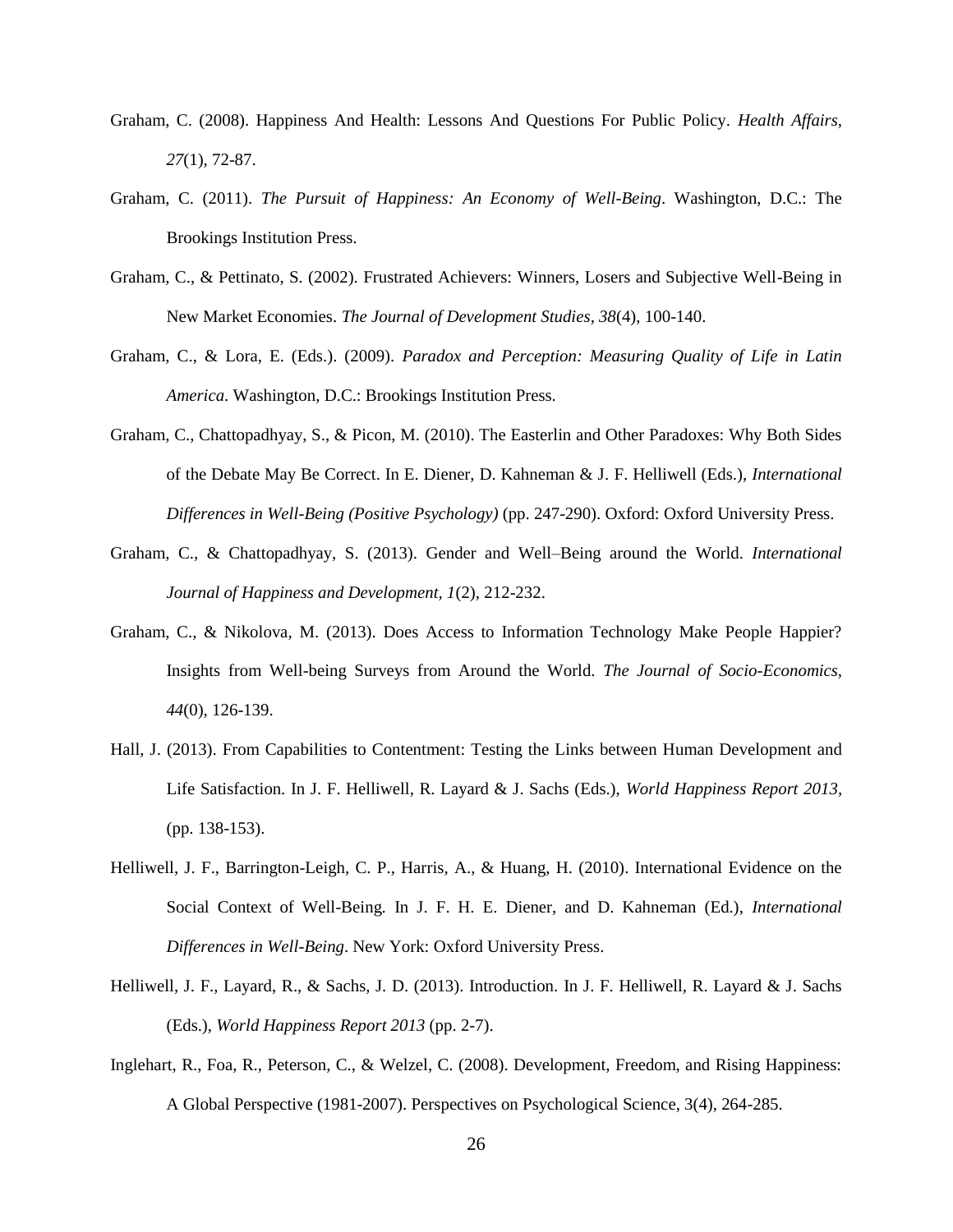- Kahneman, D., & Krueger, A. B. (2006). Developments in the Measurement of Subjective Well-Being. *Journal of Economic Perspectives*, *20*(1), 3-24.
- Kahneman, D., & Deaton, A. (2010). High Income Improves Evaluation of Life but Not Emotional Well-Being. *Proceedings of the National Academy of Sciences*, 107(38), 16489-16493.

Koenker, R., & Bassett, G., Jr. (1978). Regression Quantiles. *Econometrica, 46*(1), 33-50.

- Koenker, R., & Hallock, K. F. (2001). Quantile Regression. *The Journal of Economic Perspectives, 15*(4), 143-156.
- Krueger, A. B., & Schkade, D. A. (2008). The Reliability of Subjective Well-being Measures. *Journal of Public Economics*, *92*(8), 1833-1845.
- Menard, S. (2004). Six Approaches to Calculating Standardized Logistic Regression Coefficients. T*he American Statistician*, 58(3), 218-223.
- Muffels, R., & Headey, B. (2013). Capabilities and Choices: Do They Make Sen'se for Understanding Objective and Subjective Well-Being? An Empirical Test of Sen's Capability Framework on German and British Panel Data. *Social Indicators Research*, *110*(3), 1159-1185.
- Neumayer, E., Plümper, T., & Barthel, F. (2014). The Political Economy of Natural Disaster Damage. *Global Environmental Change, 24*(0), 8-19.
- Nussbaum, M. C. (2011). *Creating Capabilities: The Human Development Approach*: Belknap Press of Harvard University Press.
- O'Donnell, G. (2013). Using Well-Being as a Guide to Policy. In J. F. Helliwell, R. Layard & J. Sachs (Eds.), *World Happiness Report 2013* (pp. 98-111).
- OECD. (2011). How's Life?: Measuring Well-being, OECD Publishing. Retrieved November 24, 2013, from http://dx.doi.org/10.1787/9789264121164-en
- OECD. (2013). OECD Guidelines on Measuring Subjective Well-being, OECD Publishing. Retrieved May 18, 2014 from http://dx.doi.org/10.1787/9789264191655-en
- Ramos, X., & Silber, J. (2005). On the Application of Efficiency Analysis to the Study of the Dimensions of Human Development. *Review of Income and Wealth, 51*(2), 285-309.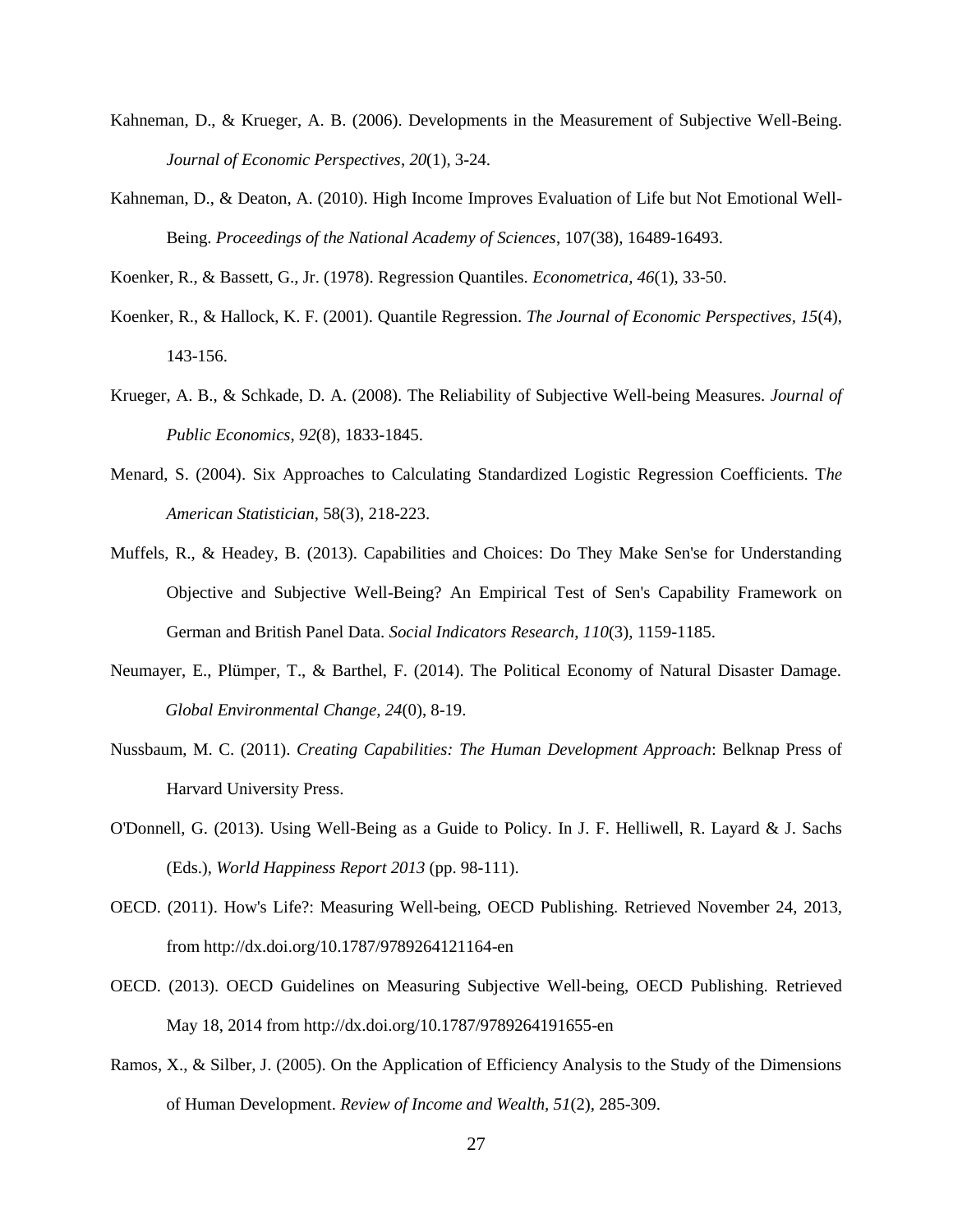- Robeyns, I. (2005). Selecting Capabilities for Quality of Life Measurement. *Social Indicators Research*, *74*(1), 191-215.
- Schutte, L., Wissing, M., & Khumalo, I. (2013). Further Validation of the Questionnaire for Eudaimonic Well-Being (QEWB). *Psychology of Well-Being: Theory, Research and Practice*, *3*(1), 1-22.
- Sen, A. (1985). Well-Being, Agency and Freedom: The Dewey Lectures 1984. *The Journal of Philosophy, 82*(4), 169-221.
- Sen, A. (1999). Development as Freedom. New York, NY: Anchor Books.
- Senik, C. (2009). Direct Evidence on Income Comparisons and Their Welfare Effects. J*ournal of Economic Behavior & Organization, 72*(1), 408-424.
- Simon, J., Anand, P., Gray, A., Rugkåsa, J., Yeeles, K., & Burns, T. (2013). Operationalising the Capability Approach for Outcome Measurement in Mental Health Research. *Social Science & Medicine, 98*, 187-196.
- Stone, A. A., & Mackie, C. (2014). *Subjective Well-Being: Measuring Happiness, Suffering, and Other Dimensions of Experience*: National Academies Press.
- Tay, L.,& Diener, E. (2011). Needs and Subjective Well-being around the World. *Journal of Personality and Social Psychology*, 101 (2), 354-365.
- Van Ootegem, L., & Spillemaeckers, S. (2010). With a Focus on Well-being and Capabilities. *The Journal of Socio-Economics, 39*(3), 384-390.
- Veenhoven, R. (2000). Freedom and Happiness: A Comparative Study in 46 Nations in the Early 1990s. In E. Diener & E. M. Suh (Eds.), *Culture and Subjective Well-being* (pp. 257-288). Cambridge, MA: MIT Press.
- Veenhoven, R. (2010). Capability and Happiness: Conceptual Difference and Reality Links. *The Journal of Socio-Economics, 39*(3), 344-350.
- Verme, P. (2009). Happiness, Freedom and Control. *Journal of Economic Behavior & Organization, 71*(2), 146-161.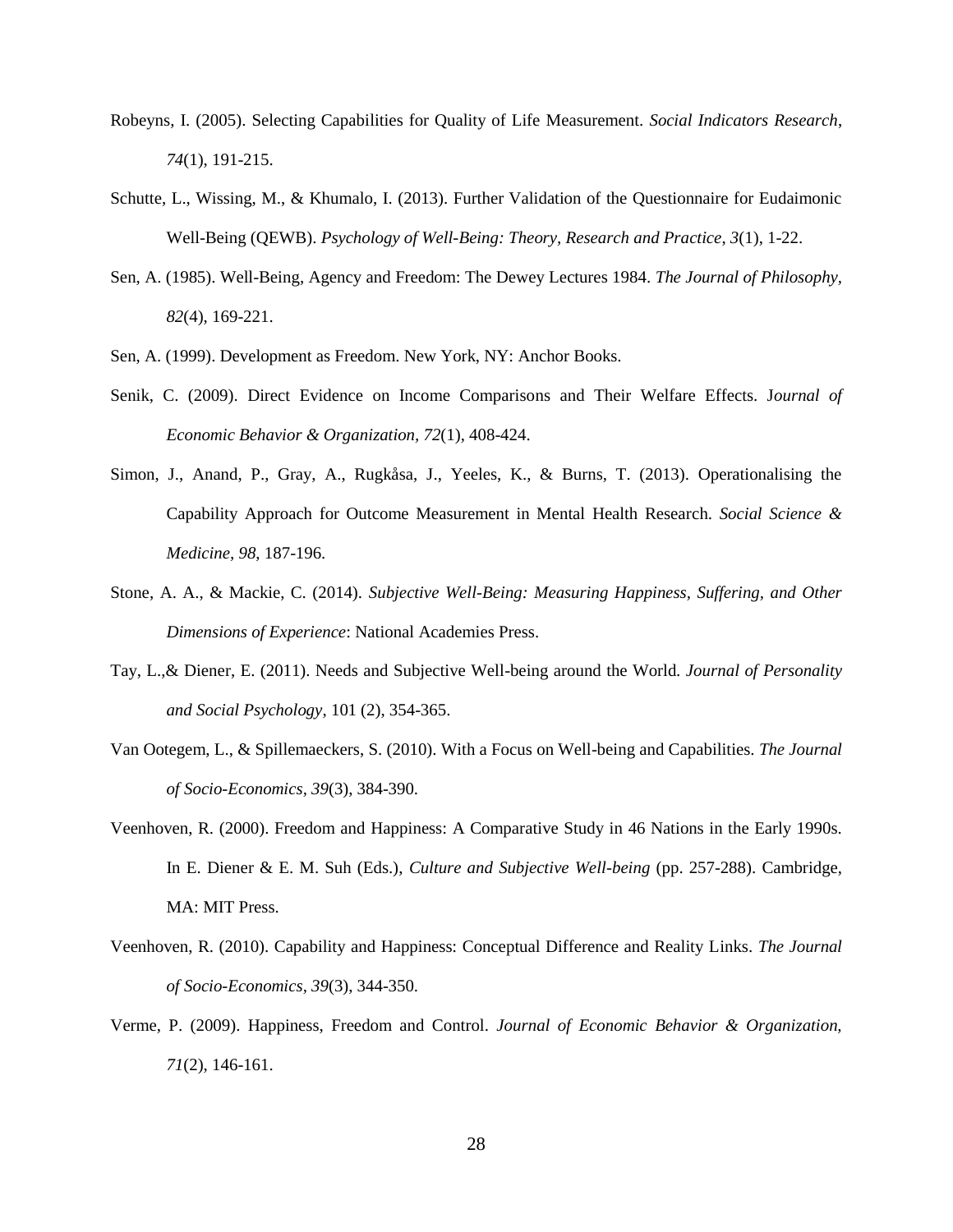- Waterman, A., Schwartz, S., Zamboanga, B., Ravert, R., Williams, M., Agocha, M., et al. (2010). The Questionnaire for Eudaimonic Well-Being: Psychometric Properties, Demographic Comparisons, and Evidence of Validity. *The Journal of Positive Psychology*, *5*(1), 41 - 61.
- White, M. P., & Dolan, P. (2009). Accounting for the Richness of Daily Activities. *Psychological Science*, *20*(8), 1000-1008.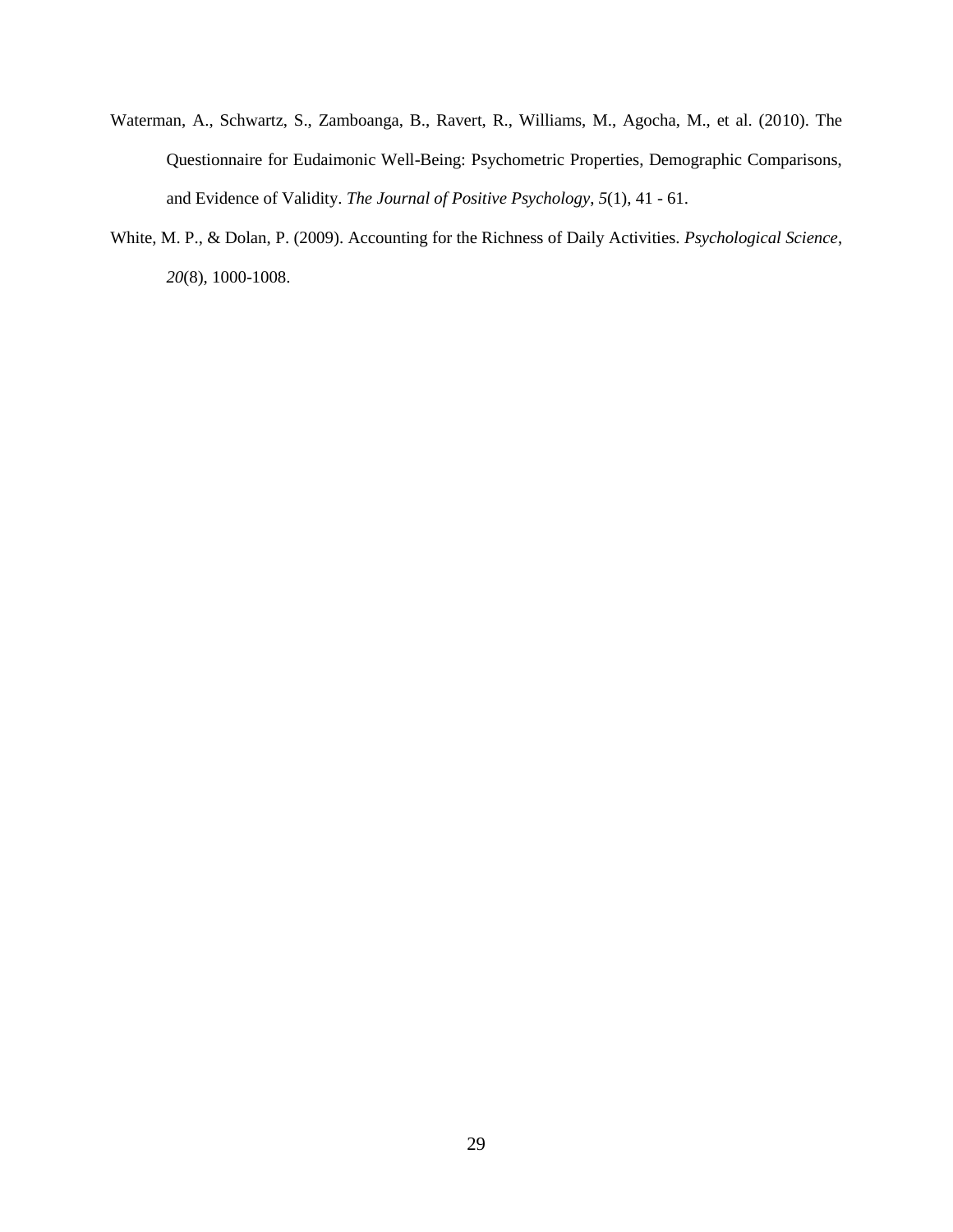#### **Figures and Tables**



Figure 1: Subjective Well-being Dimensions Source: Authors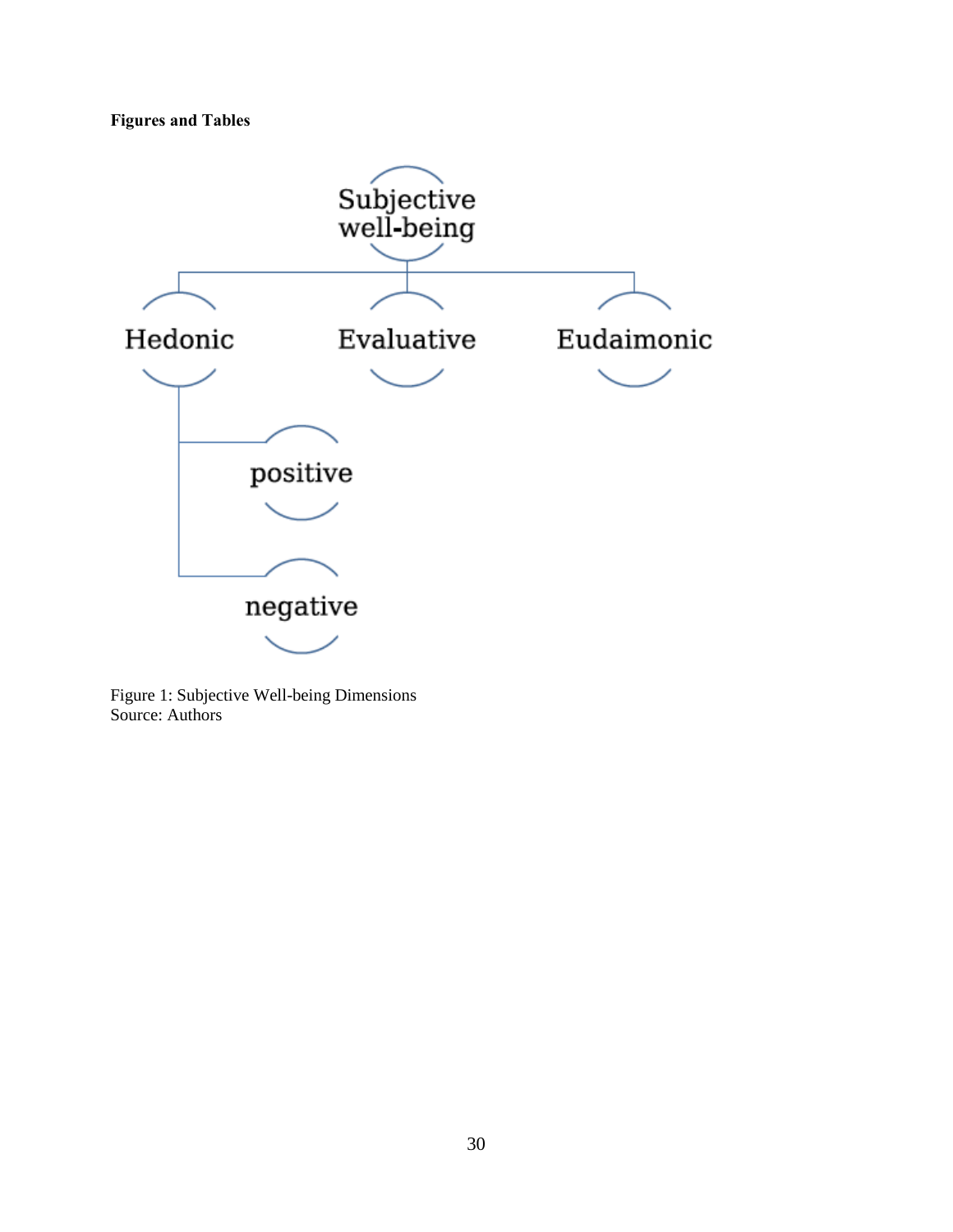

Figure 2: Histogram of the Best Possible Life variable (BPL), World Sample Source: Gallup World Poll.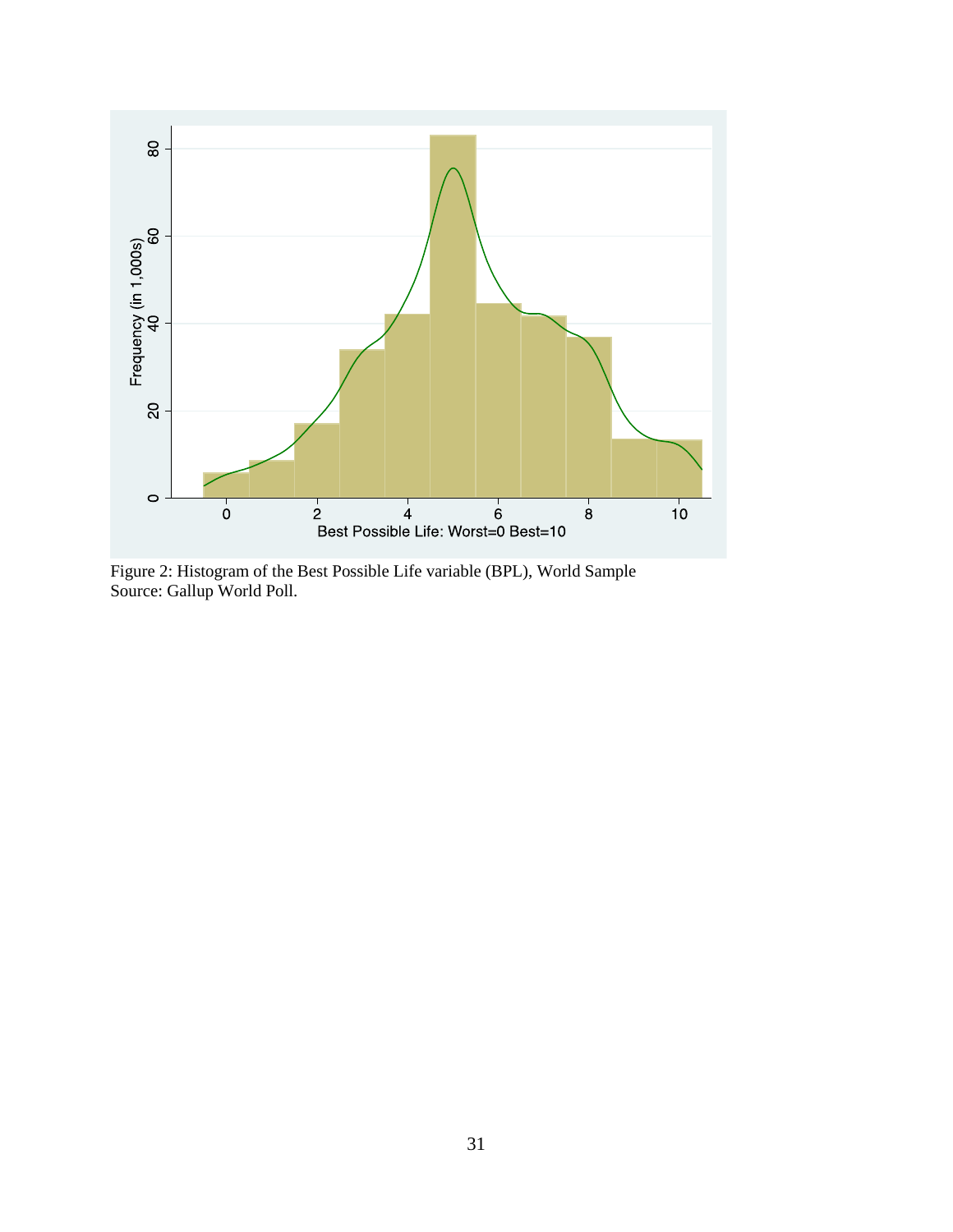Table 1: Summary Statistics

|                                               | World, N=339,933 |          | Transition, N=61,436 |          |        | EU-15, N=33,117 | LAC, N=49,849 |          |
|-----------------------------------------------|------------------|----------|----------------------|----------|--------|-----------------|---------------|----------|
| Variable                                      | Mean             | Std.Dev. | Mean                 | Std.Dev. | Mean   | Std.Dev.        | Mean          | Std.Dev. |
| Dependent Variables                           |                  |          |                      |          |        |                 |               |          |
| Best Possible Life (0=Worst, 10=Best)         | 5.398            | 2.200    | 5.177                | 2.055    | 6.881  | 1.915           | 6.159         | 2.405    |
| Experienced Happiness Yesterday (1=Yes)       | 0.711            | 0.453    | 0.566                | 0.496    | 0.772  | 0.420           | 0.811         | 0.392    |
| Experienced Stress Yesterday (1=Yes)          | 0.282            | 0.450    | 0.223                | 0.416    | 0.335  | 0.472           | 0.319         | 0.466    |
| Experienced Anger Yesterday (1=Yes)           | 0.186            | 0.389    | 0.198                | 0.398    | 0.158  | 0.364           | 0.168         | 0.374    |
| Perceptions of Capabilities and Means         |                  |          |                      |          |        |                 |               |          |
| No Health Problem $(1=Yes)$                   | 0.756            | 0.430    | 0.694                | 0.461    | 0.785  | 0.411           | 0.771         | 0.420    |
| Belief in Hard Work for Getting Ahead (1=Yes) | 0.808            | 0.394    | 0.591                | 0.492    | 0.800  | 0.400           | 0.871         | 0.335    |
| Satisfied with Freedom in Life (1=Yes)        | 0.725            | 0.447    | 0.639                | 0.480    | 0.840  | 0.366           | 0.776         | 0.417    |
| Objective Capabilities and Means              |                  |          |                      |          |        |                 |               |          |
| Some College/College Diploma (1=Yes)          | 0.136            | 0.343    | 0.199                | 0.399    | 0.255  | 0.436           | 0.106         | 0.308    |
| Household Income (in ID)                      | 14,571           | 23,750   | 12,419               | 13,231   | 41,667 | 39,817          | 10,003        | 11,031   |
| <b>Employment Categories</b>                  |                  |          |                      |          |        |                 |               |          |
| Employed Full-Time (1=Yes)                    | 0.264            | 0.441    | 0.338                | 0.473    | 0.389  | 0.488           | 0.254         | 0.435    |
| Self-Employed $(1=Yes)$                       | 0.146            | 0.353    | 0.083                | 0.277    | 0.057  | 0.232           | 0.123         | 0.328    |
| Voluntarily Employed Part-Time (1=Yes)        | 0.073            | 0.260    | 0.060                | 0.237    | 0.075  | 0.264           | 0.064         | 0.246    |
| Unemployed $(1=Yes)$                          | 0.063            | 0.243    | 0.060                | 0.237    | 0.047  | 0.213           | 0.073         | 0.261    |
| Employed Part-Time, Wants Full-Time (1=Yes)   | 0.074            | 0.262    | 0.051                | 0.220    | 0.046  | 0.210           | 0.084         | 0.278    |
| Out of the Labor Force $(1=Yes)$              | 0.379            | 0.485    | 0.408                | 0.492    | 0.384  | 0.486           | 0.402         | 0.490    |
| Control Variables                             |                  |          |                      |          |        |                 |               |          |
| Age                                           | 40.337           | 16.968   | 44.847               | 17.930   | 49.632 | 16.171          | 40.490        | 17.514   |
| Female $(1=Yes)$                              | 0.534            | 0.499    | 0.589                | 0.492    | 0.562  | 0.496           | 0.568         | 0.495    |
| Married $(1=Yes)$                             | 0.594            | 0.491    | 0.582                | 0.493    | 0.615  | 0.487           | 0.538         | 0.499    |
| Urban Area (1=Yes)                            | 0.406            | 0.491    | 0.384                | 0.486    | 0.427  | 0.495           | 0.578         | 0.494    |
| Child in Household (1=Yes)                    | 0.555            | 0.497    | 0.387                | 0.487    | 0.278  | 0.448           | 0.583         | 0.493    |
| Household Size                                | 3.235            | 1.883    | 2.789                | 1.426    | 2.186  | 1.062           | 2.933         | 1.462    |
| Religion Important (1=Yes)                    | 0.740            | 0.439    | 0.577                | 0.494    | 0.382  | 0.486           | 0.813         | 0.390    |
| Smiled Yesterday (1=Yes)                      | 0.717            | 0.450    | 0.596                | 0.491    | 0.777  | 0.416           | 0.845         | 0.362    |
| Learned Yesterday (1=Yes)                     | 0.515            | 0.500    | 0.399                | 0.490    | 0.589  | 0.492           | 0.648         | 0.478    |

Notes: All statistics are for 2009-2012 and show the number of observations, means, and standard deviations for each variable. Best Possible Life measures the respondent's assessment of her current life relative to her best possible life on a scale of 0 to 10, where 0 is the worst possible life, and 10 is the best possible life. Experienced Happiness Yesterday, Stress Yesterday, Anger Yesterday, and Smiled Yesterday are binary variables coded as 1 if the respondent experienced this type of affect the day before and 0 otherwise. Household income is in international dollars (ID), which allows comparisons across countries and time.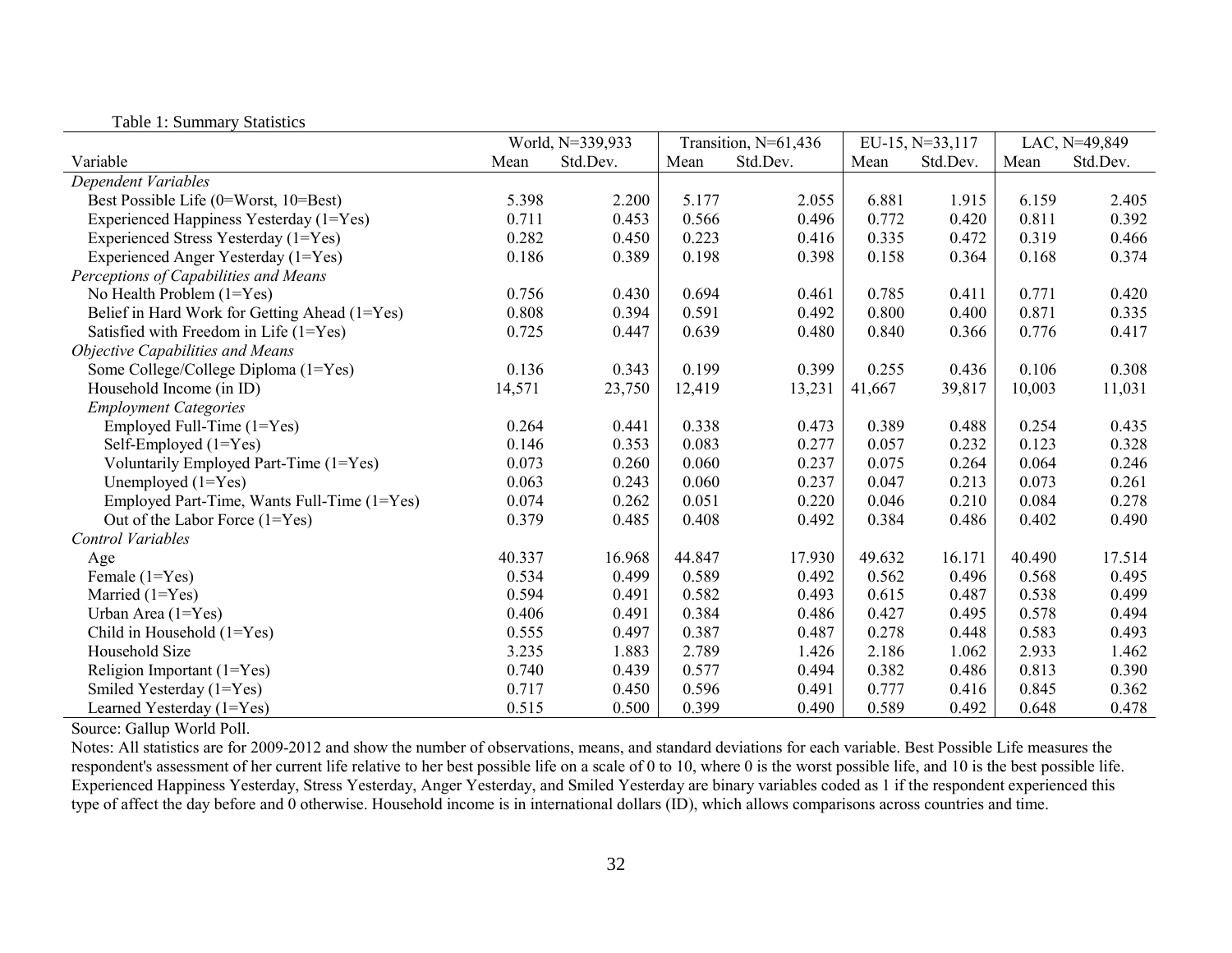|                                 | BPL, $R^2=0.303$ |           |          | Happiness Yesterday, $R^2=0.251$ |          |           |             |              |
|---------------------------------|------------------|-----------|----------|----------------------------------|----------|-----------|-------------|--------------|
|                                 |                  |           |          |                                  |          |           |             | Contribution |
|                                 | Unstd.           |           | Std.     | Contribution to                  | Unstd.   |           |             | to Variance  |
|                                 | Coeff.           | t-stat    | Coeff.   | Variance (%)                     | Coeff.   | t-stat    | Std. Coeff. | $(\%)$       |
| No Health Problem               | 0.361            | 44.424    | 0.070    | 3.223                            | 0.059    | 34.284    | 0.056       | 2.910        |
| Belief in Hard Work             | 0.322            | 36.078    | 0.058    | 1.534                            | 0.051    | 25.442    | 0.044       | 2.338        |
| Freedom                         | 0.319            | 41.606    | 0.065    | 3.374                            | 0.06     | 35.316    | 0.059       | 3.565        |
| Some College/College            |                  |           |          |                                  |          |           |             |              |
| Diploma                         | 0.370            | 39.074    | 0.058    | 3.485                            | 0.008    | 3.784     | 0.006       | 0.078        |
| Log Household Income            | 0.310            | 71.374    | 0.202    | 26.669                           | 0.019    | 27.168    | 0.061       | 2.568        |
| Full-Time Employee              | 0.051            | 5.512     | 0.010    | 0.501                            | $-0.01$  | $-5.258$  | $-0.01$     | $-0.098$     |
| Self-Employed                   | $-0.040$         | $-3.742$  | $-0.007$ | 0.159                            | $-0.001$ | $-0.293$  | $-0.001$    | $-0.001$     |
| <b>Voluntary Part-Time</b>      | 0.114            | 8.864     | 0.014    | 0.045                            | 0.005    | 1.903     | 0.003       | 0.011        |
| Unemployed                      | $-0.342$         | $-22.516$ | $-0.038$ | 0.868                            | $-0.039$ | $-12.593$ | $-0.021$    | 0.266        |
| <b>Involuntary Part-Time</b>    | $-0.153$         | $-11.250$ | $-0.018$ | 0.352                            | $-0.012$ | $-4.143$  | $-0.007$    | 0.005        |
| <b>Smiled Yesterday</b>         | 0.405            | 53.369    | 0.083    | 5.195                            | 0.333    | 178.363   | 0.331       | 54.853       |
| <b>Learned Yesterday</b>        | 0.327            | 47.497    | 0.074    | 4.321                            | 0.102    | 67.405    | 0.112       | 11.014       |
| Demographic Variables           | Yes              | Yes       | Yes      | 2.643                            | Yes      | Yes       | Yes         | 2.118        |
| <b>Country and Year Dummies</b> | Yes              | Yes       | Yes      | 47.632                           | Yes      | Yes       | Yes         | 20.374       |

Table 2: Relative Influence and Relative Importance, Best Possible Life and Happiness Yesterday, World Sample

Notes: N= 339,933. All regressions are for 2009-2012. BPL measures the respondent's assessment of her current life relative to her best possible life on a scale of 0 to 10, where 0 is the worst possible life, and 10 is the best possible life. Happiness yesterday is coded as 1 if the respondent experienced this type of affect the previous day and 0 otherwise. Household income is log-transformed and is in international dollars (ID), which allows comparisons across countries and time. Total  $R^2$  represents the total amount of variance in the dependent variable explained by the independent variables. Relative importance values sum to 100 percent, representing the proportional contribution of each variable.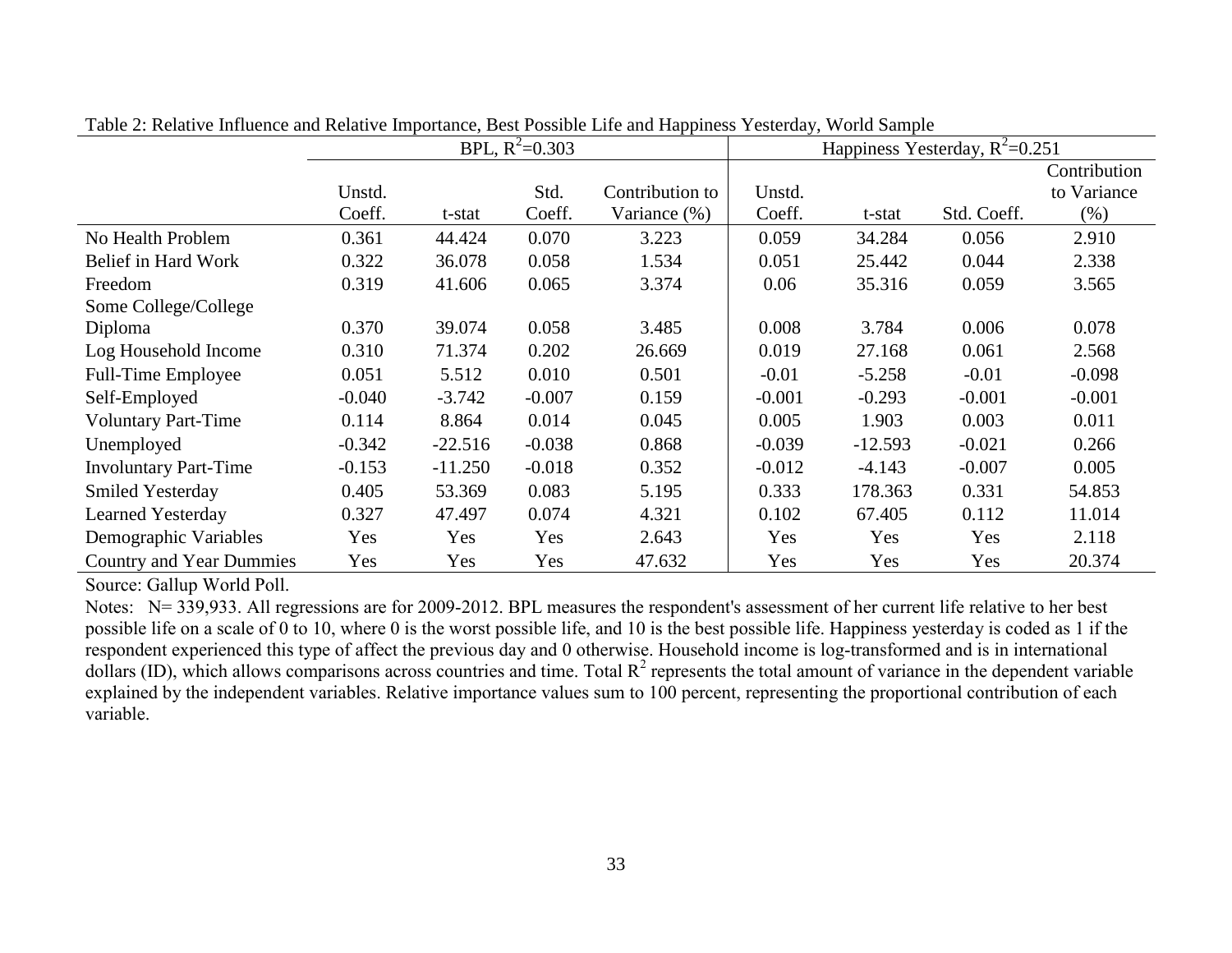|                              |        | <b>BPL</b> |          |        |          | <b>Happiness Yesterday</b> |          |          |
|------------------------------|--------|------------|----------|--------|----------|----------------------------|----------|----------|
|                              | World  | Transition | $EU-15$  | LAC    | World    | Transition                 | $EU-15$  | LAC      |
| No Health Problem            | 4.519  | 10.155     | 9.845    | 11.935 | 3.519    | 4.791                      | 2.124    | 4.039    |
| Belief in Hard Work          | 2.473  | 7.701      | 8.916    | 1.542  | 3.582    | 2.880                      | 4.074    | 1.611    |
| Freedom                      | 5.670  | 8.457      | 15.814   | 4.334  | 5.466    | 4.586                      | 6.867    | 4.691    |
| Some College/College         |        |            |          |        |          |                            |          |          |
| Diploma                      | 4.341  | 3.144      | 4.110    | 4.150  | $-0.016$ | $-0.020$                   | $-0.104$ | 0.141    |
| Log Household Income         | 53.357 | 34.895     | 25.597   | 27.987 | 3.567    | 2.291                      | 3.186    | 1.561    |
| <b>Full-Time Employee</b>    | 1.136  | 1.136      | 0.664    | 2.927  | $-0.189$ | $-0.522$                   | $-0.426$ | $-0.016$ |
| Self-Employed                | 0.616  | 0.096      | 0.023    | 1.401  | 0.010    | 0.110                      | $-0.013$ | 0.002    |
| <b>Voluntary Part-Time</b>   | 0.053  | 0.295      | 1.575    | 0.089  | 0.012    | 0.030                      | 0.433    | 0.011    |
| Unemployed                   | 1.065  | 1.971      | 4.431    | 4.175  | 0.331    | 0.511                      | 0.734    | 0.314    |
| <b>Involuntary Part-Time</b> | 0.598  | 0.120      | 0.286    | 1.969  | 0.005    | 0.002                      | 0.011    | 0.003    |
| <b>Smiled Yesterday</b>      | 8.377  | 11.965     | 13.362   | 11.053 | 66.964   | 53.254                     | 63.670   | 72.432   |
| <b>Learned Yesterday</b>     | 7.013  | 9.386      | 9.405    | 8.375  | 14.293   | 17.841                     | 14.152   | 11.317   |
| <b>Time Trend</b>            | 0.247  | 0.557      | $-0.041$ | 0.776  | 0.013    | 0.250                      | 0.066    | 0.003    |
| Demographic Variables        | 10.537 | 10.122     | 6.016    | 19.551 | 2.446    | 13.997                     | 5.224    | 3.893    |
| $R^2$                        | 0.231  | 0.219      | 0.220    | 0.103  | 0.216    | 0.220                      | 0.183    | 0.160    |

Table 3: Relative Importance of Capabilities and Means Across Regions

Notes: Notes: All regressions are for 2009-2012. Best Possible Life measures the respondent's assessment of her current life relative to her best possible life on a scale of 0 to 10, where 0 is the worst possible life, and 10 is the best possible life. Happiness yesterday is coded as 1 if the respondent experienced this type of affect the previous day and 0 otherwise. Household income is log-transformed and is in international dollars (ID), which allows comparisons across countries and time. Total  $R^2$  represents the total amount of variance in the dependent variable explained by the independent variables. Relative importance values sum to 100 percent, representing the proportional contribution of each variable. LAC= Latin America and the Caribbean. The number of observations is as follows: World: 342,385; Transition Economies: 61,436; EU-15: 33,117; LAC: 49, 849.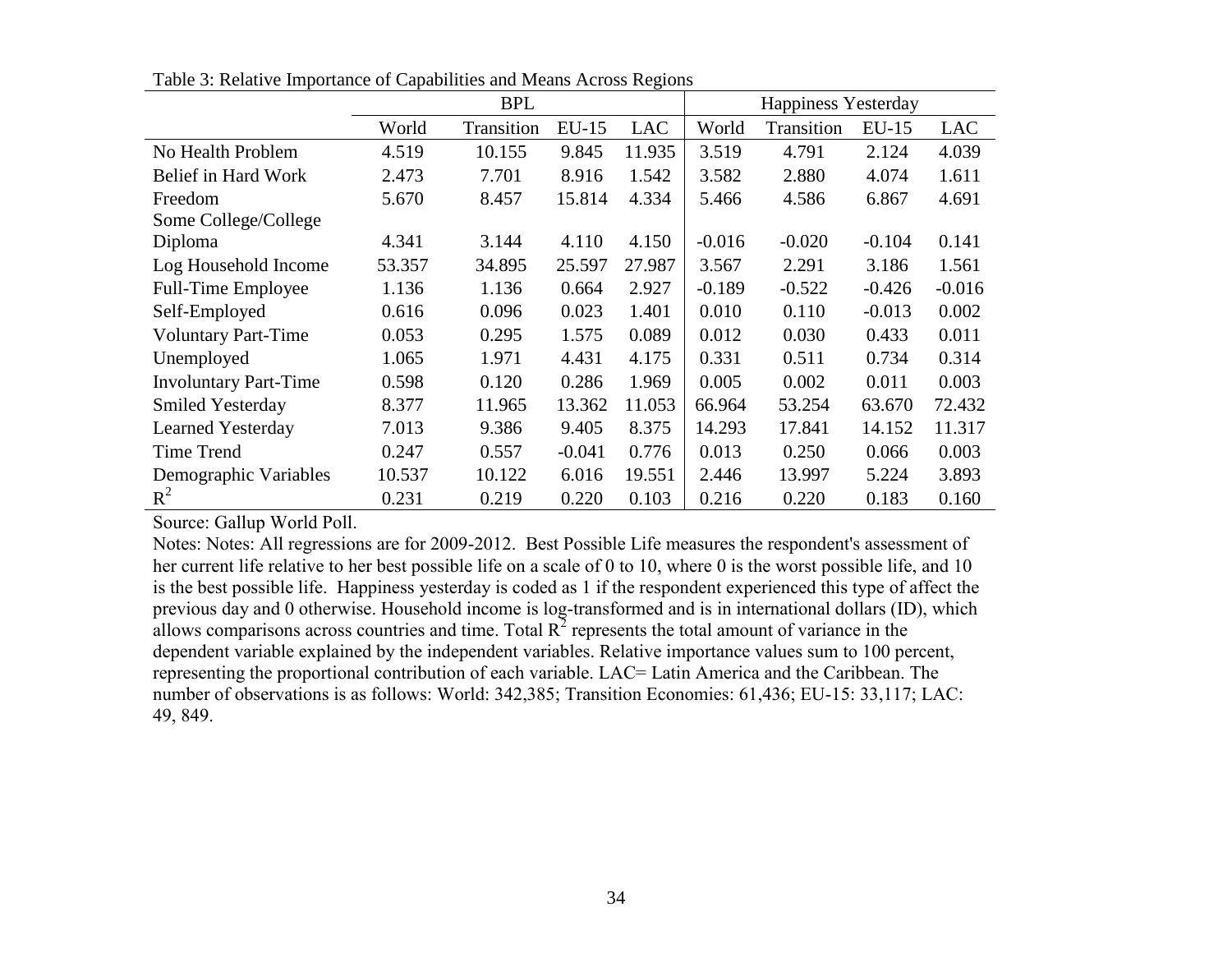|                                 | All Available Countries, $R^2$ =0.094 |        |        |                                 |  |  |  |
|---------------------------------|---------------------------------------|--------|--------|---------------------------------|--|--|--|
|                                 | Unstd.                                |        | Std.   | <b>Contribution to Variance</b> |  |  |  |
|                                 | Coeff.                                | t-stat | Coeff. | (% )                            |  |  |  |
| No Health Problem               | 0.031                                 | 6.218  | 0.050  | 5.856                           |  |  |  |
| Belief in Hard Work             | 0.053                                 | 10.908 | 0.094  | 16.570                          |  |  |  |
| Freedom                         | 0.031                                 | 7.367  | 0.057  | 6.585                           |  |  |  |
| Some College/College            |                                       |        |        |                                 |  |  |  |
| Diploma                         | 0.011                                 | 1.754  | 0.012  | 0.415                           |  |  |  |
| Log Household Income            | 0.013                                 | 6.058  | 0.058  | 1.571                           |  |  |  |
| <b>Full-Time Employee</b>       | 0.010                                 | 1.838  | 0.016  | 0.579                           |  |  |  |
| Self-Employed                   | 0.009                                 | 1.519  | 0.012  | 0.559                           |  |  |  |
| <b>Voluntary Part-Time</b>      | 0.012                                 | 1.257  | 0.009  | 0.088                           |  |  |  |
| Unemployed                      | 0.017                                 | 1.855  | 0.013  | 0.141                           |  |  |  |
| <b>Involuntary Part-Time</b>    | 0.016                                 | 2.462  | 0.019  | 0.456                           |  |  |  |
| <b>Smiled Yesterday</b>         | 0.039                                 | 8.608  | 0.069  | 10.611                          |  |  |  |
| <b>Learned Yesterday</b>        | 0.026                                 | 6.444  | 0.048  | 5.529                           |  |  |  |
| Demographic Variables           | Yes                                   | Yes    | Yes    | 21.628                          |  |  |  |
| <b>Country and Year Dummies</b> | Yes                                   | Yes    | Yes    | 29.412                          |  |  |  |

Table 4: Relative Influence and Relative Importance, Meaning and Purpose in Life

Notes: N=19,288. All regressions are for 2009-2011. Meaning and purpose in life is a binary variable. Household income is log-transformed and is in international dollars (ID), which allows comparisons across countries and time. Total  $R^2$  represents the total amount of variance in the dependent variable explained by the independent variables. Relative importance values sum to 100 percent, representing the proportional contribution of each variable.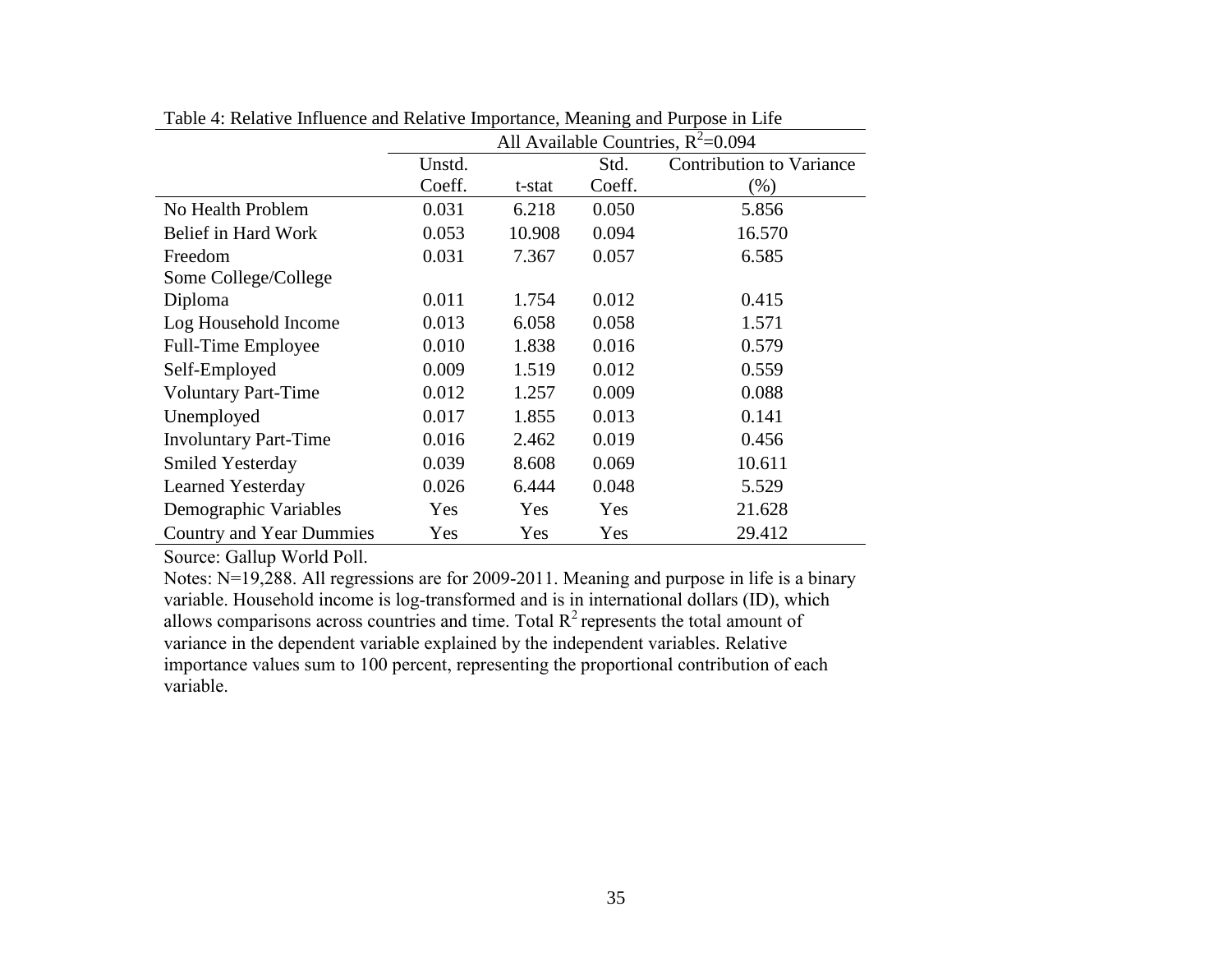|                                                            | (1)         | (2)         | (3)         | (4)         | (5)         |
|------------------------------------------------------------|-------------|-------------|-------------|-------------|-------------|
|                                                            | Q10         | Q25         | Q50         | Q75         | Q90         |
| No Health Problem                                          | $0.482***$  | $0.412***$  | $0.309***$  | $0.282***$  | $0.257***$  |
|                                                            | (0.015)     | (0.011)     | (0.008)     | (0.008)     | (0.020)     |
| Belief in Hard Work                                        | $0.400***$  | $0.374***$  | $0.314***$  | $0.275***$  | $0.247***$  |
|                                                            | (0.017)     | (0.012)     | (0.013)     | (0.014)     | (0.013)     |
| Freedom                                                    | $0.366***$  | $0.340***$  | $0.291***$  | $0.274***$  | $0.283***$  |
|                                                            | (0.011)     | (0.009)     | (0.010)     | (0.008)     | (0.013)     |
| Some College/College Diploma                               | $0.435***$  | 0.399***    | $0.337***$  | $0.283***$  | $0.183***$  |
|                                                            | (0.020)     | (0.014)     | (0.010)     | (0.014)     | (0.013)     |
| Log Household Income                                       | $0.514***$  | $0.453***$  | $0.355***$  | $0.272***$  | $0.189***$  |
|                                                            | (0.007)     | (0.005)     | (0.004)     | (0.005)     | (0.006)     |
| Employment Categories (Ref. Group: Out of the Labor Force) |             |             |             |             |             |
| Full-Time Employee                                         | $0.116***$  | $0.063***$  | $0.034***$  | 0.002       | $-0.047**$  |
|                                                            | (0.012)     | (0.011)     | (0.009)     | (0.009)     | (0.016)     |
| Self-Employed                                              | $-0.004$    | $-0.017$    | $-0.024**$  | $-0.062***$ | $-0.077***$ |
|                                                            | (0.021)     | (0.013)     | (0.012)     | (0.012)     | (0.017)     |
| Voluntary Part-Time                                        | $0.186***$  | $0.141***$  | $0.098***$  | $0.072***$  | $0.048*$    |
|                                                            | (0.019)     | (0.015)     | (0.014)     | (0.014)     | (0.026)     |
| Unemployed                                                 | $-0.422***$ | $-0.363***$ | $-0.327***$ | $-0.287***$ | $-0.247***$ |
|                                                            | (0.028)     | (0.020)     | (0.015)     | (0.019)     | (0.040)     |
| <b>Involuntary Part-Time</b>                               | $-0.156***$ | $-0.158***$ | $-0.139***$ | $-0.123***$ | $-0.129***$ |
|                                                            | (0.025)     | (0.015)     | (0.017)     | (0.014)     | (0.026)     |
| Smiled Yesterday                                           | $0.384***$  | $0.395***$  | $0.375***$  | $0.370***$  | $0.421***$  |
|                                                            | (0.011)     | (0.010)     | (0.008)     | (0.007)     | (0.014)     |
| Learned Yesterday                                          | $0.313***$  | $0.307***$  | $0.288***$  | $0.318***$  | $0.334***$  |
|                                                            | (0.012)     | (0.009)     | (0.008)     | (0.008)     | (0.016)     |

Table 5: Best Possible Life Quantile Regressions, World Sample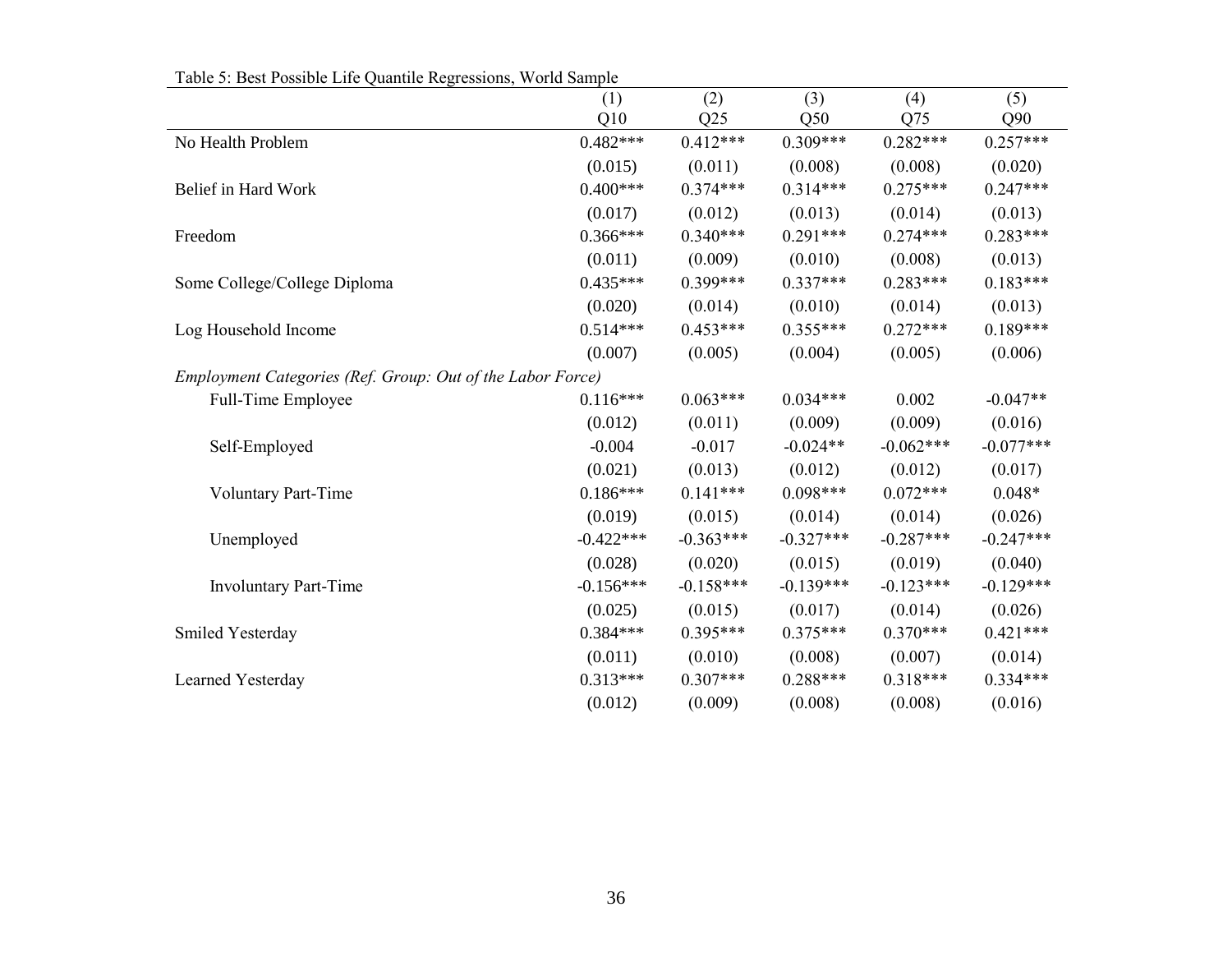| $10000$ . (Communica)           | (1)         | (2)         | (3)         | (4)         | (5)         |
|---------------------------------|-------------|-------------|-------------|-------------|-------------|
|                                 | Q10         | Q25         | Q50         | Q75         | Q90         |
|                                 |             |             |             |             |             |
|                                 |             |             |             |             |             |
| Age                             | $-0.026***$ | $-0.023***$ | $-0.027***$ | $-0.032***$ | $-0.036***$ |
|                                 | (0.002)     | (0.002)     | (0.002)     | (0.002)     | (0.002)     |
| Age Squared/100                 | $0.021***$  | $0.018***$  | $0.023***$  | $0.030***$  | $0.038***$  |
|                                 | (0.003)     | (0.002)     | (0.002)     | (0.002)     | (0.002)     |
| Female                          | $0.101***$  | $0.074***$  | $0.074***$  | $0.072***$  | $0.094***$  |
|                                 | (0.012)     | (0.008)     | (0.008)     | (0.010)     | (0.012)     |
| Married or in Civil Partnership | $0.134***$  | $0.102***$  | $0.095***$  | $0.105***$  | $0.081***$  |
|                                 | (0.016)     | (0.010)     | (0.010)     | (0.010)     | (0.015)     |
| Urban Area                      | $0.089***$  | $0.118***$  | $0.129***$  | $0.150***$  | $0.161***$  |
|                                 | (0.014)     | (0.009)     | (0.010)     | (0.010)     | (0.013)     |
| Child in Household              | $-0.141***$ | $-0.138***$ | $-0.129***$ | $-0.123***$ | $-0.097***$ |
|                                 | (0.0136)    | (0.010)     | (0.009)     | (0.008)     | (0.014)     |
| Household Size                  | $-0.013***$ | $-0.005**$  | 0.003       | $0.005**$   | $0.012***$  |
|                                 | (0.003)     | (0.002)     | (0.002)     | (0.002)     | (0.003)     |
| Religion Important              | $-0.072***$ | $-0.019**$  | 0.012       | $0.055***$  | $0.120***$  |
|                                 | (0.014)     | (0.009)     | (0.008)     | (0.009)     | (0.014)     |
| <b>Year Dummies</b>             | Yes         | Yes         | Yes         | Yes         | Yes         |
| <b>Country Dummies</b>          | Yes         | Yes         | Yes         | Yes         | Yes         |
| Observations                    | 339,933     | 339,933     | 339,933     | 339,933     | 339,933     |
| Pseudo $R^2$                    | 0.1717      | 0.179       | 0.180       | 0.194       | 0.151       |

Table 5: (Continued)

Source: Gallup World Poll.

Notes: All quantile regressions are for 2009-2012 and use bootstrapped standard errors (with 100 replications). The dependent variable is BPL, which measures respondents' assessments of their current life relative to the best possible life they can imagine on a scale of 0 (worst possible life) to 10 (best possible life). Q10 corresponds to the 10th percent quantile, Q25 is the 25th percent quantile, Q50 is the 50th percent quantile (median), Q75 is the 75th percent quantile, and Q90 is the 90th percent quantile. Household income is log-transformed and in international dollars (ID), which allows comparisons across countries and time. The table reports the pseudo  $R^2$  for each quantile regression.

\*\*\* p<0.01, \*\* p<0.05, \* p<0.1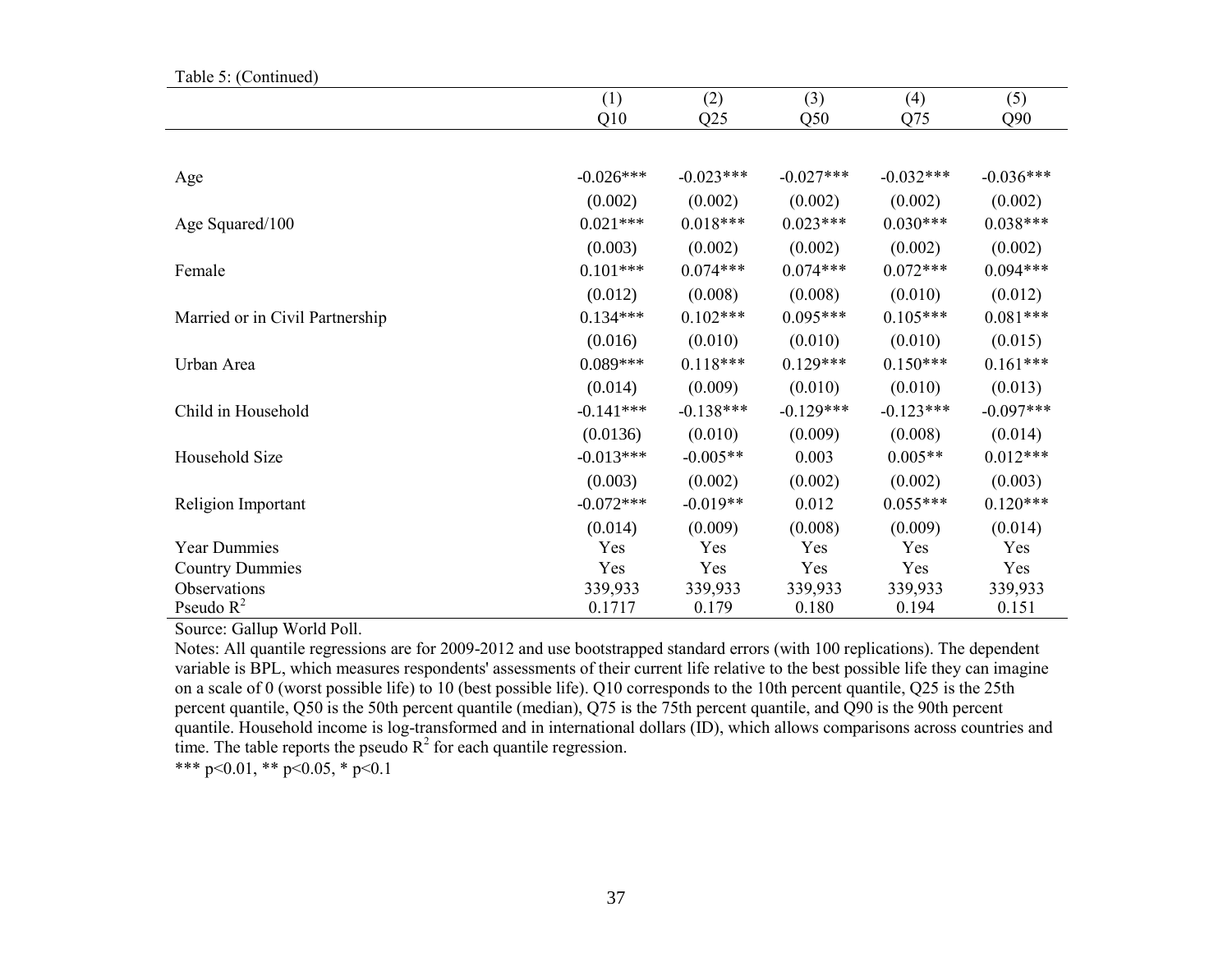|                                 | Stress, $R^2 = 0.114$ |           |          |              | Anger, $R^2 = 0.072$ |           |             |              |
|---------------------------------|-----------------------|-----------|----------|--------------|----------------------|-----------|-------------|--------------|
|                                 |                       |           |          | Contribution |                      |           |             | Contribution |
|                                 | Unstd.                |           | Std.     | to Variance  | Unstd.               |           |             | to Variance  |
|                                 | Coeff.                | t-stat    | Coeff.   | $(\% )$      | Coeff.               | t-stat    | Std. Coeff. | (%)          |
| No Health Problem               | $-0.086$              | $-46.644$ | $-0.082$ | 5.467        | $-0.052$             | $-31.021$ | $-0.057$    | 4.926        |
| Belief in Hard Work             | $-0.041$              | $-19.797$ | $-0.036$ | 1.740        | $-0.035$             | $-18.532$ | $-0.036$    | 3.412        |
| Freedom                         | $-0.050$              | $-28.362$ | $-0.050$ | 2.960        | $-0.041$             | $-25.199$ | $-0.047$    | 5.803        |
| Some College/College            |                       |           |          |              |                      |           |             |              |
| Diploma                         | 0.013                 | 5.451     | 0.010    | 0.175        | $-0.012$             | $-5.767$  | $-0.010$    | 0.237        |
| Log Household Income            | $-0.011$              | $-14.458$ | $-0.035$ | $-0.851$     | $-0.008$             | $-11.467$ | $-0.028$    | 1.158        |
| <b>Full-Time Employee</b>       | 0.066                 | 30.463    | 0.064    | 2.758        | 0.015                | 7.859     | 0.017       | $-0.005$     |
| Self-Employed                   | 0.057                 | 23.151    | 0.044    | $-0.104$     | 0.015                | 6.754     | 0.013       | $-0.091$     |
| <b>Voluntary Part-Time</b>      | 0.023                 | 7.738     | 0.013    | $-0.200$     | 0.007                | 2.757     | 0.005       | $-0.083$     |
| Unemployed                      | 0.067                 | 20.235    | 0.037    | 1.018        | 0.044                | 14.414    | 0.028       | 1.346        |
| <b>Involuntary Part-Time</b>    | 0.052                 | 17.116    | 0.031    | 0.117        | 0.031                | 11.022    | 0.021       | 0.338        |
| <b>Smiled Yesterday</b>         | $-0.162$              | $-88.501$ | $-0.162$ | 22.129       | $-0.112$             | $-66.310$ | $-0.130$    | 26.769       |
| <b>Learned Yesterday</b>        | $-0.018$              | $-11.565$ | $-0.020$ | 0.971        | $-0.010$             | $-6.789$  | $-0.012$    | 1.059        |
| Demographic Variables           | Yes                   | Yes       | Yes      | 4.809        | Yes                  | Yes       | Yes         | 6.422        |
| <b>Country and Year Dummies</b> | Yes                   | Yes       | Yes      | 59.011       | Yes                  | Yes       | Yes         | 48.709       |

| Table 6: Relative Influence and Relative Importance, Stress and Anger, World Sample |  |  |  |
|-------------------------------------------------------------------------------------|--|--|--|
|                                                                                     |  |  |  |

Notes: N=339,993. All regressions are for 2009-2011. Stress and Anger are binary variables coded as 1 if the respondent experienced this type of affect the day before and 0 otherwise. Household income is log-transformed and in international dollars (ID), which allows comparisons across countries and time. Total  $R^2$  represents the total amount of variance in the dependent variable explained by the independent variables. Relative importance values sum to 100 percent, representing the proportional contribution of each variable.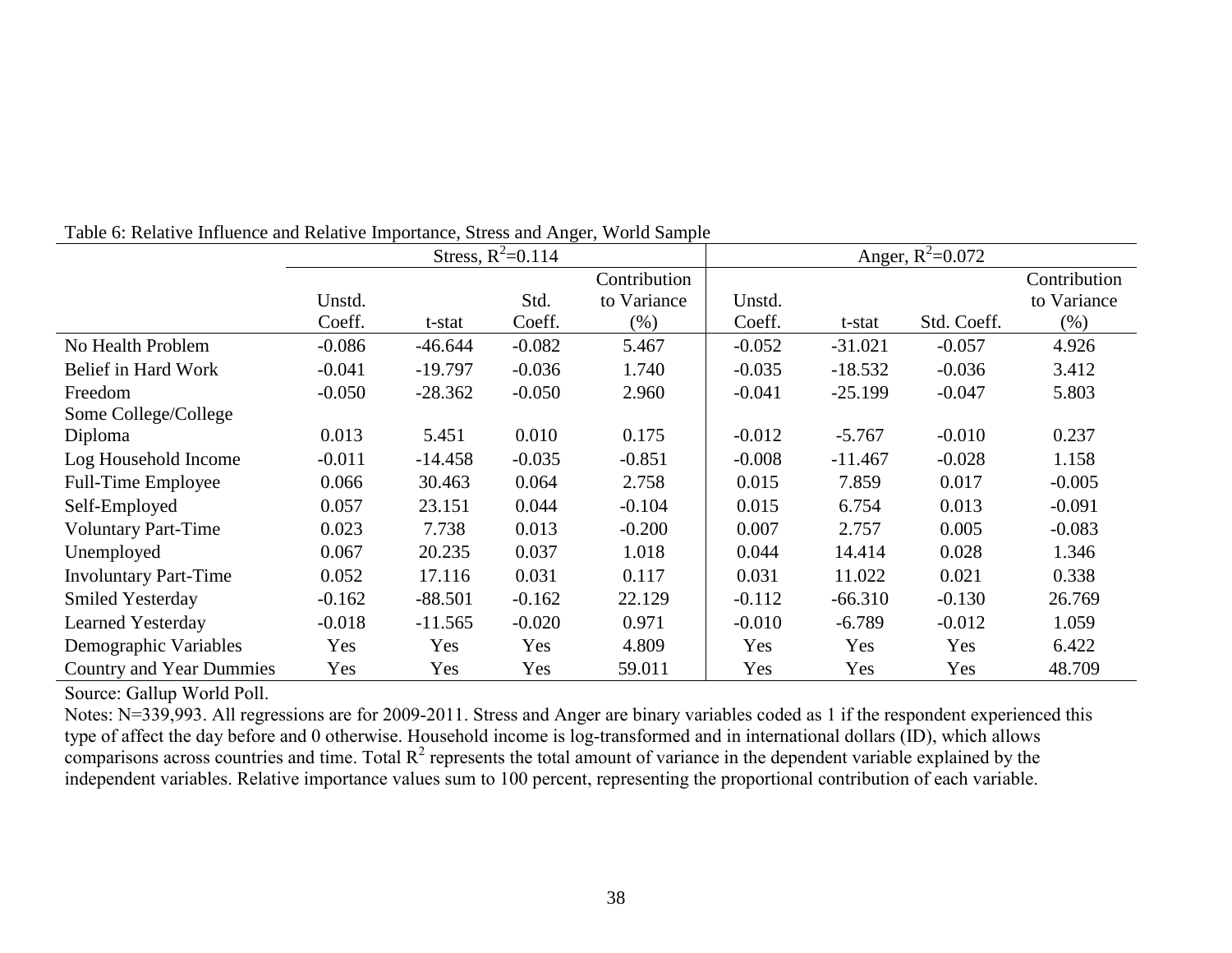#### **Endnotes**

<sup>1</sup>In this paper, we view the capacity to live a purposeful life as a cause of well-being, which allows us to study the relationship between its manifestations and subjective well-being. While Alkire, Finnis, and Nussbaum view agency as a part of human well-being (see Alkire, 2002; 2005), Sen (1985) and Crocker (2008) clearly distinguish between well-being and agency. Alkire (2005) introduces the idea that agency can be both a *dimension* and a *cause* of well-being.

<sup>2</sup>We use agency, autonomy, being in charge of one's own life, and capacity to lead a purposeful life interchangeably. This is in sharp distinction with the principal-agent terminology in institutional economics, according to which the agent acts on behalf of the principal (Crocker, 2012). We use the terms freedoms, opportunities, and capabilities interchangeably. For more nuanced definitions and distinctions and a philosophical discussion, see Sen (1985), Crocker (2008), and Crocker and Robeyns (2009).

<sup>3</sup>Unlike Sen and Crocker, Nussbaum (2011) offers a pre-determined list of ten central capabilities as the minimum threshold for human flourishing. Sen considers Nussbaum"s list as one of many possible sets of capability lists and thinks that this list is too fixed and does not allow for evaluation and deliberation. According to Crocker (2008), moreover, there should be no list of capabilities as contexts vary and the lists cannot and should not be seen as a substitute for public dialogue and deliberation.

<sup>4</sup>Psychologists use the term "affect" to describe feelings and emotions (OECD, 2013).

<sup>5</sup>We use the term happiness to mean positive hedonic well-being. We use the terms affect and emotional states interchangeably. We use the terms life evaluation, life satisfaction, and evaluative well-being interchangeably.

<sup>6</sup>For a more detailed discussion of the application of subjective well-being metrics to policy questions, and in particular to questions of poverty and inequality, see Adler and Fleurbaey, eds. (forthcoming).

 $T$ The evidence on the validity and reliability of eudaimonic well-being metrics is less systematic (OECD, 2013). For recent efforts to develop and test survey-based eudaimonic metrics, see Waterman et al. (2010) and Schutte et al. (2013).

 ${}^{8}$ See Alkire (2005) for a summary of subjective quantitative studies of human agency. Furthermore, Muffels and Headley (2013) offer a framework linking perceptions of human, social, and cultural capital and choices with subjective well-being, income, and employment security over time.

 $^{9}$ Table A.2 shows the main results excluding the smiling variable, and Table A.3 presents findings using an optimism control instead. The results in these tables should not be compared horizontally across world regions as the regressions have a different number of country dummies.

 $^{10}$ This discussion draws on (Fields, 2004).

<sup>11</sup>We used the Stata package -ineqrbd- (Fiorio & Jenkins, 2010) for the decompositions.

<sup>12</sup>For further discussion of the quantile regression method, see Buchinsky (1998), Cade and Noon (2003), and Koenker and Hallock (2001).

 $13$  For details on the number of observations and per capita income per country, see Appendix Table 4.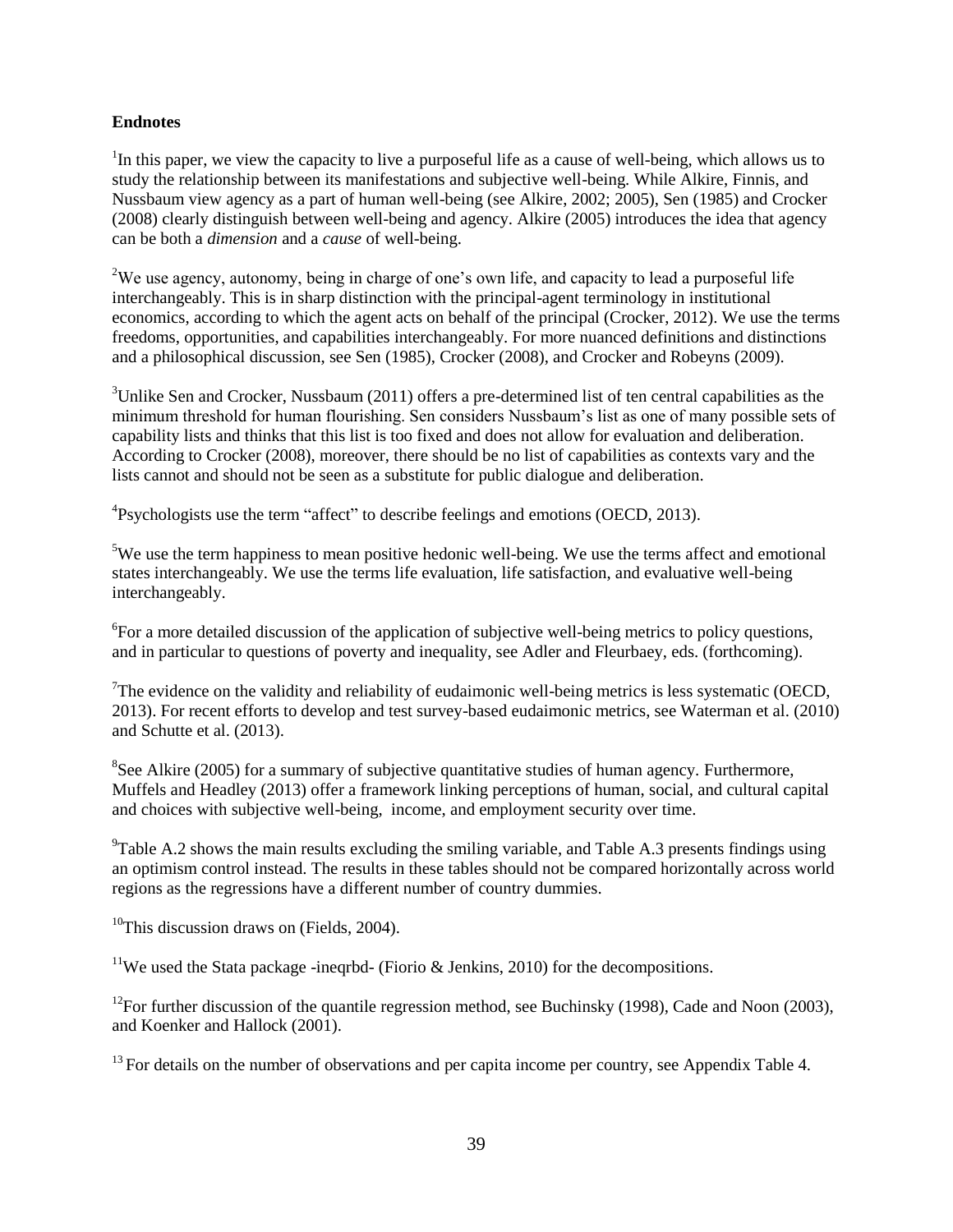$14$ Individuals respond differently to subjective well-being questions in face-to-face vs. on the telephone interviews. Dolan and Kavetsos (2012) find that in-person happiness responses are biased downwards compared to telephone responses in the UK. While we cannot control for this as precisely as we would like, our regressions have country dummies, which should, at least in part, capture differences in response modes across countries. Panel data from the UK show that a partner"s presence during the interview was associated with under-reporting job satisfaction, while the presence of children increased the likelihood of over-reporting it for women (Conti & Pudney 2011). We do not have a variable for whether the partner or children were present at the time of the interview in GWP but could control for audience effects by including controls for household size, marital status, and presence of children in the household.

<sup>15</sup>The question was not asked in every country. Those included are: Albania, Bangladesh, Bosnia and Herzegovina, Bulgaria, Chad, Croatia, Indonesia, Kazakhstan, Kosovo, Kyrgyzstan, Macedonia, Malaysia, Mali, Montenegro, Niger, Nigeria, Senegal, Serbia, Tajikistan, Tanzania, and Turkey.

<sup>16</sup>We considered an indicator for whether the respondent has the opportunity to do her best at work and an indicator for whether she could choose how to spend her time. However, we excluded these as most observations were missing.

<sup>17</sup>The absence of a health problem variable is insignificant in Anand et al.'s SWB regression (2011).

<sup>18</sup>Anand et al. (2011) use a generalized linear latent and mixed model (GLAMM) to assess the impact of capabilities on life satisfaction in the presence of endogeneity (i.e., personality traits) and find that the GLAMM results do not differ from their baseline findings (i.e., those not correcting for endogeneity). They conclude that even though some personality traits may be relevant for the capability-happiness relationship, their inclusion or exclusion makes little difference for the overall direction and magnitude of the results. However, their dependent variable is satisfaction with life overall (and not best possible life), which does not allow them to discern the role of unobservable personality traits for the two different wellbeing dimensions that we include in our analysis.

<sup>19</sup>The EU-15 countries are: Austria, Belgium, Denmark, Finland, France, Germany, Greece, Ireland, Italy, Luxembourg, Netherlands, Portugal, Spain, Sweden, and United Kingdom. The transition economies are: Albania, Armenia, Azerbaijan, Belarus, Bosnia and Herzegovina, Bulgaria, Croatia, Czech Republic, Estonia, Georgia, Hungary, Kazakhstan, Kosovo, Kyrgyz Republic, Latvia, Lithuania, Macedonia FYR, Moldova, Mongolia, Montenegro, Poland, Romania, Russian Federation, Serbia, Slovak Republic, Slovenia, Tajikistan, Turkmenistan, Ukraine, and Uzbekistan. The twenty-five LAC countries are: Argentina, Belize, Bolivia, Brazil, Chile, Colombia, Costa Rica, Cuba, Dominican Republic, Ecuador, El Salvador, Guatemala, Guyana, Haiti, Honduras, Jamaica, Mexico, Nicaragua, Panama, Paraguay, Peru, Puerto Rico, Trinidad and Tobago, Uruguay, and Venezuela.

 $^{20}$ As Tay and Diener (2011) advise, random measurement error might lower the total amount of the explained variance in the dependent variable if the underlying true well-being scores were perfectly measured.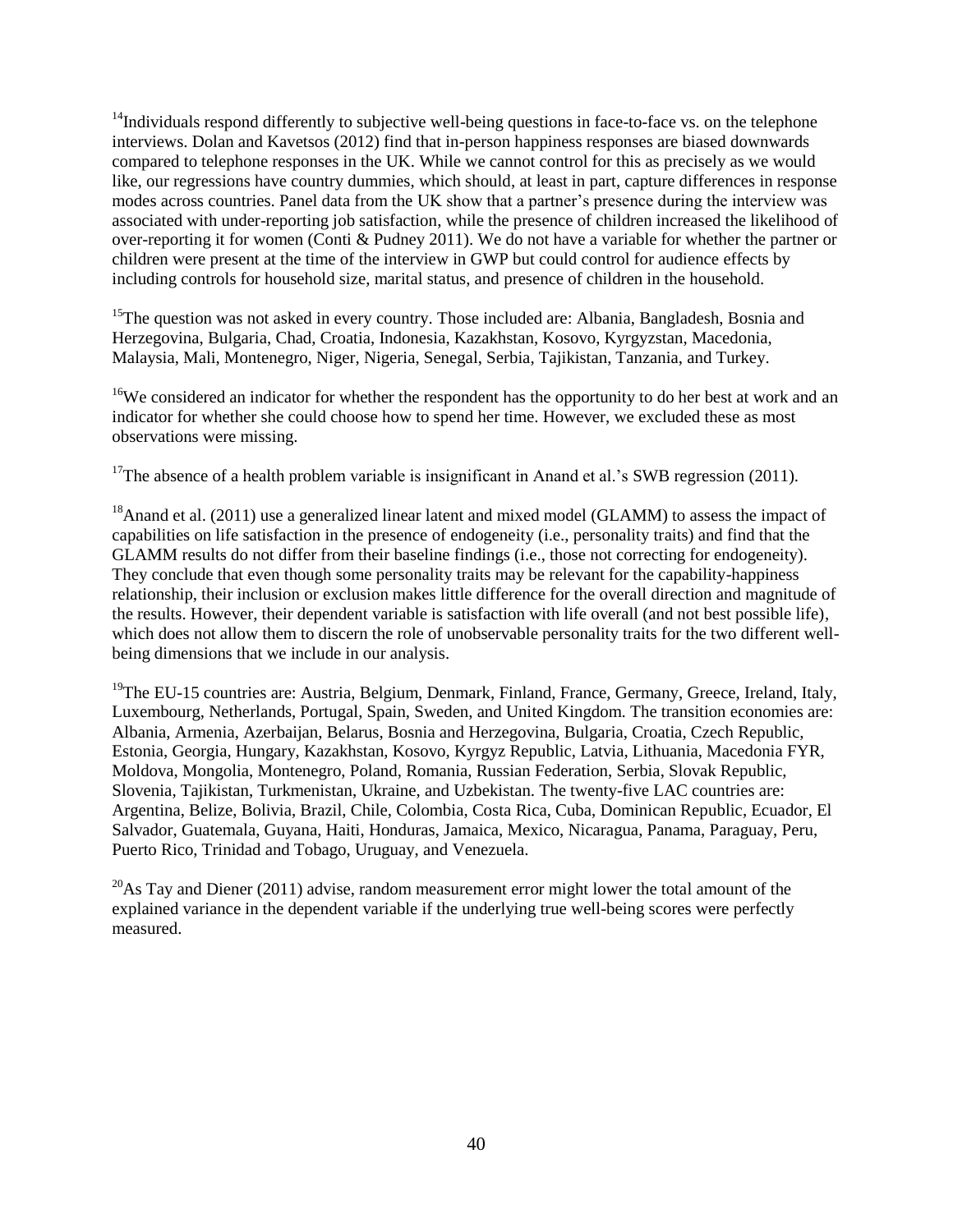| Concept                     | <b>Measure</b>                                                                                                                                                                                                                                                                                                                                                                                                                                                                                                                    |  |  |  |
|-----------------------------|-----------------------------------------------------------------------------------------------------------------------------------------------------------------------------------------------------------------------------------------------------------------------------------------------------------------------------------------------------------------------------------------------------------------------------------------------------------------------------------------------------------------------------------|--|--|--|
|                             | <b>Dependent Variables</b>                                                                                                                                                                                                                                                                                                                                                                                                                                                                                                        |  |  |  |
| Evaluative well-being       | Please imagine a ladder with steps numbered from 0 at the bottom to 10 at<br>the top. Suppose we say that the top of the ladder represents the best<br>possible life for you, and the bottom of the ladder represents the worst<br>possible life for you. On which step of the ladder would you say you<br>personally feel you stand at this time, assuming that the higher the step<br>the better you feel about your life, and the lower the step the worse you<br>feel about it? Which step comes closest to the way you feel? |  |  |  |
| Positive hedonic well-being | Did you experience the following feelings during a lot of the day<br>yesterday? How about happiness?                                                                                                                                                                                                                                                                                                                                                                                                                              |  |  |  |
| Negative hedonic well-being | Did you experience the following feelings during a lot of the day<br>yesterday? How about stress?                                                                                                                                                                                                                                                                                                                                                                                                                                 |  |  |  |
| Negative hedonic well-being | Did you experience the following feelings during a lot of the day<br>yesterday? How about anger?                                                                                                                                                                                                                                                                                                                                                                                                                                  |  |  |  |
| Eudaimonic Well-Being       | Do you feel your life has an important purpose or meaning?                                                                                                                                                                                                                                                                                                                                                                                                                                                                        |  |  |  |
|                             | <b>Proxies for Subjective Capabilities</b>                                                                                                                                                                                                                                                                                                                                                                                                                                                                                        |  |  |  |
| Absence of a health problem | Do you have any health problems that prevent you from doing any of the<br>things people your age normally can do?                                                                                                                                                                                                                                                                                                                                                                                                                 |  |  |  |
| Belief in hard work         | Can people in this country get ahead by working hard, or not?                                                                                                                                                                                                                                                                                                                                                                                                                                                                     |  |  |  |
| Freedom                     | In this country, are you satisfied or dissatisfied with your freedom to<br>choose what you do with your life?                                                                                                                                                                                                                                                                                                                                                                                                                     |  |  |  |
|                             | <b>Proxies for Objective Capabilities and Means</b>                                                                                                                                                                                                                                                                                                                                                                                                                                                                               |  |  |  |
| Income                      | Household Income (International Dollars)                                                                                                                                                                                                                                                                                                                                                                                                                                                                                          |  |  |  |
|                             | What is your highest completed level of education?<br><b>Response Categories:</b>                                                                                                                                                                                                                                                                                                                                                                                                                                                 |  |  |  |
|                             | * Completed elementary education or less (up to 8 years of basic<br>education)<br>* Secondary - Secondary education and some education beyond<br>secondary education (9-15 years of education)<br>* Completed four years of education beyond 'high school' and/or received                                                                                                                                                                                                                                                        |  |  |  |
| Education                   | a 4-year college degree                                                                                                                                                                                                                                                                                                                                                                                                                                                                                                           |  |  |  |
|                             | Response Categories:<br>* Employed full time for an employer<br>* Employed full time for self<br>* Employed part time do not want full time<br>* Unemployed<br>* Employed part time want full time                                                                                                                                                                                                                                                                                                                                |  |  |  |
| Employment status           | * Out of workforce                                                                                                                                                                                                                                                                                                                                                                                                                                                                                                                |  |  |  |

Table A.1. Dependent Variables and Focal Independent Variables

Source: https://wpr.gallup.com/default.aspx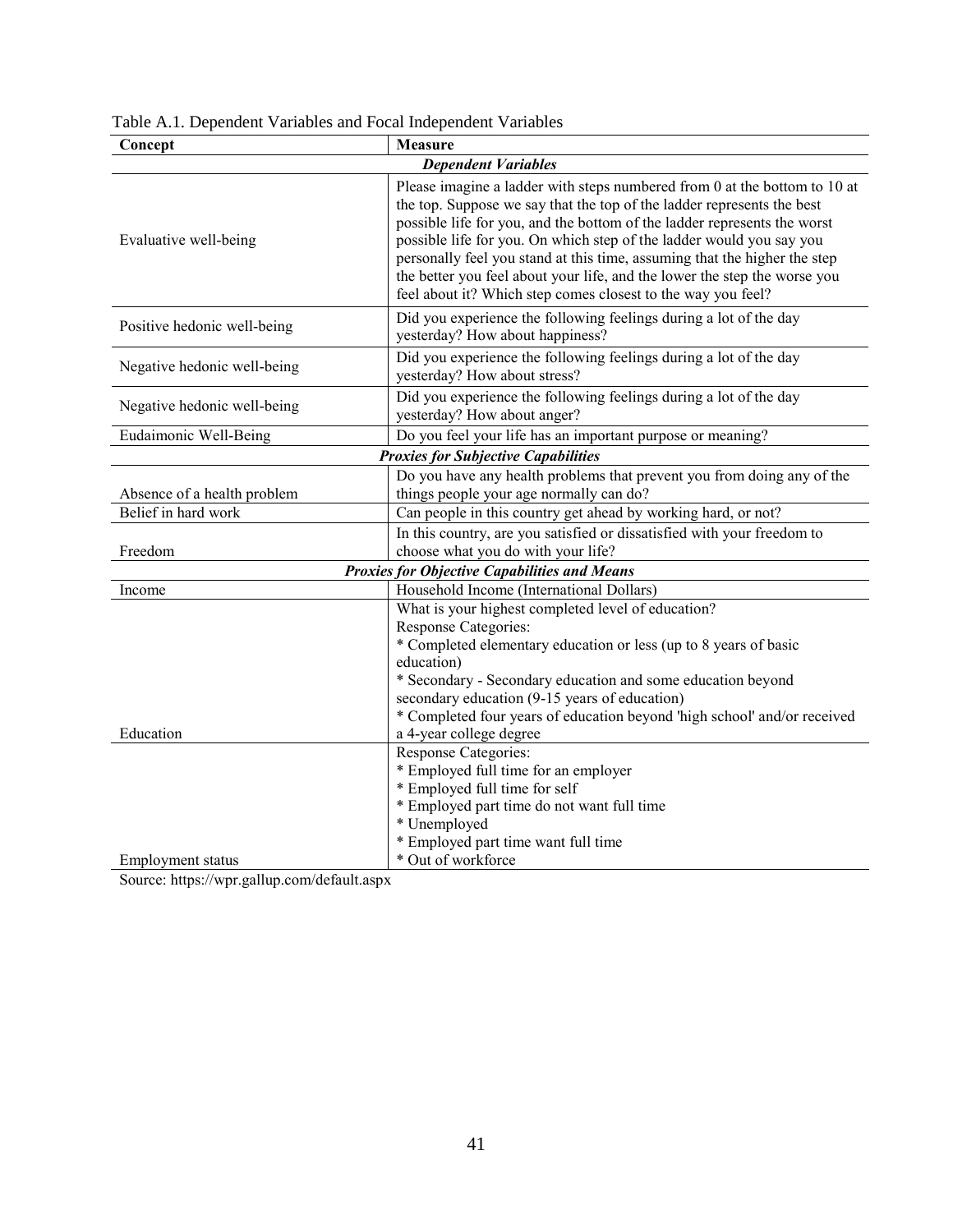|                              | <b>BPL</b> |            |         |            | <b>Happiness Yesterday</b> |            |          |            |
|------------------------------|------------|------------|---------|------------|----------------------------|------------|----------|------------|
|                              | World      | Transition | $EU-15$ | <b>LAC</b> | World                      | Transition | $EU-15$  | <b>LAC</b> |
| No Health Problem            | 3.551      | 9.677      | 10.363  | 8.093      | 6.507                      | 7.746      | 4.417    | 11.490     |
| Belief in Hard Work          | 1.698      | 6.990      | 5.599   | 1.025      | 5.382                      | 5.231      | 4.825    | 5.152      |
| Freedom                      | 3.7448     | 7.474      | 10.146  | 2.493      | 7.893                      | 7.126      | 6.153    | 11.183     |
| Some College/College Diploma | 3.5362     | 3.645      | 3.349   | 3.523      | 0.100                      | 0.240      | $-0.726$ | 0.357      |
| Log Household Income         | 27.8391    | 26.827     | 16.072  | 13.066     | 5.369                      | 4.466      | 3.666    | 3.581      |
| Full-Time Employee           | 0.4799     | 0.245      | 0.481   | 1.164      | $-0.194$                   | $-0.319$   | $-0.340$ | $-0.129$   |
| Self-Employed                | 0.1751     | 0.056      | 0.038   | 0.523      | $-0.017$                   | 0.041      | 0.029    | $-0.003$   |
| <b>Voluntary Part-Time</b>   | 0.0453     | 0.230      | 0.911   | 0.030      | 0.012                      | 0.110      | 0.342    | 0.009      |
| Unemployed                   | 0.9235     | 1.787      | 4.117   | 2.431      | 0.557                      | 0.599      | 1.058    | 0.875      |
| <b>Involuntary Part-Time</b> | 0.3797     | 0.134      | 0.362   | 0.922      | 0.014                      | $-0.030$   | $-0.026$ | 0.056      |
| <b>Learned Yesterday</b>     | 5.5285     | 9.768      | 8.554   | 6.486      | 29.413                     | 34.227     | 24.480   | 41.357     |
| Demographic Variables        | 2.6071     | 10.707     | 3.889   | 12.490     | 5.080                      | 20.312     | 7.436    | 10.132     |
| Country and Year Dummies     | 49.4921    | 22.463     | 36.121  | 47.753     | 39.885                     | 20.250     | 48.686   | 15.940     |
| $R^2$                        | 0.297      | 0.247      | 0.258   | 0.158      | 0.158                      | 0.177      | 0.155    | 0.078      |

Table A.2. Relative Importance of Capabilities and Means, by World Regions, without a Control for Smiling

Notes: Notes: All regressions are for 2009-2012. Best Possible Life measures the respondent's assessment of her current life relative to her best possible life on a scale of 0 to 10, where 0 is the worst possible life, and 10 is the best possible life. Happiness yesterday is coded as 1 if the respondent experienced this type of affect the previous day and 0 otherwise. Household income is log-transformed and is in international dollars (ID), which allows comparisons across countries and time. Total  $R^2$  represents the total amount of variance in the dependent variable explained by the independent variables. Relative importance values sum to 100 percent, representing the proportional contribution of each variable. LAC= Latin America and the Caribbean. The number of observations is as follows: World: 342,385; Transition Economies: 61,436; EU-15: 33,117; LAC: 49, 849.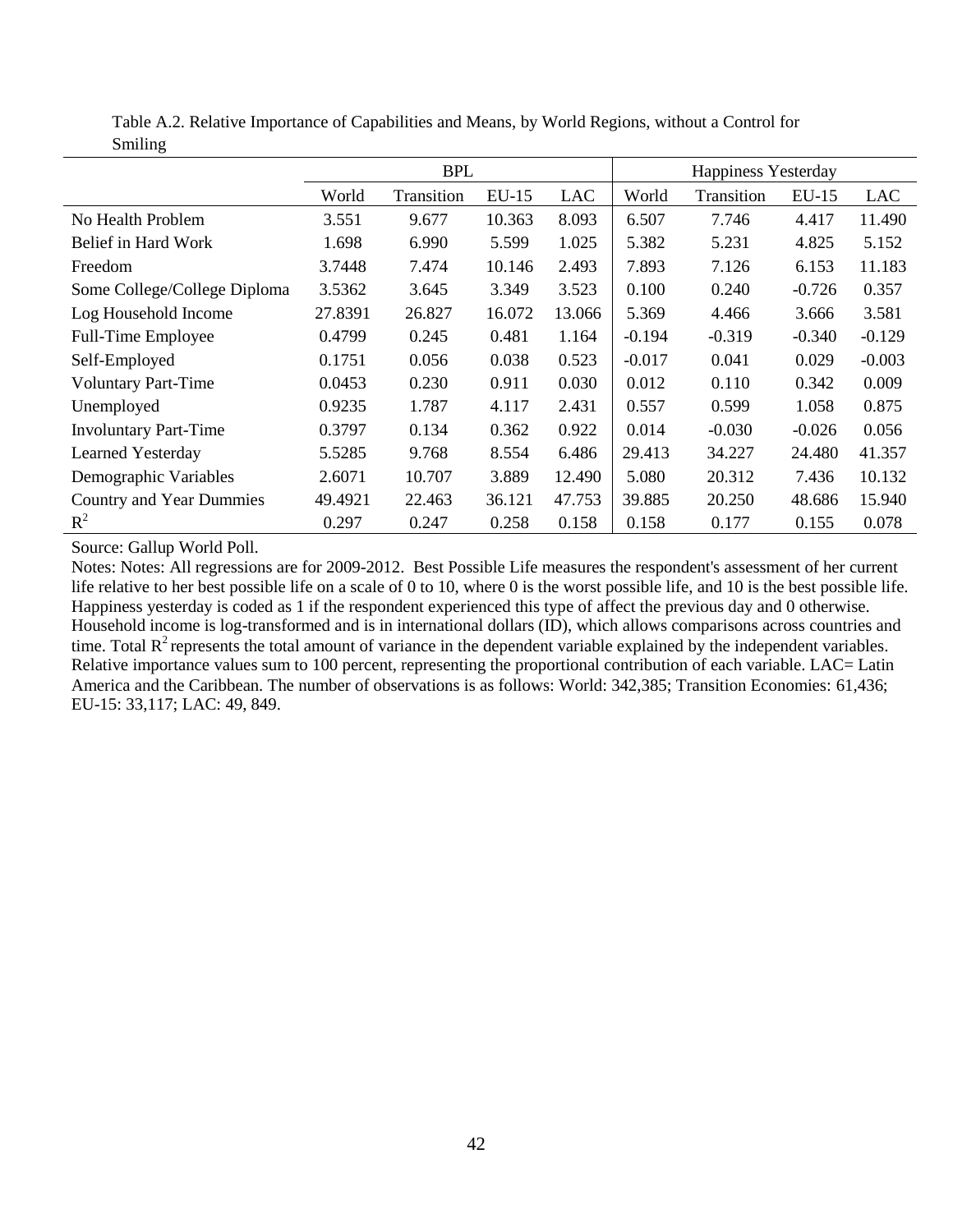|                                 | <b>BPL</b> |            |          |            | Happiness Yesterday |            |          |          |
|---------------------------------|------------|------------|----------|------------|---------------------|------------|----------|----------|
|                                 | World      | Transition | $EU-15$  | <b>LAC</b> | World               | Transition | $EU-15$  | LAC      |
| No Health Problem               | 2.745      | 7.719      | 7.636    | 5.851      | 5.167               | 3.665      | 2.938    | 10.094   |
| Belief in Hard Work             | 0.960      | 5.631      | 5.189    | 0.453      | 4.155               | 5.685      | 3.917    | 2.644    |
| Freedom                         | 2.546      | 4.399      | 6.069    | 2.171      | 7.307               | 5.575      | 3.319    | 10.008   |
| Some College/College            |            |            |          |            |                     |            |          |          |
| Diploma                         | 3.039      | 3.099      | 2.606    | 3.099      | 0.004               | 0.005      | $-0.741$ | 0.257    |
| Log Household Income            | 32.297     | 39.508     | 22.919   | 14.734     | 6.129               | 3.473      | 6.928    | 4.478    |
| Full-Time Employee              | 0.389      | $-0.245$   | 1.070    | 1.265      | $-0.206$            | $-0.143$   | $-0.130$ | 0.124    |
| Self-Employed                   | 0.333      | 0.019      | $-0.012$ | 0.460      | $-0.016$            | 0.310      | 0.052    | $-0.007$ |
| <b>Voluntary Part-Time</b>      | 0.022      | 0.364      | 0.760    | 0.006      | 0.022               | 0.364      | 1.265    | 0.025    |
| Unemployed                      | 1.190      | 1.411      | 2.811    | 3.675      | 0.544               | 0.514      | 1.165    | 1.515    |
| <b>Involuntary Part-Time</b>    | 0.360      | 0.166      | 0.034    | 0.642      | 0.050               | 0.011      | 0.139    | 0.018    |
| <b>Optimism Control</b>         | 0.948      | 5.129      | 5.712    | 2.500      | 4.716               | 11.574     | 14.250   | 15.222   |
| <b>Learned Yesterday</b>        | 5.291      | 7.814      | 7.127    | 6.591      | 26.853              | 28.847     | 21.220   | 35.414   |
| Demographic Variables           | 2.512      | 7.271      | 2.211    | 9.231      | 3.768               | 20.909     | 8.722    | 9.204    |
| <b>Country and Year Dummies</b> | 47.367     | 17.715     | 35.868   | 49.320     | 41.506              | 19.212     | 36.957   | 11.004   |
| $R^2$                           | 0.305      | 0.262      | 0.292    | 0.171      | 0.174               | 0.213      | 0.185    | 0.089    |

Table A.3. Relative Importance of Capabilities and Means, by World Regions, Controlling for Optimism

Notes: Notes: All regressions are for 2009-2012. Best Possible Life measures the respondent's assessment of her current life relative to her best possible life on a scale of 0 to 10, where 0 is the worst possible life, and 10 is the best possible life. Happiness yesterday is coded as 1 if the respondent experienced this type of affect the previous day and 0 otherwise. Household income is log-transformed and is in international dollars (ID), which allows comparisons across countries and time. Total  $R<sup>2</sup>$  represents the total amount of variance in the dependent variable explained by the independent variables. Relative importance values sum to 100 percent, representing the proportional contribution of each variable. LAC= Latin America and the Caribbean. The number of observations is as follows: World: 121,432; Transition Economies: 14,964; EU-15: 7,462; LAC: 22,387.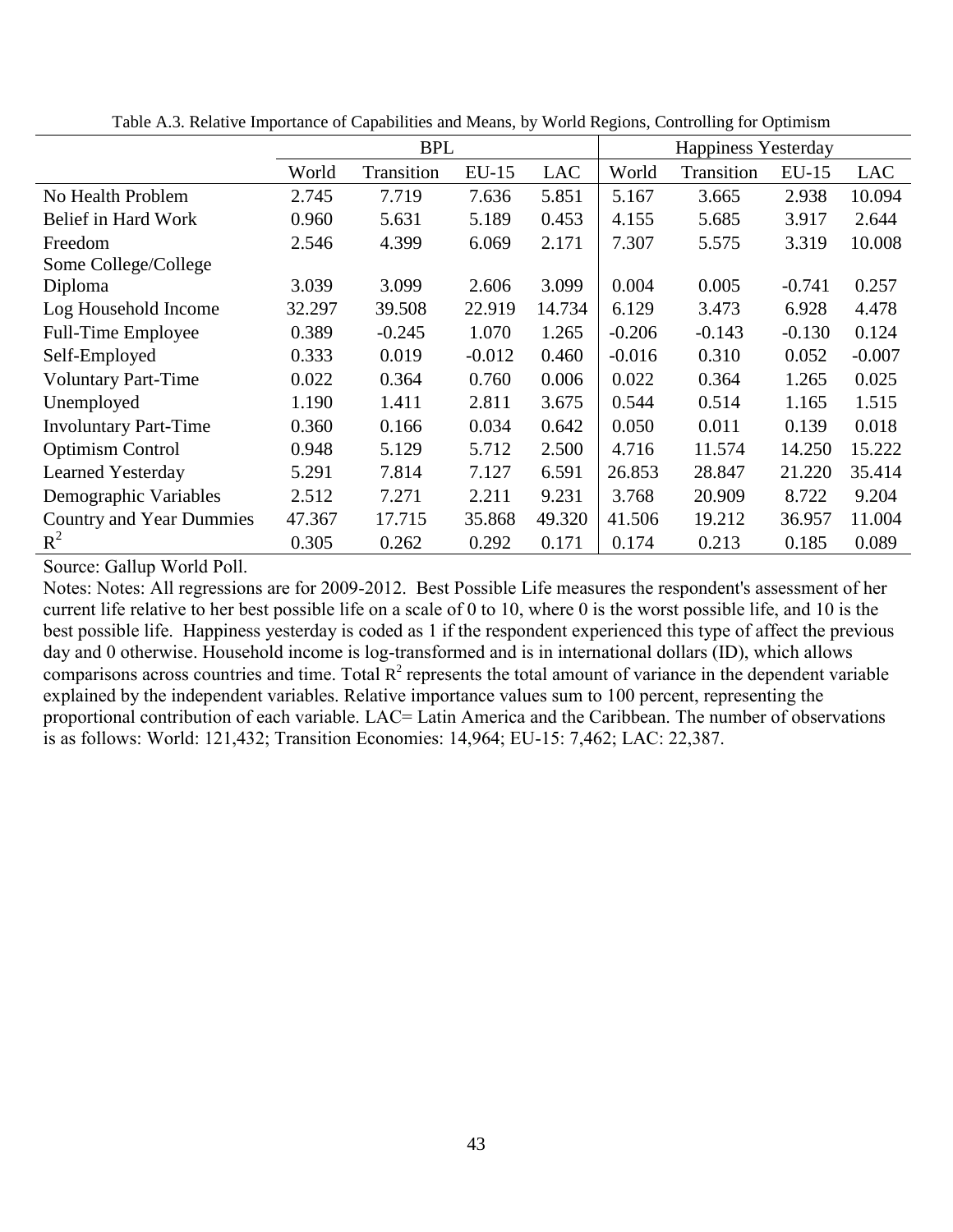| Country                | <b>Observations</b> |
|------------------------|---------------------|
| Afghanistan            | 2,409               |
| Albania                | 1,948               |
| Algeria                | 2,866               |
| Angola                 | 671                 |
| Argentina              | 2,884               |
| Armenia                | 2,521               |
| Australia              | 2,420               |
| Austria                | 2,406               |
| Azerbaijan             | 1,088               |
| <b>Bahrain</b>         | 659                 |
| Bangladesh             | 3,330               |
| <b>Belarus</b>         | 1,867               |
| Belgium                | 981                 |
| Benin                  | 1,598               |
| Bolivia                | 2,401               |
| Bosnia and Herzegovina | 2,135               |
| <b>Botswana</b>        | 2,661               |
| <b>Brazil</b>          | 2,588               |
| <b>Bulgaria</b>        | 2,436               |
| <b>Burkina Faso</b>    | 2,714               |
| Burundi                | 1,701               |
| Cambodia               | 2,851               |
| Cameroon               | 2,961               |
| Canada                 | 1,454               |
| Central African        |                     |
| Republic               | 1,805               |
| Chad                   | 3,832               |
| Chile                  | 3,122               |
| China                  | 8,887               |
| Colombia               | 3,291               |
| Comoros                | 3,751               |
| Congo (Kinshasa)       | 2,225               |
| Costa Rica             | 2,262               |
| Croatia                | 1,660               |
| Cyprus                 | 1,940               |
| <b>Czech Republic</b>  | 2,279               |
| Denmark                | 3,108               |
| Djibouti               | 612                 |
| Dominican Republic     | 3,281               |
| Ecuador                | 1,717               |
| Egypt                  | 3,761               |

Table A.4: GWP Clean Data 2009-2012, Number of Observations by Country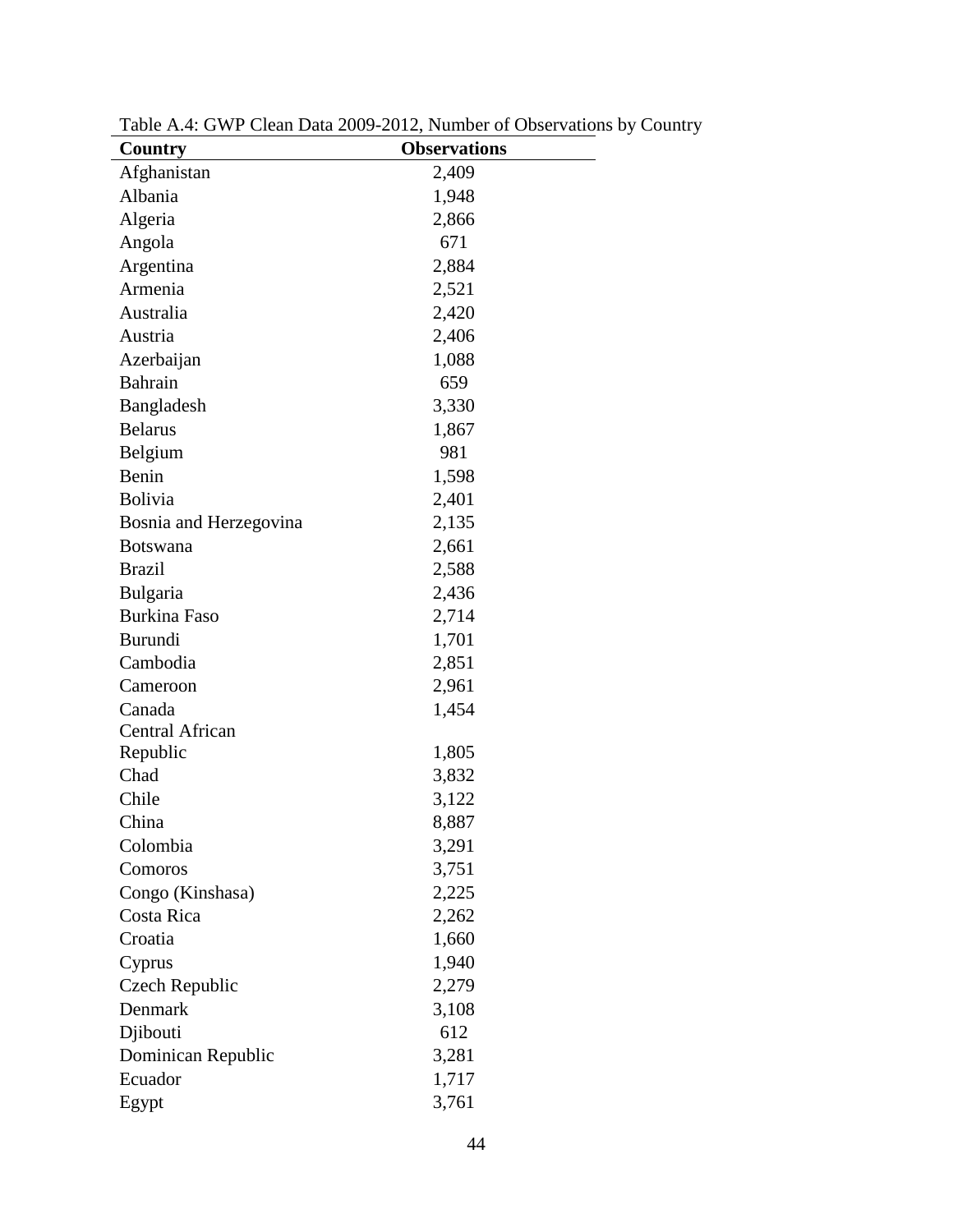## *Table A.4 (cont'd)*

| El Salvador   | 2,795  |
|---------------|--------|
| Estonia       | 1,220  |
| Ethiopia      | 1,410  |
| Finland       | 2,481  |
| France        | 2,767  |
| Gabon         | 736    |
| Georgia       | 2,405  |
| Germany       | 2,459  |
| Ghana         | 2,654  |
| Greece        | 2,876  |
| Guatemala     | 1,485  |
| Guinea        | 1,662  |
| Haiti         | 793    |
| Honduras      | 3,178  |
| Hong Kong     | 2,384  |
| Hungary       | 2,188  |
| Iceland       | 621    |
| India         | 15,916 |
| Indonesia     | 3,395  |
| Iraq          | 1,582  |
| Ireland       | 2,319  |
| <b>Israel</b> | 2,098  |
| Italy         | 1,150  |
| Jamaica       | 225    |
| Japan         | 1,959  |
| Kazakhstan    | 1,678  |
| Kenya         | 1,829  |
| Kosovo        | 1,966  |
| Kuwait        | 570    |
| Kyrgyzstan    | 2,877  |
| Laos          | 939    |
| Latvia        | 1,481  |
| Lebanon       | 2,010  |
| Lesotho       | 531    |
| Liberia       | 891    |
| Lithuania     | 2,009  |
| Luxembourg    | 1,965  |
| Macedonia     | 1,769  |
| Madagascar    | 1,886  |
| Malawi        | 2,753  |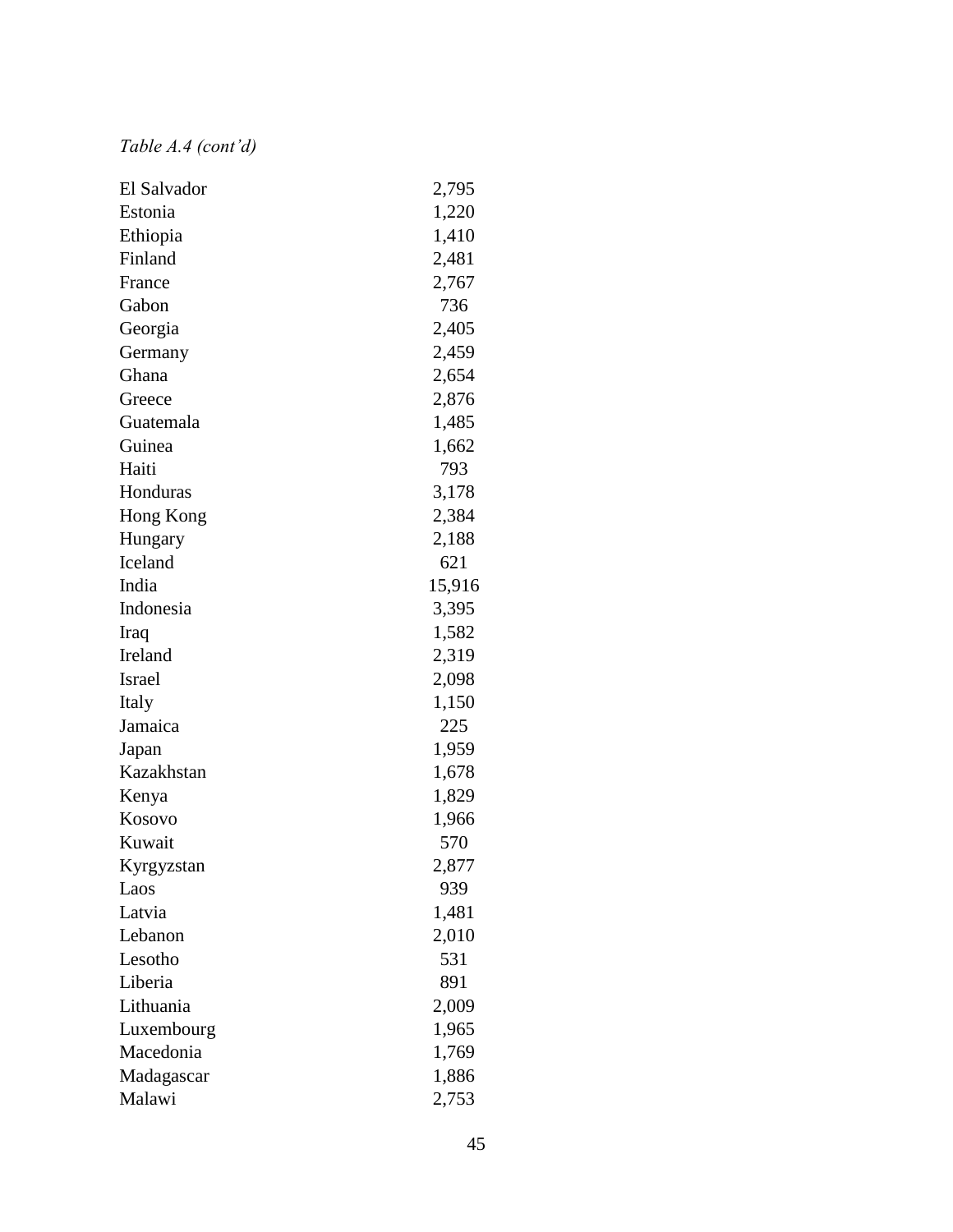| Table A.4 (Cont'd)             |       |
|--------------------------------|-------|
| Malaysia                       | 3,070 |
| Mali                           | 3,608 |
| Malta                          | 1,343 |
| Mauritania                     | 3,485 |
| Mauritius                      | 919   |
| Mexico                         | 2,016 |
| Moldova                        | 2,126 |
| Mongolia                       | 2,123 |
| Montenegro                     | 1,824 |
| Morocco                        | 863   |
| Mozambique                     | 979   |
| Myanmar                        | 896   |
| Nepal                          | 2,267 |
| Netherlands                    | 1,797 |
| New Zealand                    | 2,190 |
| Nicaragua                      | 2,424 |
| Niger                          | 3,765 |
| Nigeria                        | 2,703 |
| North Cyprus                   | 367   |
| Norway                         | 643   |
| Pakistan                       | 2,105 |
| <b>Palestinian Territories</b> | 2,595 |
| Panama                         | 3,155 |
| Paraguay                       | 3,355 |
| Peru                           | 2,993 |
| Philippines                    | 4,519 |
| Poland                         | 2,115 |
| Portugal                       | 1,657 |
| Qatar                          | 772   |
| Romania                        | 1,958 |
| Russia                         | 5,024 |
| Rwanda                         | 2,516 |
| Senegal                        | 3,683 |
| Serbia                         | 2,061 |
| Sierra Leone                   | 1,904 |
| Singapore                      | 2,117 |
| Slovakia                       | 1,599 |
| Slovenia                       | 2,695 |
| Somaliland region              | 3,868 |
| South Africa                   | 3,737 |
| South Korea                    | 1,933 |
| Spain                          | 2,842 |